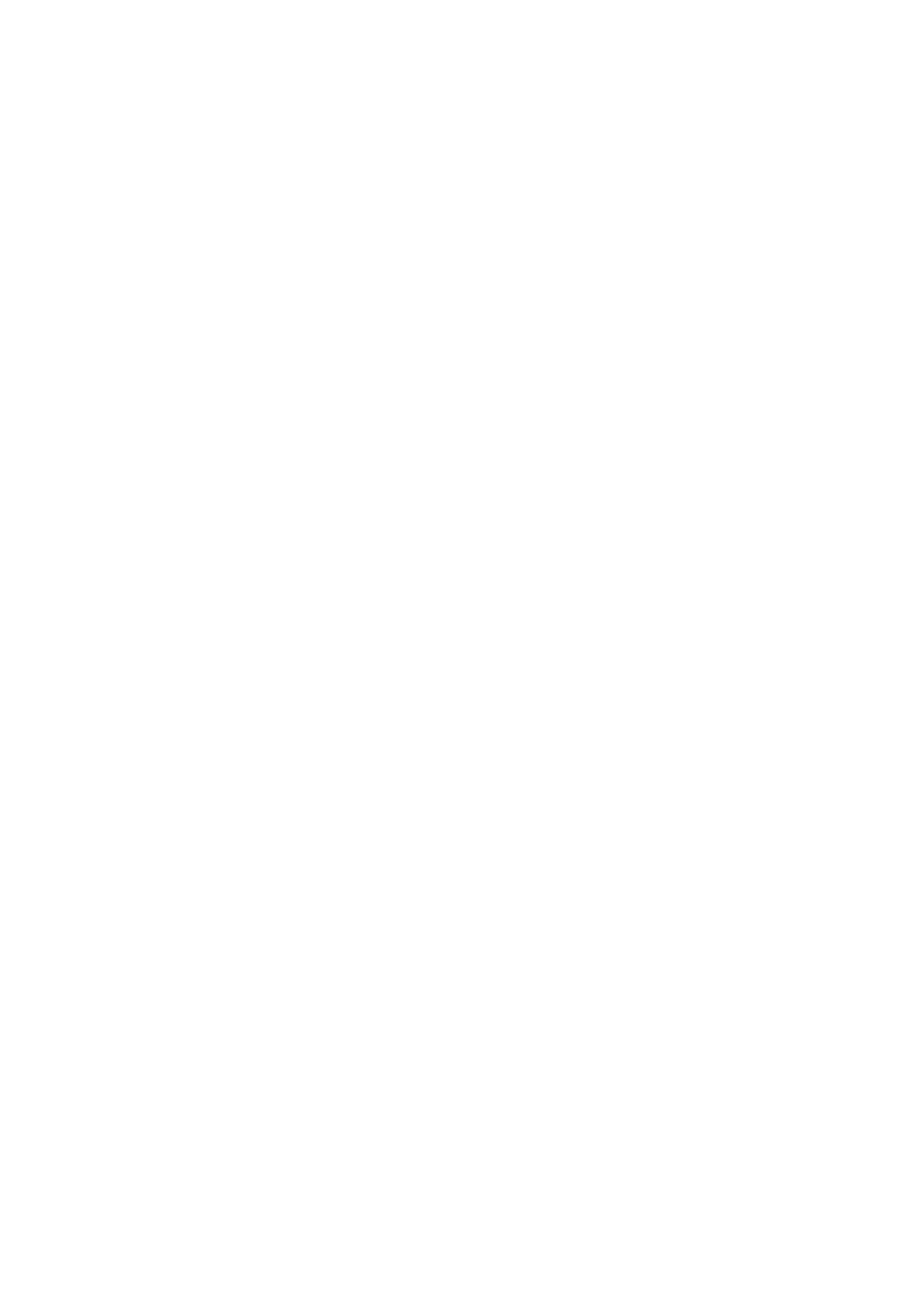# **The long-term effects of study-abroad experience during childhood on English proficiency**

Dr. Kholoud A. Al-Thubaiti

# **Abstract:**

Although study-abroad experience has been shown to be beneficial in foreign-language learning, we still do not know whether such beneficial gains will last in the long run (Llanes & Muñoz, 2013). This study examines whether prior studyabroad experience in an English-speaking country (ESC) during childhood can show long-term linguistic advantages even after return to the home country. The study was conducted in Saudi Arabia with 48 adult Saudi Arabic EFL speakers. They were divided into two groups based on the context at first exposure: study-abroad in an ESC (*n*=26), and domestic study in Saudi Arabia (*n*=22). In addition to the context of exposure, two additional experiential factors were examined: age at first exposure (1-13 years) and years of exposure (8-36 years). The linguistic performance of the groups was compared on three tasks: (a) the Oxford Placement Test as a general proficiency measure, (b) the Vocabulary Levels Test devised by Nation (1990) as a measure of vocabulary size, and (c) the Grammaticality Judgment Test as a measure of morphosyntactic knowledge. The results showed a strong interaction effect between years of exposure and prior study-abroad experience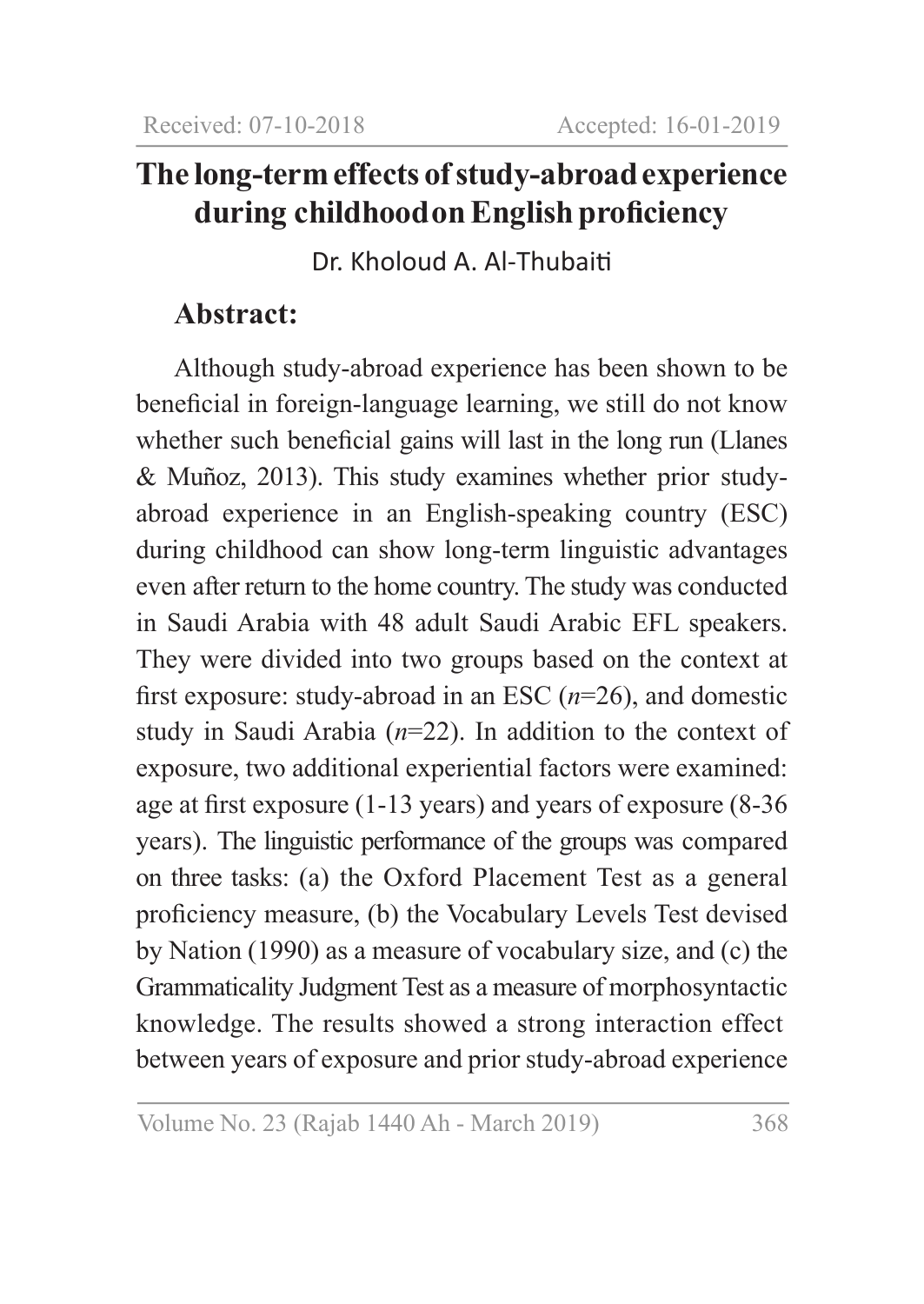in predicting the level of general proficiency and vocabulary size, but not in morphosyntactic knowledge.

**Keywords:** study-abroad experience, instructed setting, years of exposure, age at first exposure, general proficiency, vocabulary size, morphosyntax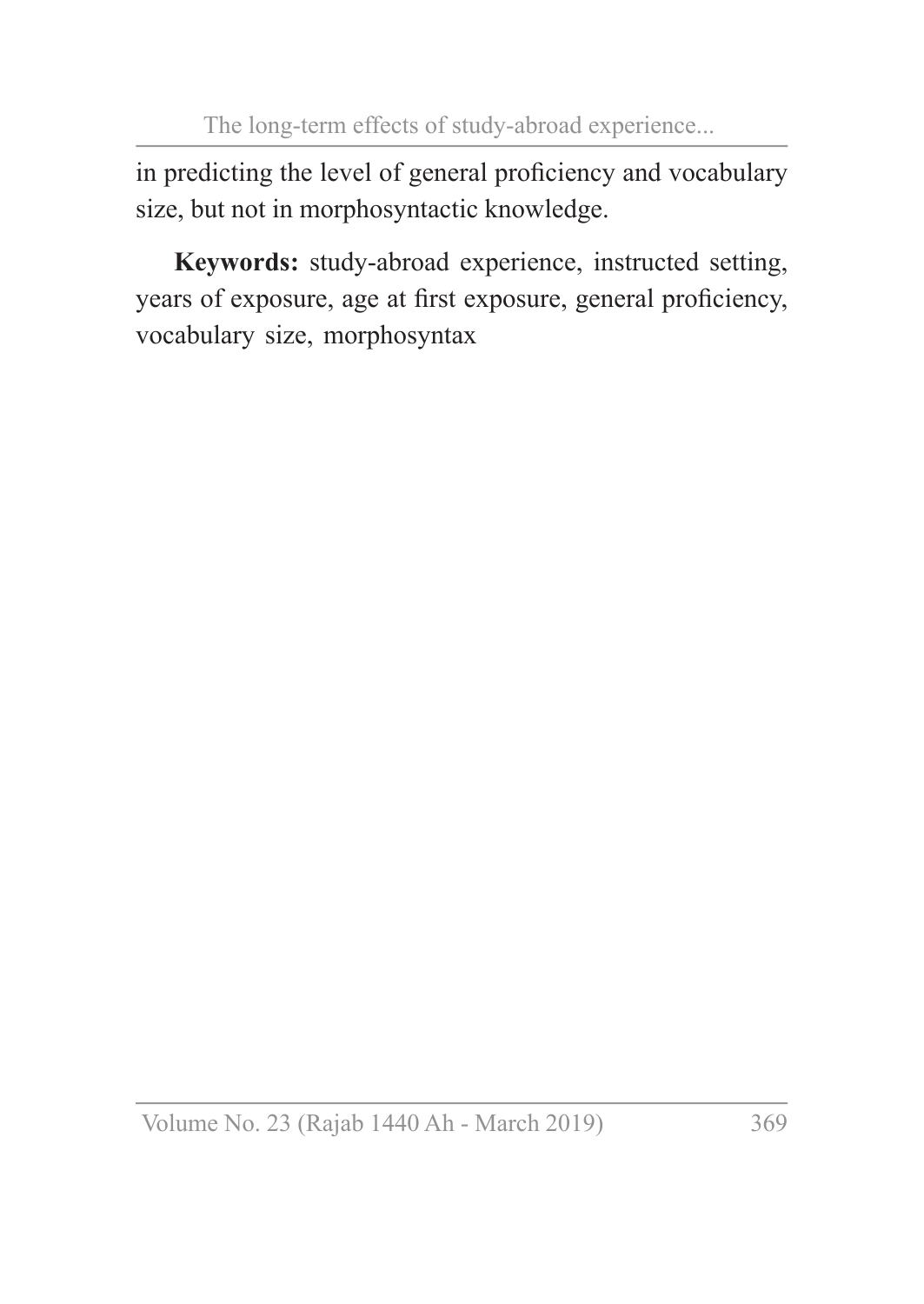# ّ تأثيـر التعلـم فـي الخـارج فـي الصغـر علـى المـدى البعيـد علـــى تنميــة مهــارات اللّغــة الإنجليزيــة د. خلود بنت عبدالله عايض الثبيتي

### **امللخص:**

على الرّغم من وجود دراسـات سـابقة تشـير إلى أنّ هنـاك فوائـد جمّة للتعلّم<br>المساحدة في الخـارج علـى تنميـة المهـارات اللّغويّـة المكتسـبة، فـإنّ هـذه الدّراسـات لم تتنـاول<br>-قياس مدى استمراريّة مثل هذا التّأثير الإيجابيّ على المدى البعيد (يانس وميونث<br>كيف المستمراريّة مثل هذا التّأثير الإيجابيّ على الّمسيّانيّة من الله عنه الله عنه الله عنه الله عنه الله 2013(. فهدفت الدراسـة احلالية إىل قياس أتثري التعلّم يف اخلارج يف الصغر على املـدى البعيـد علـى مسـتوى املهـارات اللغويـة املكتسـبة حـى بعـد العـودة إىل أرض الوطن. فتكونت عينة الدراسة من ٤٨ سعودياً بالغاً متحدثاً للغة الإنجليزيّة كلغة<br>ء أجنبيّة. وقسمت عينة الدراسة إلى مجموعتين على النحو التالي: المجموعة الأولى<br>أ تعلّمت في الخارج، وكان عددهم ٢٦ متعلّمًا، بينما تعلمت المجموعة الثّانية داخل<br>مدير من ّ ً عـن دراسـة متغـر ًـا. فضـا ّة، وكان عددهـم 22 متعلّم ّـعودي ّـة الس اململكـة العربي مكان تعلّم اللّغة الإنجليزيّة (في الخـارج مقارنـة بالدّاخـل) فقـد تمّ كذلك قياس تأثير<br>. متغيريّ العمر عنـد بـدء تعلّـم اللّغـة الإنجليزيّـة (١-١٣ سنة)، وسنوات التّعرّض<br>" للّغة (٣٦-٨ سنة). وقد تمّت مقارنة المهارات اللّغويّة للمجموعتين من خلال<br>ء أدائهم في ثلاثة اختبارات؛ هي: اختبار أكسفورد لتحديد المستوى اللّغويّ العامّ،<br>. واختبار حصيلة المفردات اللّغويّة (نيئشن ١٩٩٠)، واختبار الحكم النّحويّ. وقد<br>مُردّعته السّمت عُسّمته من اللّغويّة (نيئت أظهرت النّتائج أنّ الأثر الإيجابيّ للتعلّم في الخارج مرتبط بسنوات التّعرّض للّغة؛<br>يحدّ من السّلاب فكلّمـا زادت سنوات التّعرّض تعزّز الأثر الإيجابيّ على المدى البعيـد. وكان هـذا<br>نائمني من تصويف من تسمّن من السّنة ّـة. ،ّ وحصيلـة املفـردات اللّغوي ّ العـام ًـا يف اختبـار حتديـد املسـتوى اللّغـوي األثـر واضح ولكنّه لم يظهر في اختبار الحكم النّحويّ.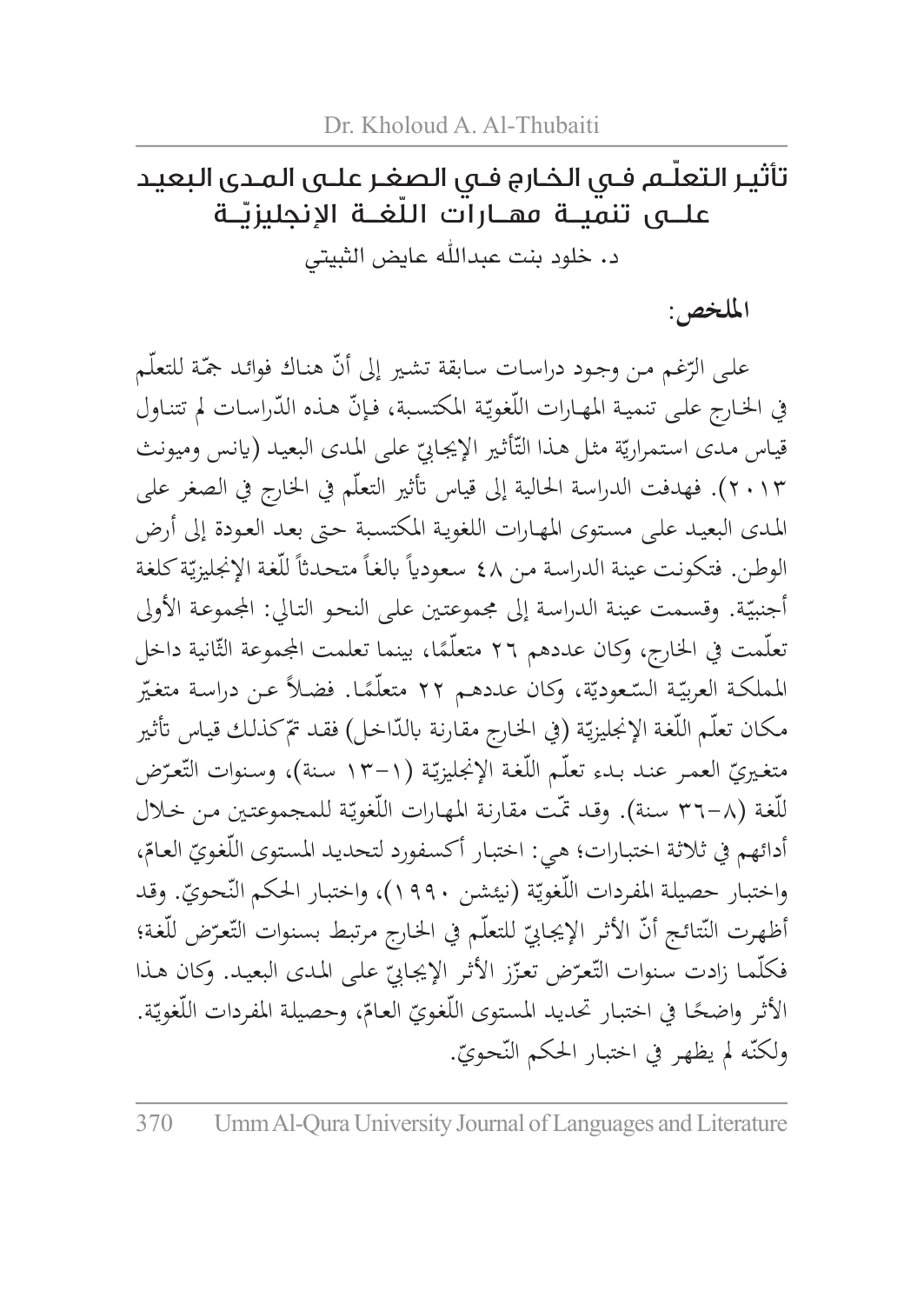# **ّة**: **الكلمات املفتاحي**

التعلّـم في الخـارج، بيئـة تعليميّـة، سنوات التّعرّض للّغة، العمـر عنـد بـدء تعلّـم<br>التعلّـم بن الله عليّـم الله عليّـم الله عليّـم الله عنه الله عنه عند الله عنه الله عنه الله عنه الله عنه الله اللّغة، المهارات اللّغويّة العامّة، الحصيلة اللّغويّة من المفردات، النّحو والصّرف.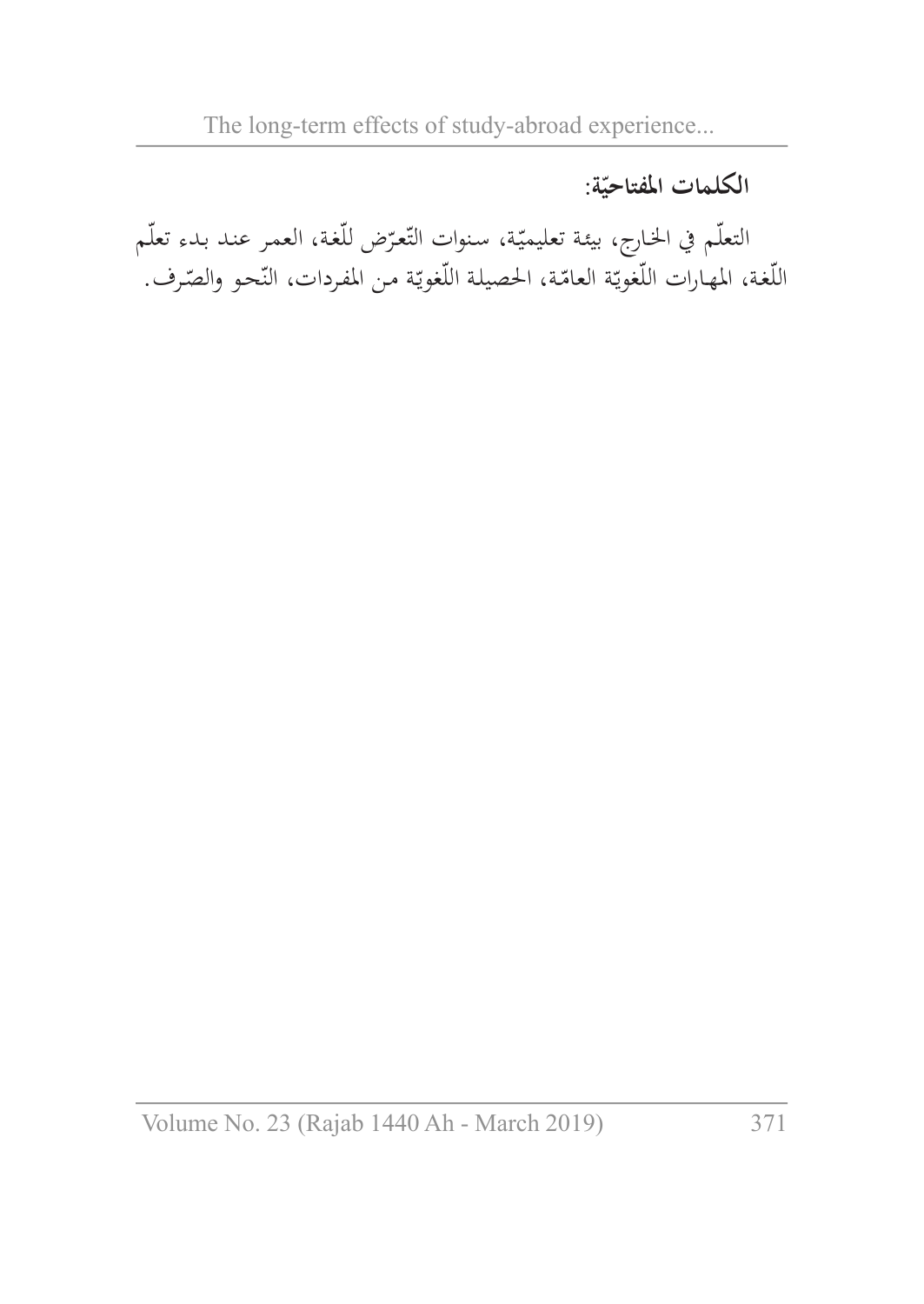# **Introduction:**

In age-related research, there is consensus that the context of exposure is a crucial factor to scrutinize because of the different age-related benefits documented in naturalistic and instructed settings (Muñoz, 2008). Research has shown consistently that the age factor works differently depending on the characteristics of the context of exposure, and thus the quantity and quality of second-language (L2) input. Although younger learners have been found to excel in a naturalistic setting (e.g., Johnson & Newport, 1989, 1991; Patkowski, 1980), older learners have been found to excel in a classroom setting (e.g., García-Mayo & Lecumberri, 2003; Muñoz, 2006b; Pfenninger & Singleton, 2017). Muñoz (2006a) was among the first to draw attention to the interaction between age at onset and context of exposure, and thus warned against overgeneralizing the 'younger the better' conclusion drawn from age-related studies in naturalistic settings to instructed ones. In fact, research worldwide has consistently shown no considerable linguistic advantages for early instruction in a school context; for example, Al-Thubaiti (2010, 2014) for Saudi Arabia, Larson-Hall (2008) for Japan, Muñoz (2011) for Catalonia, and Pfenninger (2014) for Switzerland. Researchers have argued that the lack of linguistic advantages in an instructed setting is potentially due to the lack of quality input and limited exposure. DeKeyser (2003) argued that child learners process language implicitly and therefore require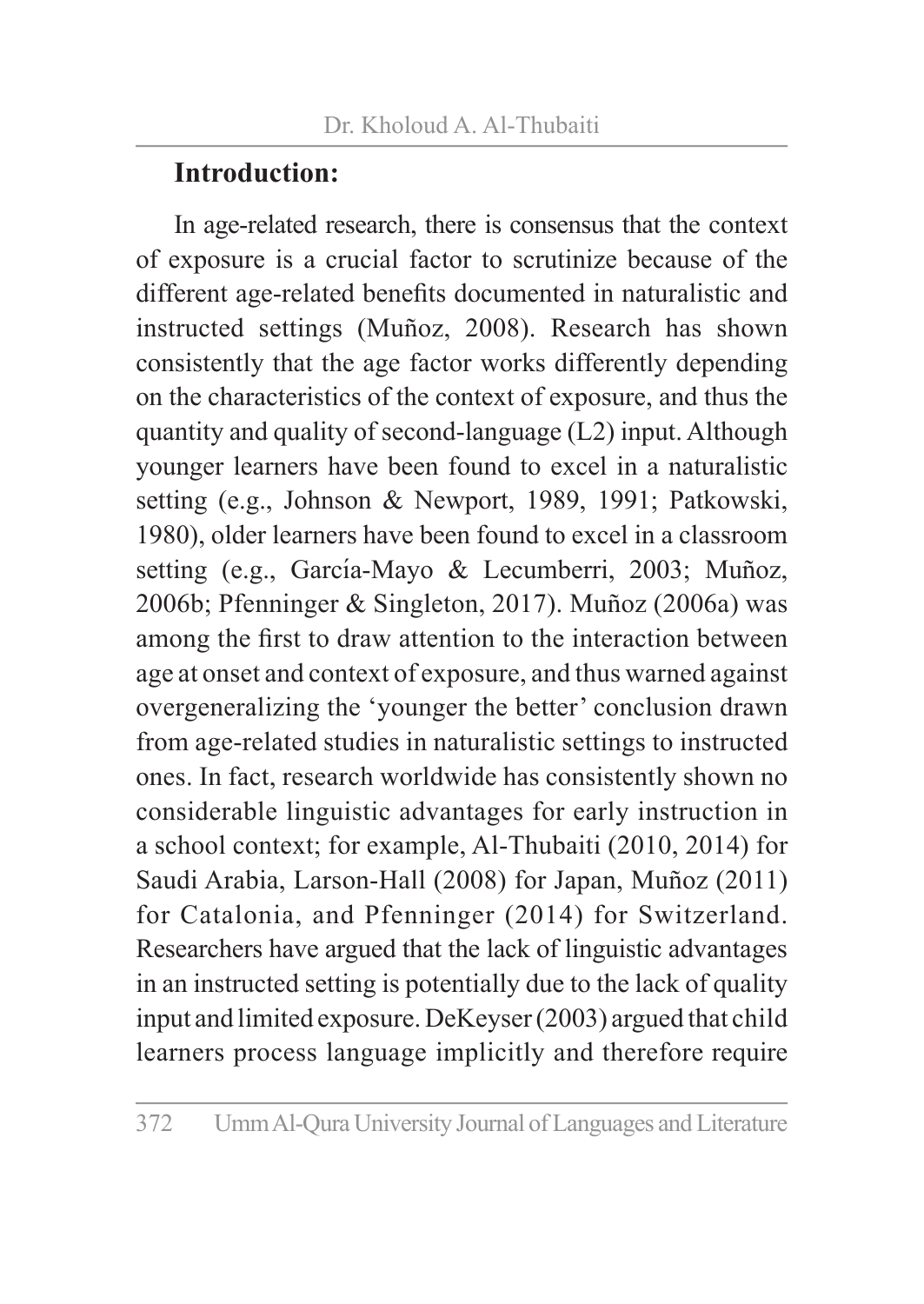exposure to rich language input which would allow them to successfully acquire the grammatical rules of the foreign language. In the absence of sufficient quality input, child learners are often regarded as 'disadvantaged' and 'slow' L2 learners. On the other hand, teenage learners have been found to be more advantaged in a classroom setting because they are cognitively more mature and can learn the language explicitly. Moreover, Larson-Hall (2008) argued that only with increased exposure to L2 input can potential age effects possibly emerge in an instructed setting.

The aim of this study is to contribute to the current body of research by testing the effect of study-abroad experience as one type of classroom exposure but in a naturalistic context. The term 'study-abroad' is used to mean exposure to formal and natural input of the target L2 inside and outside the classroom. The primary goal of this study is to examine whether prior study-abroad experience in an English-speaking country (ESC) during childhood can show long-term linguistic advantages even after return to the home country. Based on the factor of context at first exposure, the study compares the English proficiency of two adult L2 groups: one group had been first exposed to English through study-abroad experience in an ESC, and the other group had been first exposed to English through a domestic L2 classroom experience in Saudi Arabia. The study-abroad group represents a population of temporary stay-abroad residents who accompanied their parents who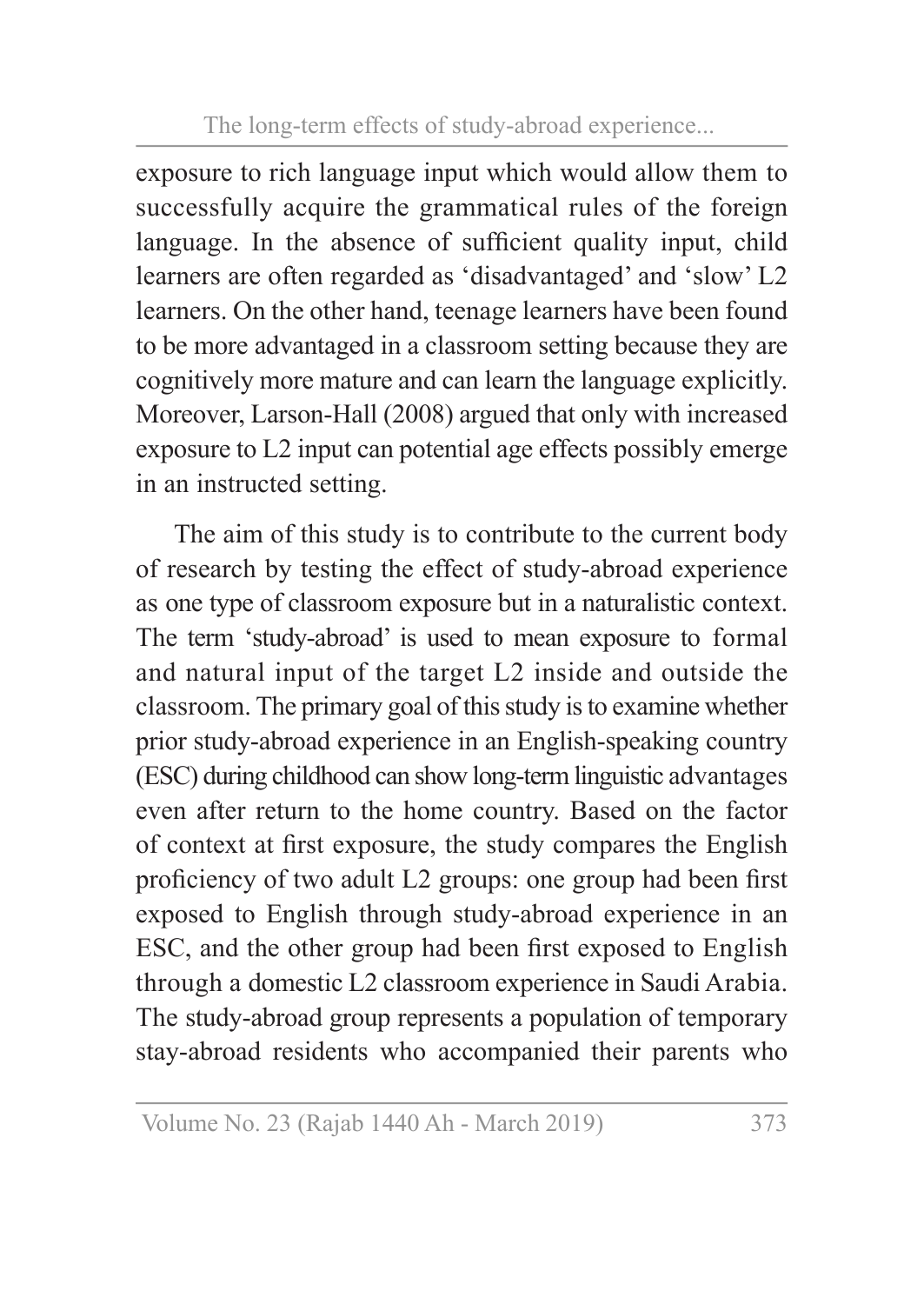### Dr. Kholoud A. Al-Thubaiti

were pursuing their higher education abroad. It is quite interesting to test whether such a temporary stay-abroad experience would bring similar or different results from studies with immigrant populations in naturalistic settings (e.g., Johnson & Newport, 1989, 1991; Patkowski, 1980). The English proficiency of the two L2 groups was assessed by three dependent measures of linguistic knowledge: the Oxford Placement Test (OPT), the Vocabulary Levels Test (VLT), and the Grammaticality Judgment Test (GJT).

The paper is organized as follows. First, age-related studies in different contexts of exposure are reviewed. Then, the aim and the research questions of the present study are presented, followed by the methodology, and the results. Finally, the results are discussed in the light of the research questions.

# **Literature review:**

In age-related studies, most research has been conducted with L2 learners (hereafter 'L2ers') in naturalistic and instructed contexts, with very few studies examining the effect of study-abroad experience (Llanes, 2011). The main findings on the long-term effects of starting age on L2 proficiency will be reviewed from the three contexts of exposure: naturalistic and instructed followed by the context of study-abroad.

The naturalistic context of exposure is often characterized by immersion in the target L2 community, where it is presupposed that L2ers are surrounded by ample amounts of L2 input.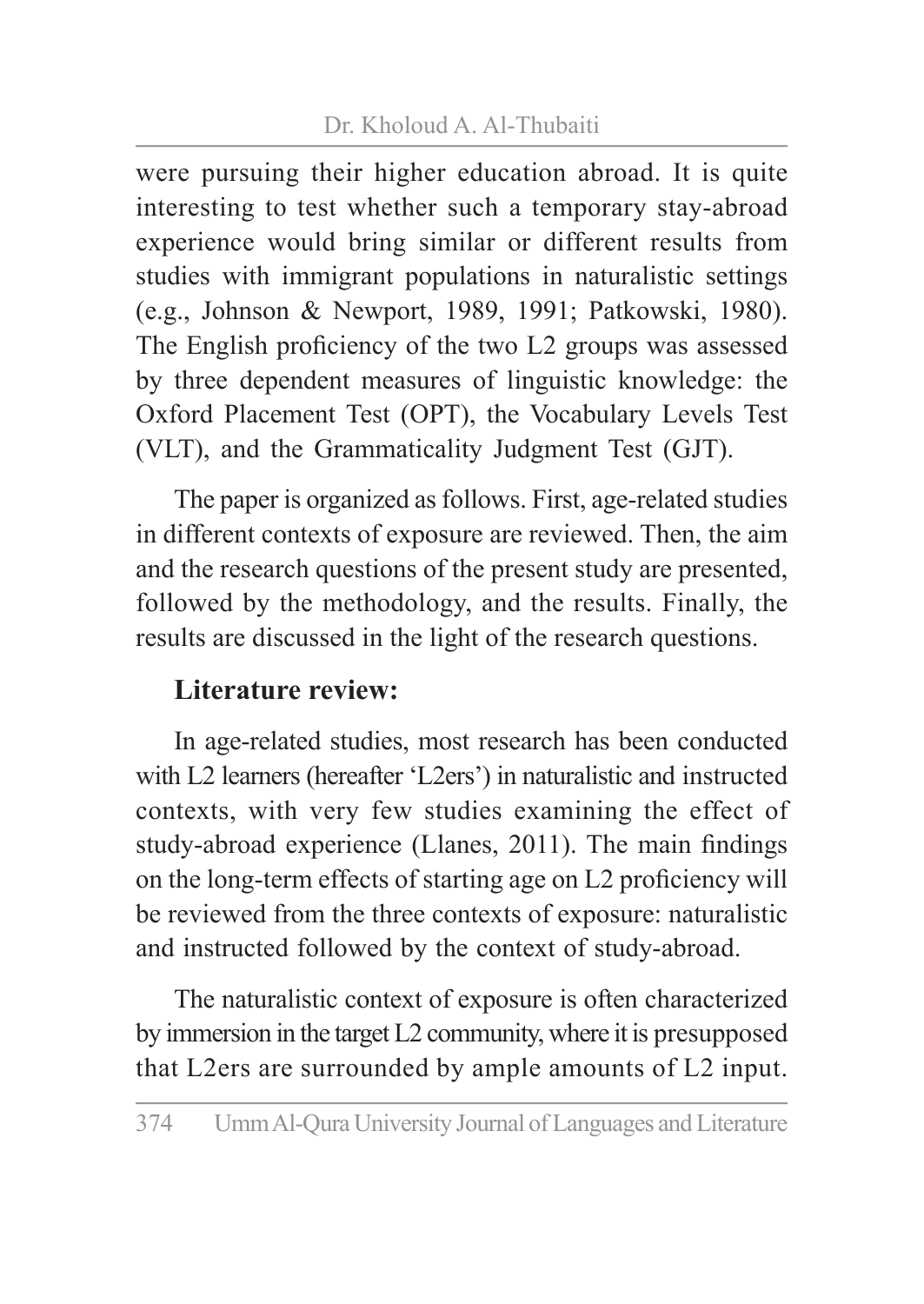The L2ers therefore have a unique opportunity for exposure to natural language spoken by native speakers. In naturalistic contexts, research has been mainly conducted with populations of immigrants and therefore has examined age on arrival as a predictor of performance (e.g. Johnson & Newport, 1989, 1991; Patkowski, 1980). Research on the ultimate attainment in L2 acquisition has shown that the younger learners outperformed the older ones in the long run. Patkowski (1980) was among the first studies which examined the long-term age effects of initial L2 exposure in a naturalistic context. He tested 67 immigrants to the US with at least five years of residence. Two native speakers were asked to rate the nativelikeness of samples of English interviews with all participants (including the US immigrants and fifteen native controls). Five-minute samples from all of the participants were randomized and transcribed to eliminate pronunciation effects on the raters' judgments. The rating scale ranged from 0 (indicating 'no ability') to 5 (indicating 'native-like performance'). The results showed those who had arrived in the US before fifteen years of age were more likely to be judged as native-like than those who had arrived after the age of fifteen. More evidence showing advantages for younger learners in a naturalistic context emerged from the influential study by Johnson and Newport (1989), who tested 46 Chinese and Korean immigrants with at least three years of residence. They were tested on twelve morphological and syntactic rules of English (such as word order, determiners, movement constraints, number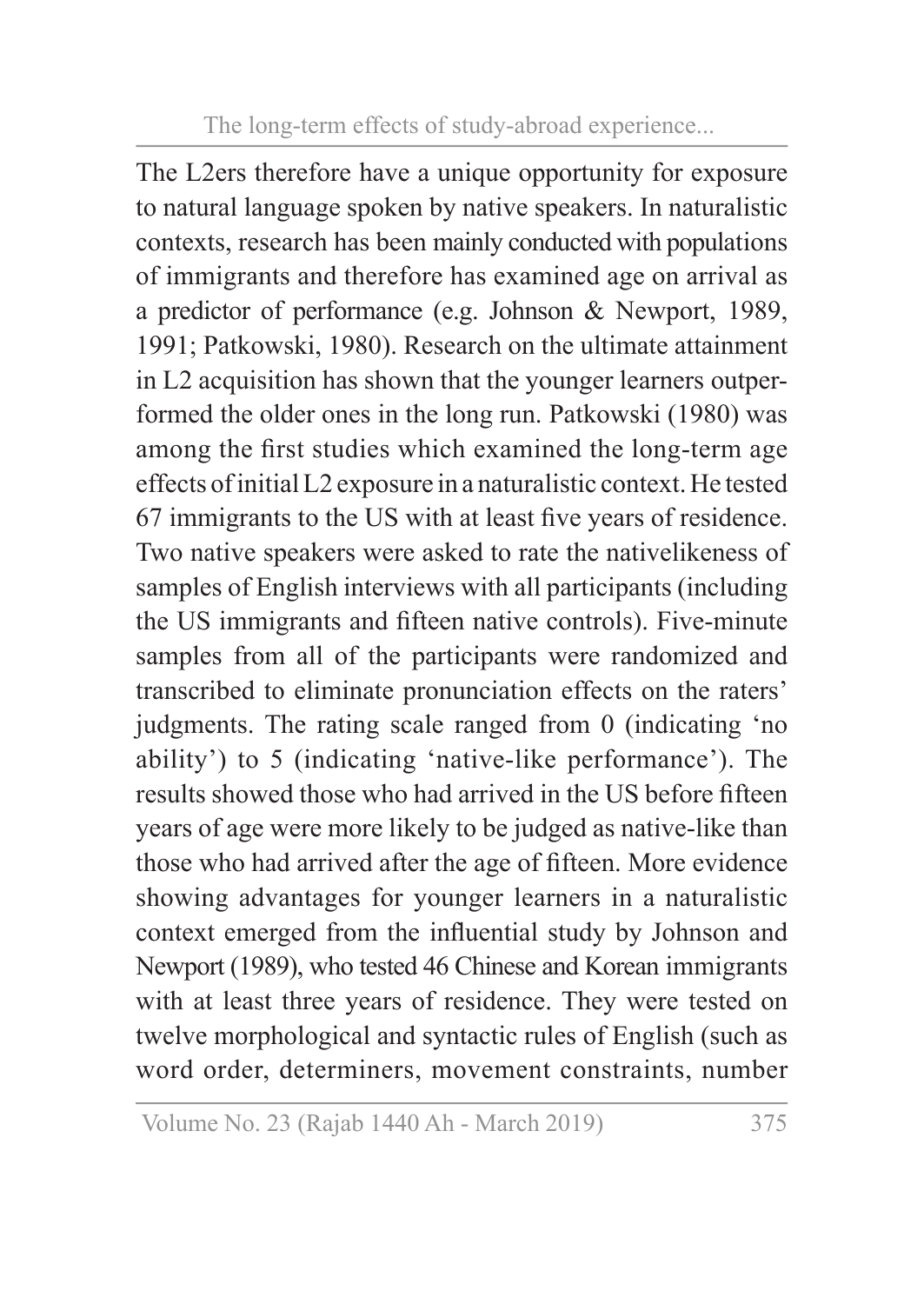### Dr. Kholoud A. Al-Thubaiti

and tense markings, and pronouns). The results showed a strong relationship between age on arrival and accuracy on a grammaticality judgment task. Those who had arrived in the US before the age of seven performed in a native-like manner, whereas those who had arrived after the age of seven were non-native-like. Their study has been extensively replicated in different ways (Bialystok & Miller, 1999; Birdsong & Molis, 2001; DeKeyser, 2000; Yeni-Komshian, Flege, & Liu, 2000, among others). However, the replicated studies did not reproduce similar findings to those of the original study by Johnson and Newport (1989). DeKeyser (2000), for example, showed that up to the age on arrival of fifteen, it was possible for immigrants to achieve native-like performance. DeKeyser's (2000) findings aligned well with those of Patkowski (1980) rather than those of Johnson and Newport (1989). The offset of the critical period remains controversial because it has varied from one study to another (Muñoz & Singleton, 2011). This controversy bears on theoretical stances regarding the existence of a critical period in L2 acquisition (see for an overview DeKeyser, 2013). Nonetheless, the most influential finding of age-related research in naturalistic contexts is that the 'younger the better' for successful L2 acquisition.

Turning to the classroom context, it is often described as a context of minimal exposure in terms of the quality and quantity of L2 input that is normally received in the classroom. The target L2 is taught and spoken by non-native speakers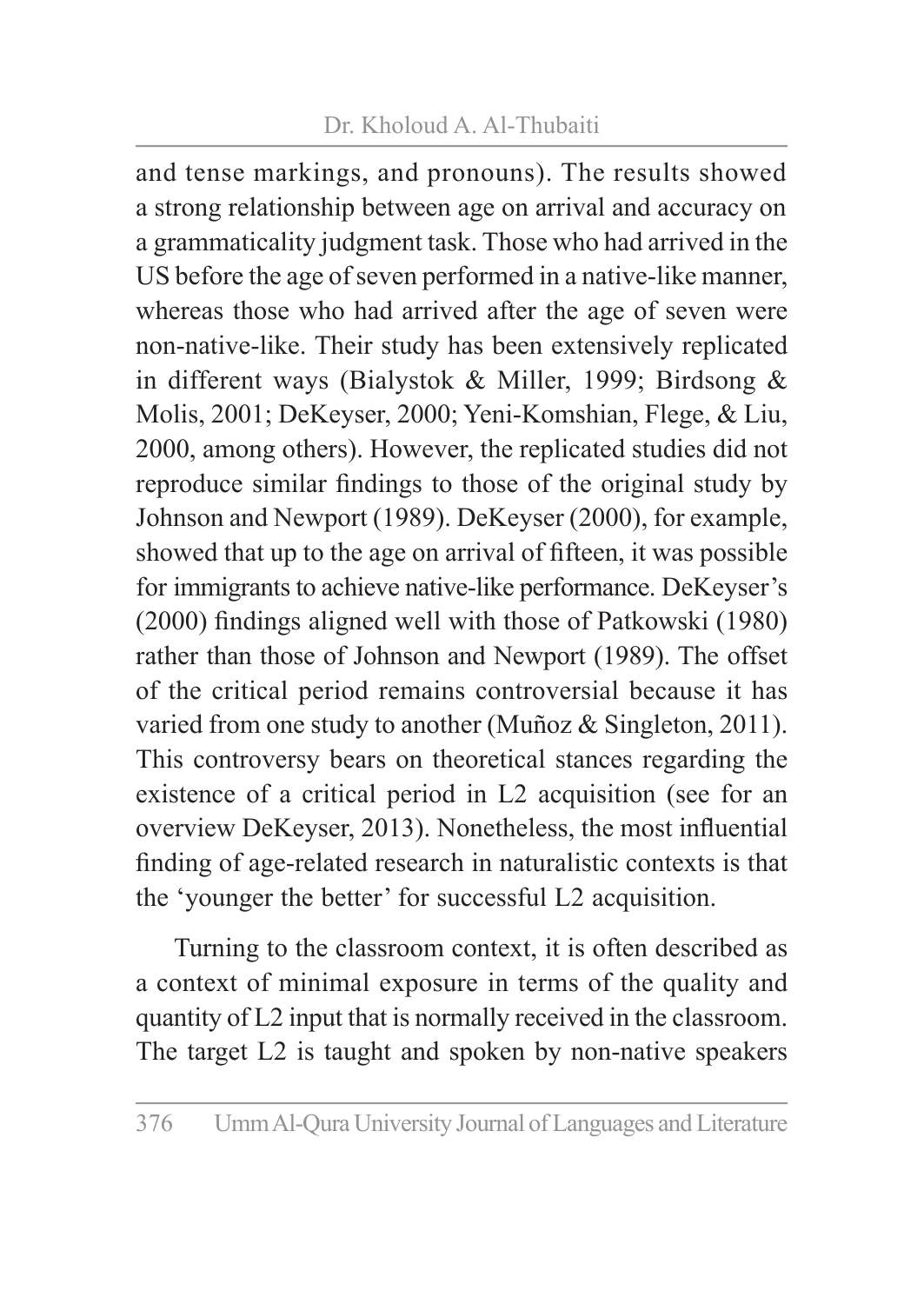who are often described as having limited proficiency. Research in the classroom context has been conducted with instructed L2 learners and thus has examined age at first instruction as a predictor of performance. Most of this research tested instructed L2ers who were still studying at school (e.g., García-Mayo & Lecumberri, 2003; Muñoz, 2006b), and very few studies have tested the long-term effects of early instruction on foreign language proficiency (e.g., Al-Thubaiti, 2010, 2014; Larson-Hall, 2008; Muñoz, 2011). The findings on the long-term effects do not show linguistic advantages for early instruction in a school context. For example, in Japan, Larson-Hall (2008) conducted a study with 200 Japanese college students. They were tested on a grammaticality judgment test for morphosyntactic knowledge of English, and on a phonetic discrimination task on three sounds  $(\frac{1}{w})$ known to be problematic for Japanese L2ers of English. The results showed that linguistic advantages in favor of early instruction can be noted only after exposure to intensive amounts of input, and that it can differ according to the linguistic domain. In the phonetic discrimination task, early instruction showed benefits after a range of 1200-2200 hours of input. However, the morphosyntax required more input compared with phonetic knowledge. In the grammaticality judgment task, the benefits of early instruction did not emerge until after a range of 1600-2200 hours of input. It is crucial to note that the late starters outperformed the early starters on the grammaticality judgment task after just 800 hours of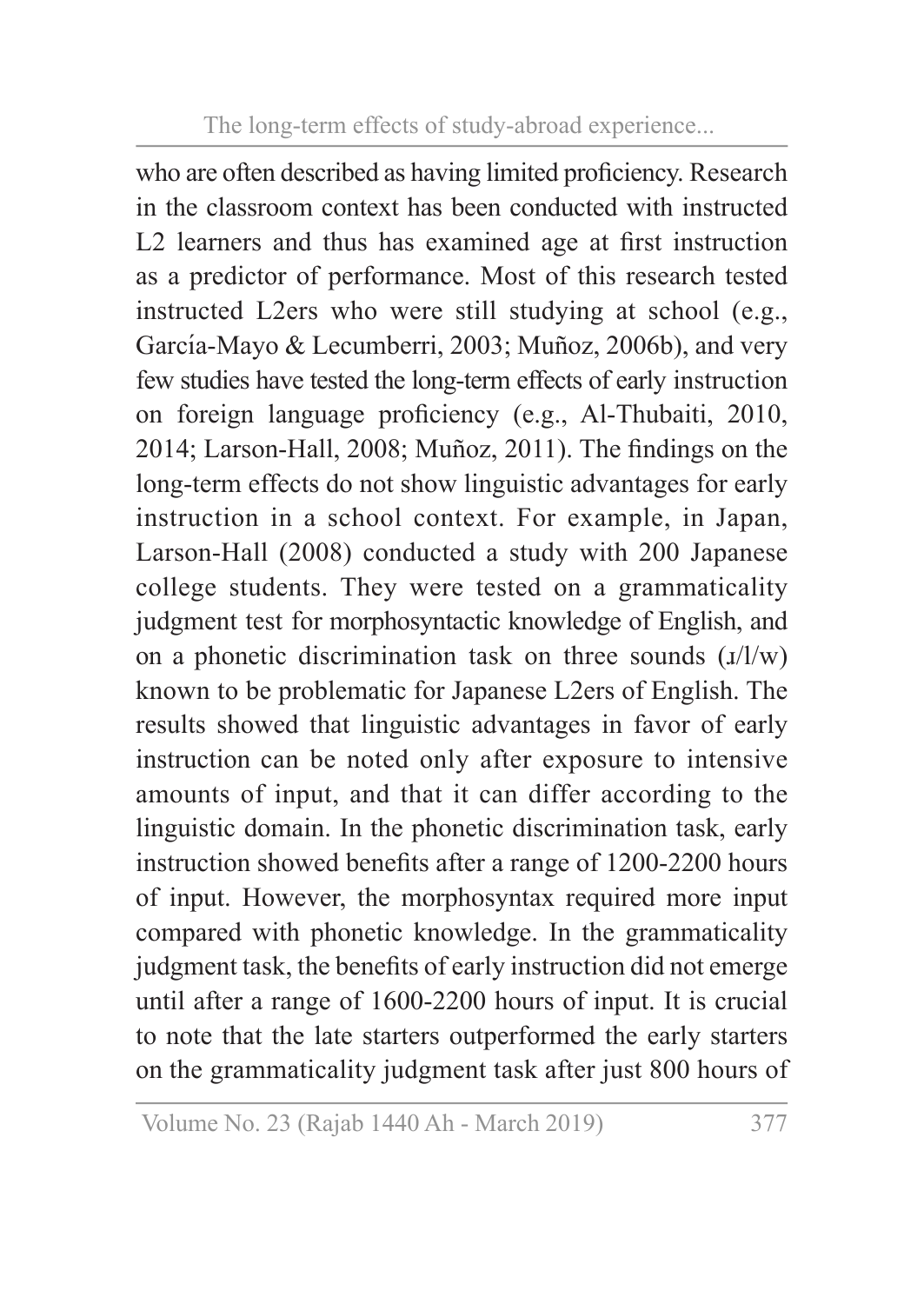input. Also, years of studying English, rather than starting age, was found to be a predictor of success on the grammaticality judgment task.

Al-Thubaiti (2010) carried out another empirical study to examine the potential long-term effects of early instruction on English proficiency in the context of Saudi Arabia. Al-Thubaiti tested 132 Saudi college students on two production tasks (a cloze test and gap-filling), one comprehension task, and another grammaticality judgment task. With amount of input being statistically controlled, the results revealed no significant differences in performance between the early- and middle-school starters. Al-Thubaiti argued that lack of linguistic advantages by age of L2 instruction can be related to the minimal amount of input which they have had. Unlike the Japanese students, the Saudi students had an average of 896 hours of input inside and outside the classroom, which is far less than the threshold of 1600 hours for morphosyntax found by Larson-Hall (2008).

In a follow-up study, Al-Thubaiti (2014) examined the long-term effects of the amount of L2 input with the same Saudi instructed L2ers and the same tasks. Information about the amount of L2 exposure was collected through a detailed background questionnaire. The L2 input measures included years of English study, hours of school instruction and private lessons, hours of college instruction, hours of studying outside the classroom, hours of L2 contact and use outside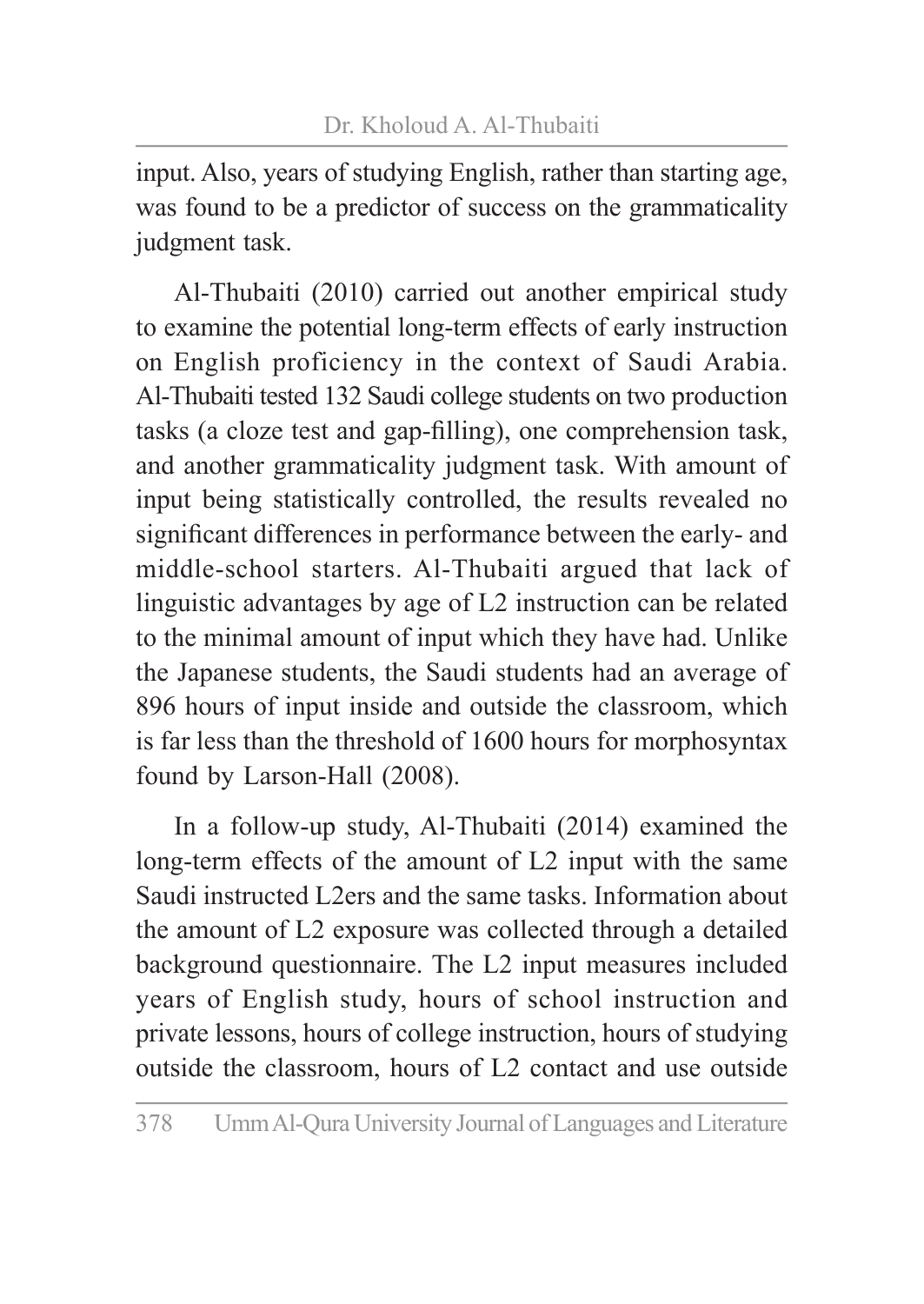the classroom, and percentage of first language (L1) use in listening and speaking, reading, and writing. These factors, alongside age of L2 instruction, were regressed in a hierarchal multiple regression model. The inter-correlations were controlled in the model. The results showed that the L2 input measures were stronger predictors of task performance than age of L2 instruction. Specifically, the results showed that recent input at college level with an average of 89.66 hours (20-162) and prior exposure at school and private lessons with an average of 722.54 hours (576-2976) were significant predictors of task performance. However, recent input at college was shown to explain more variance (10%-17%) than prior input at school and private lessons  $(6\% - 10\%)$ . Also, years of study with an average of 12.14 years (7-20) was a significant predictor but it accounted for the least amount of variance in task performance  $(1\% - 6\%)$  compared with recent and prior input. It was also found that length of stay-abroad during summer vacations related positively to performance on the cloze test and grammaticality judgment task but not on the comprehension or production of tense marking.

Muñoz (2011) showed that the input factor is more important than age of L2 instruction. Muñoz conducted a study with 162 bilingual Spanish-Catalan college instructed L2ers of English. She analyzed the following set of L2 input measures: years of exposure, overall hours of curricular and extra-curricular instruction, recent hours of curricular instruction at college,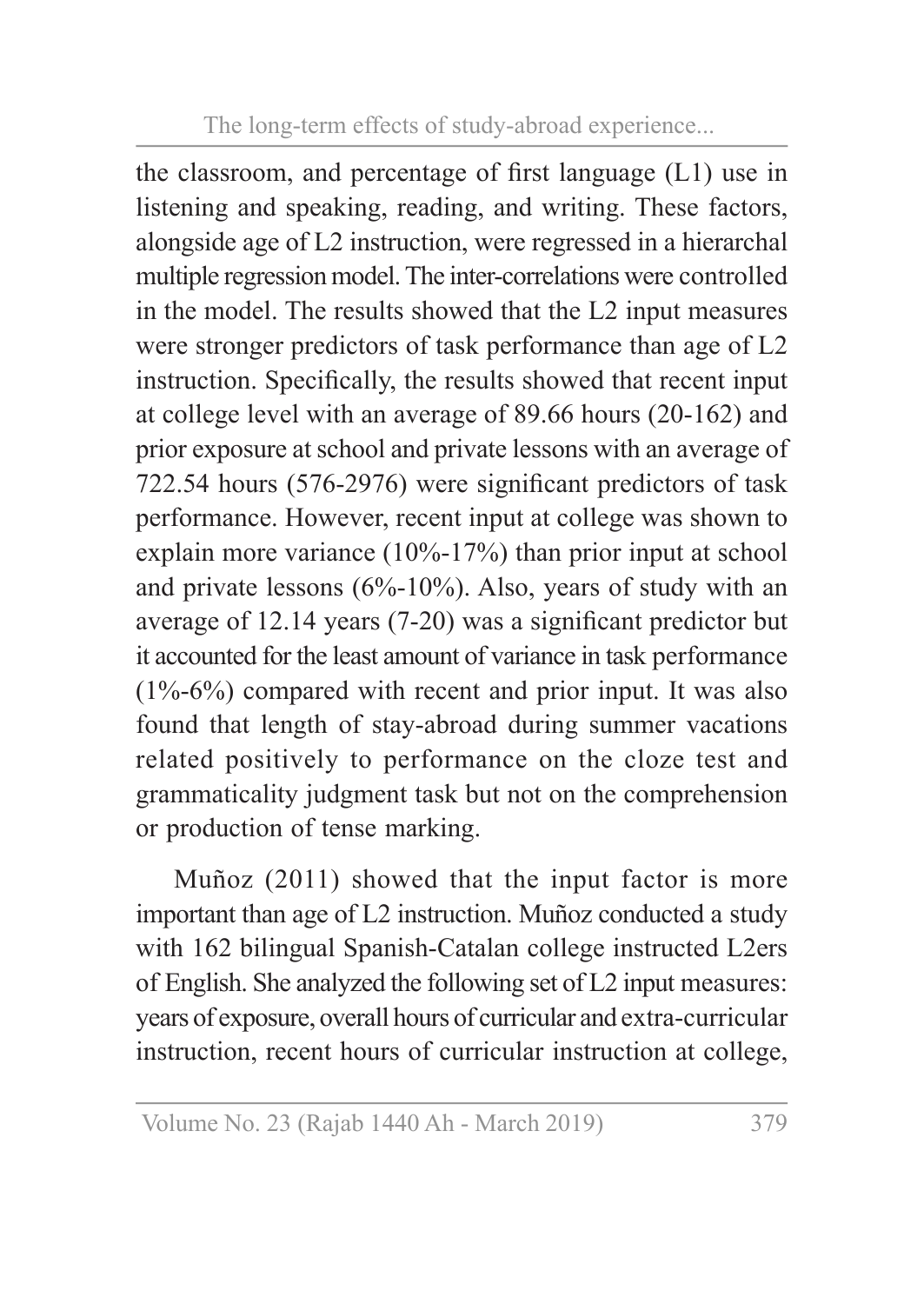### Dr. Kholoud A. Al-Thubaiti

recent hours of curricular and extra-curricular instruction at college, current L2 contact, and hours of length of stay-abroad exposure. They were tested on three measures: a general proficiency test (the Oxford Placement Test), a lexical test, and a phonetic identification test assessing perception of categorical vowel contrast. The results showed consistently that age of L2 instruction did not relate to performance on any of the three tasks. Controlling the effect of age of L2 instruction, the results from partial correlation analyses showed that recent college instruction with an average of 784.7 hours (162-1620) had a positive relationship with general proficiency and lexical knowledge but not with phonetic knowledge. Years of exposure with an average of 13.9 years (10.6-23.4) had a positive relationship with lexical knowledge but not with general proficiency or phonetic knowledge. Also, current L2 contact related positively to global proficiency and phonetic knowledge, whereas length of stay-abroad related positively to general proficiency, lexical knowledge, and phonetic knowledge (Muñoz, 2011).

As shown from classroom research, the experience of stay-abroad emerged as a factor that positively relates to L2 proficiency. Study-abroad is another form of classroom exposure but in a naturalistic context. According to Collentine (2009, p. 218), study-abroad "takes place in countries where the L2 enjoys an important sociological and functional status, entailing a combination of planned curriculum and a host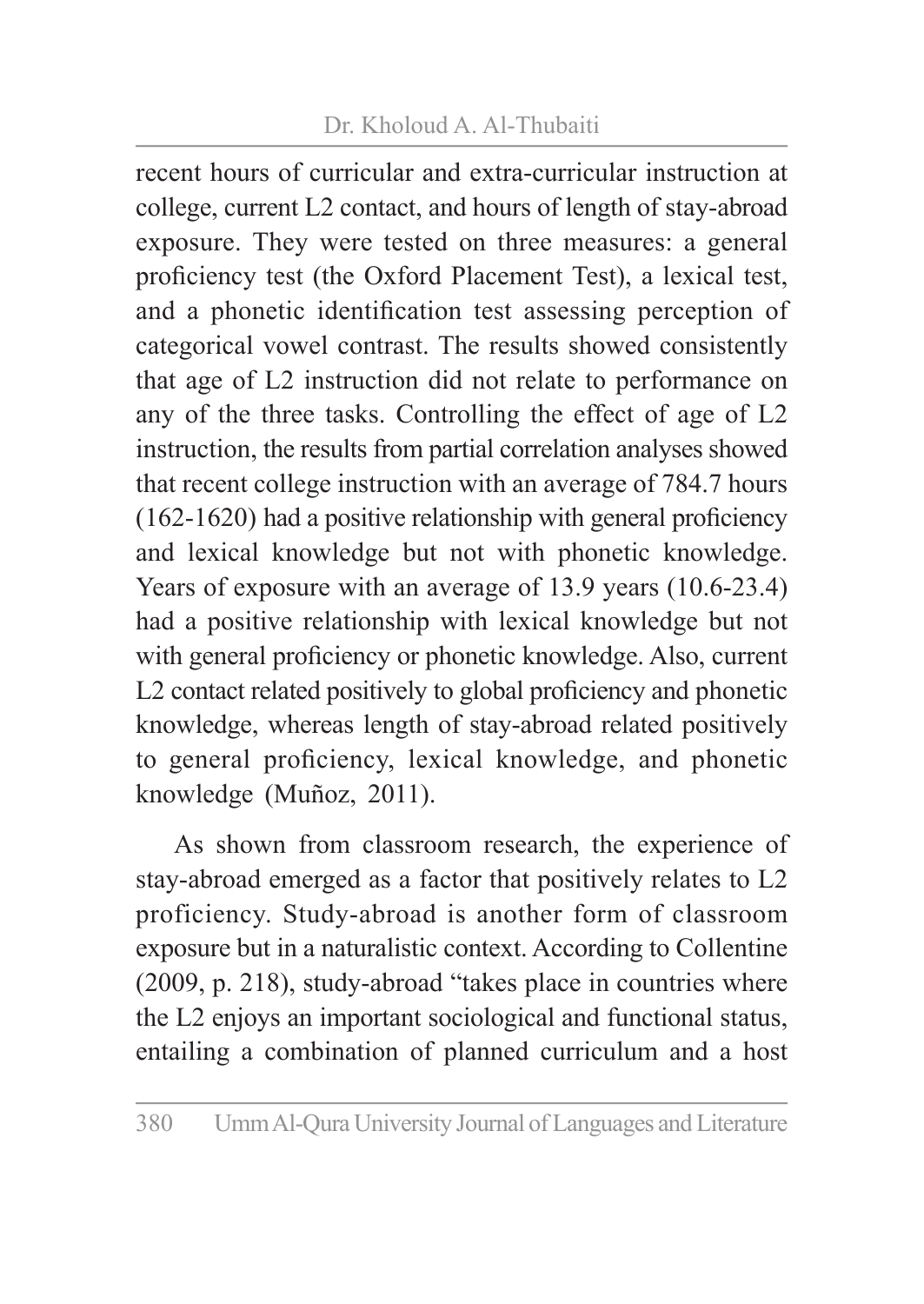family." This form of exposure offers several opportunities for using and practicing the target L2 with native speakers in a natural environment outside the classroom. However, the experience of study-abroad is usually limited in terms of length of stay, which is determined by the length of the study program or the purpose of the travel abroad (such as job opportunities, summer schools, scholarship programs, and exchange programs). Study-abroad is hence characterized by temporary residence in the target L2 community. L2ers are presupposed to be exposed to formal and natural L2 inside and outside the classroom. Study-abroad experience therefore stands between classroom and naturalistic exposure. Research on study-abroad has usually been conducted with classroom L2ers who spend the summer or a year abroad in order to advance their L2 proficiency. They have often been compared to their counterparts from a domestic L2 classroom at home (e.g., Llanes & Muñoz, 2009, 2013; Segalowitz & Freed, 2004). Most of the available literature examined the effect of study-abroad on oral fluency (e.g., Llanes & Muñoz, 2009; Segalowitz & Freed, 2004) and fewer studies tested its effect on vocabulary and grammar (e.g., Collentine, 2004; Llanes, 2010) and global L2 proficiency (e.g., Segalowitz *et al.*, 2004). Most of these studies compared the effect of study-abroad with domestic classroom exposure at home, and sometimes with immersion classroom types. According to Llanes (2011), the overall findings support beneficial gains from study-abroad compared with the domestic classroom context. Nonetheless,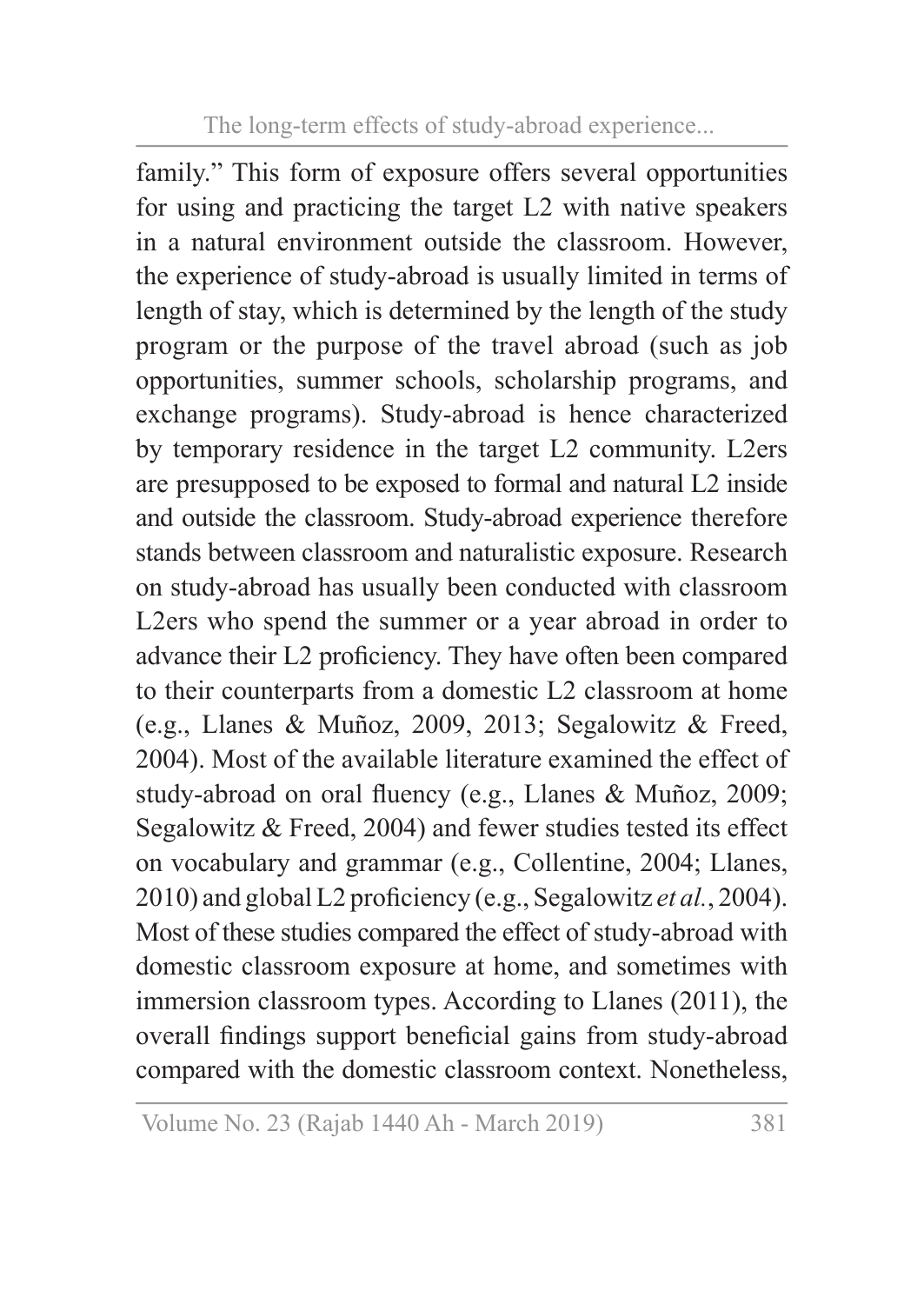### Dr. Kholoud A. Al-Thubaiti

not all aspects of L2 proficiency were examined thoroughly. So far, there is conclusive evidence for positive gains in oral fluency and increased vocabulary growth compared with grammar and morphology. For example, Howard (2006) studied the L2 acquisition of French by Irish college students and found that their morphological development of plural marking was enhanced after study-abroad experience. On the other hand, DeKeyser (1991) showed no substantial differences in grammatical performance between L2ers of Spanish with study-abroad and with domestic classroom experience.

Another crucial factor to consider in this research area is whether any beneficial gains from study-abroad experience lead to short- or long-term effects. So far, there has been limited research on this issue. In fact, Llanes and Muñoz (2013, p. 83) remarked that "additional research is needed regarding the long-term effects of the gains that emerge as a result of an SA [study-abroad] experience, because the duration of these effects is unclear". From a practical perspective, the long-term effects of study-abroad are important to assess because they will inform policy makers and parents of the actual linguistic gains from (financial and time) investment in the study-abroad programs.

To summarize, age-related research has shown that the effect of starting age on L2 proficiency in the long run varies depending on the context of exposure. While there is ample evidence that immersion in a naturalistic setting during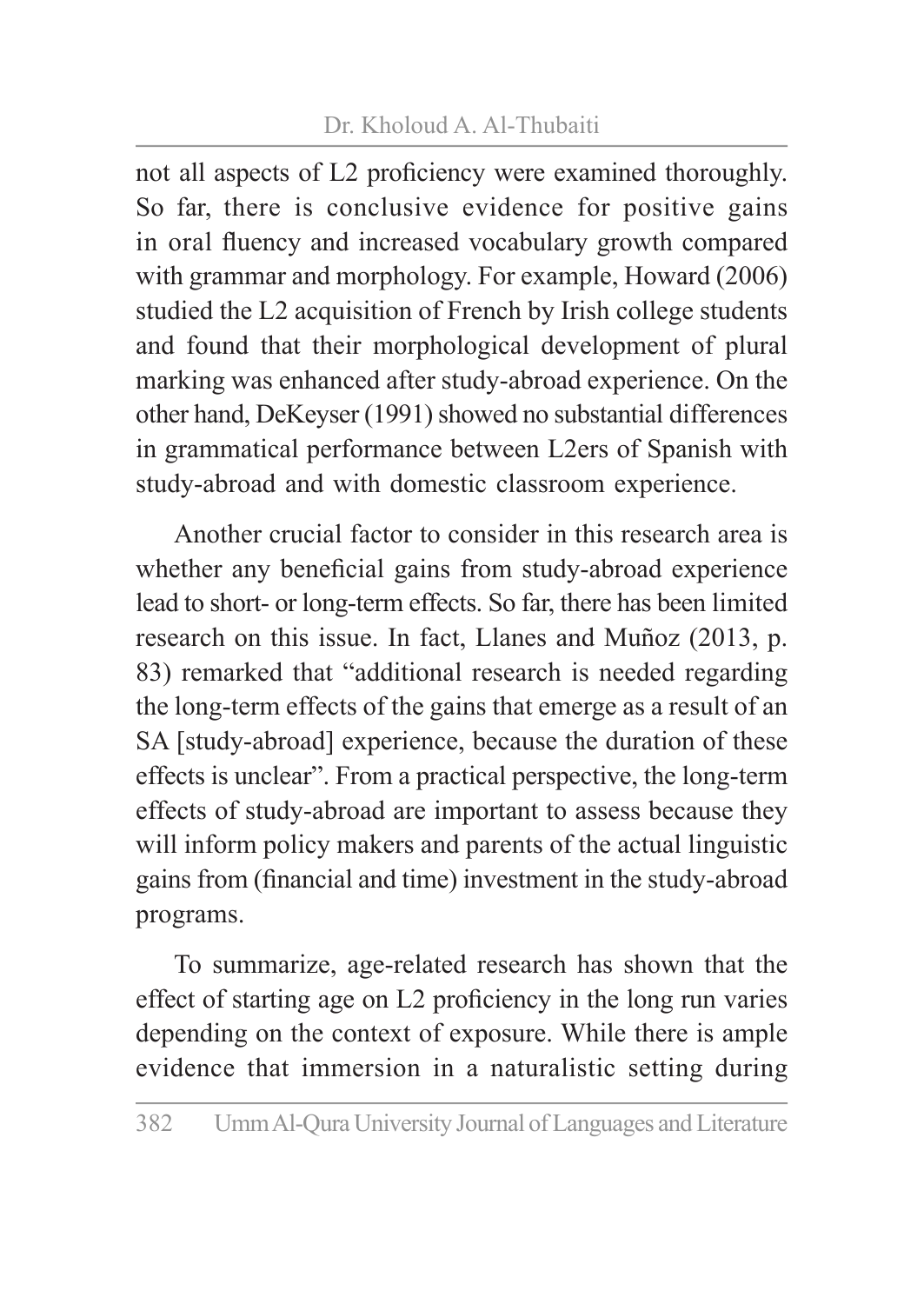childhood has long-term linguistic advantages, there is little research on the long-term effects of study-abroad experience as a form of classroom exposure but in a naturalistic setting. The aim of the present study is to address the beneficial gains from study-abroad experience in terms of its long-term effects with a different type of L2 speakers, as will be explained in the following section.

# **The aim and research questions of the study:**

This study aims at testing whether prior study-abroad experience in an English-speaking country (ESC) during childhood can show long-term linguistic advantages even after return to the home country. To address this aim, the study compares the English proficiency of adult L2 speakers who had study-abroad experience in an ESC with another group who had domestic L2 classroom instruction in Saudi Arabia. In addition to the country of first L2 exposure (ESC as opposed to Saudi Arabia), the study examines the effects of age at first L2 instruction and length of L2 exposure as interacting factors. Three dependent measures of linguistic knowledge were examined: (a) general English proficiency as measured by the Oxford Placement Test (OPT), (b) breadth of vocabulary size as measured by the Vocabulary Levels Test (VLT), and (c) morphosyntactic knowledge as measured by a Grammaticality Judgment Test (GJT).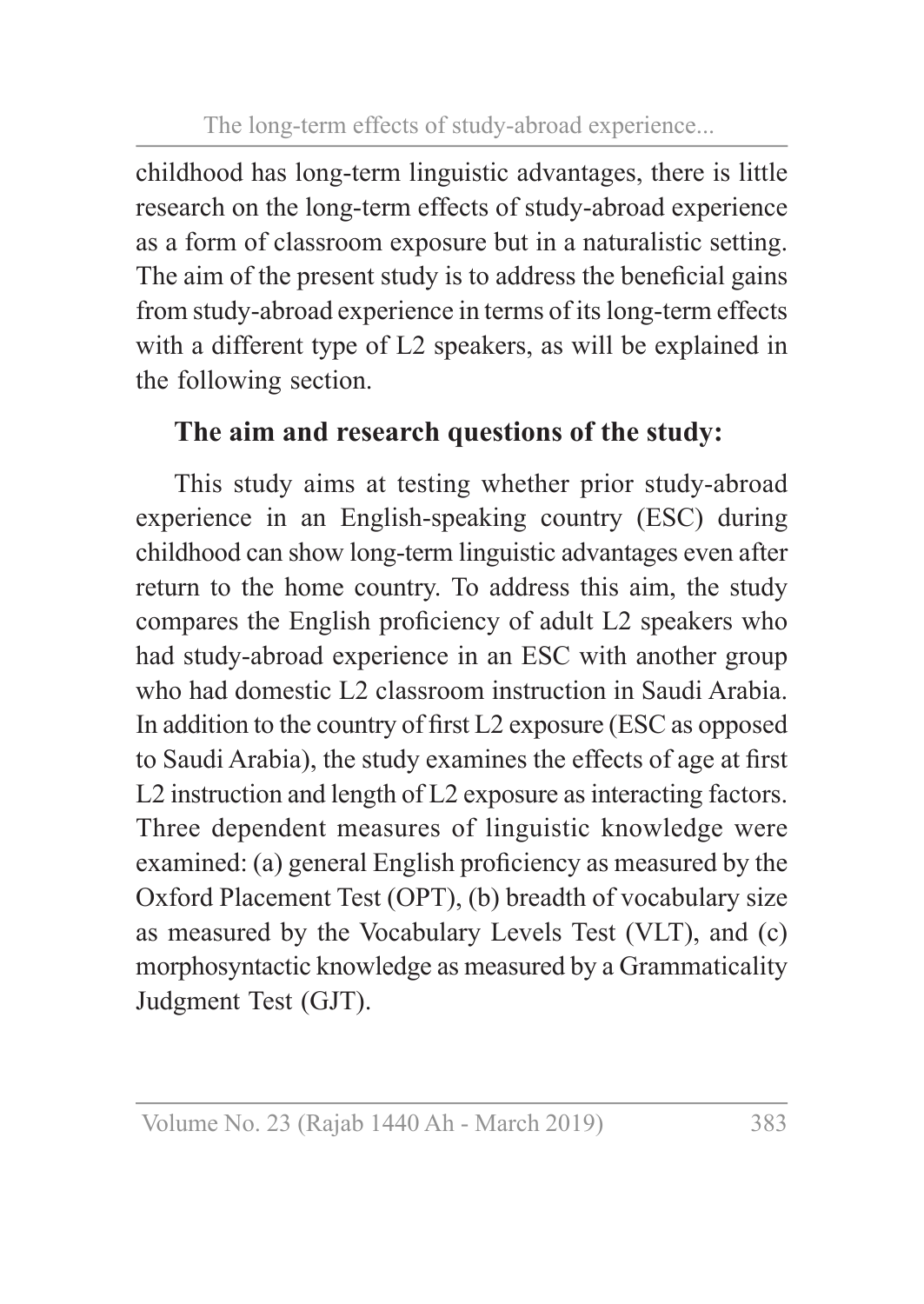Considering the three experiential factors (country of first exposure, years of exposure, and age at first exposure) as potential interacting predictors of L2 proficiency, the research questions of the study are formulated as follows:

1. Which of the L2ers' experiential characteristics could explain their task performance when L2 proficiency is examined by an OPT, VLT, and GJT?

2. In a GJT, which of the three experiential factors could most explain the L2ers' ability to distinguish between grammatical and ungrammatical morphosyntactic conditions?

It is crucial to note that the study-abroad group of this study differs from the type of study-abroad groups normally tested in the current literature in two respects as follows. First, the L2 speakers of the study-abroad group were not enrolled in study-abroad programs but rather in public schools in the native community; second, they had not intended to travel abroad for language purposes, but by accompanying their parents they had the opportunity to acquire English as a second language and interact with local children of their own age. They thus had exposure to the L2 at home, at school, and in the local community. Therefore, the L2 speakers of the study-abroad group bore more similarities to the immigrant populations whose children usually get immersed in the local community through the school system and everyday interaction with the community. However, they differed from immigrants'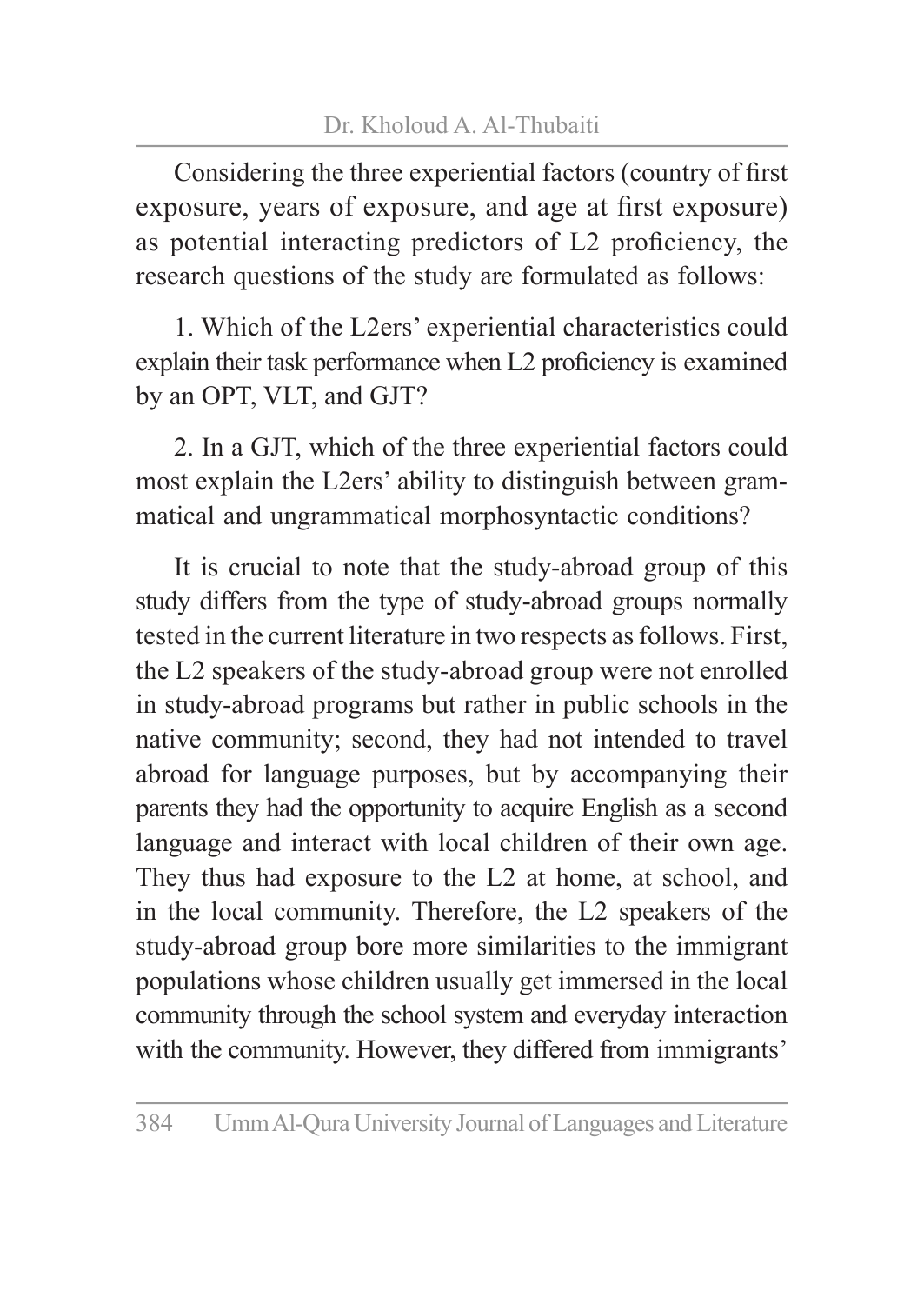children in that they did not have plans for permanent residence and integration in the target community, and that they came from a higher socio-economic status.

# **Method:**

# **Participants:**

The study sample consisted of 48 adult L2 speakers of English. They were highly educated and active bilinguals in L1 Saudi Arabic and L2 English. They were either working or studying at college level in Saudi Arabia. At the time of testing, most of them were majoring in English literature or TESOL with a few in computer science, information science, and mathematics. They represented the same socio-economic group. Their parents were highly educated and most of them spoke English in their professions. The participants were divided into two groups by the country of first exposure: (a) study-abroad in an ESC and (b) domestic study in Saudi Arabia (SA). For reasons of brevity throughout the paper, the first group will be referred to as ESC, and the second group as SA. Table 1 presents a summary of the experiential variables for the two groups.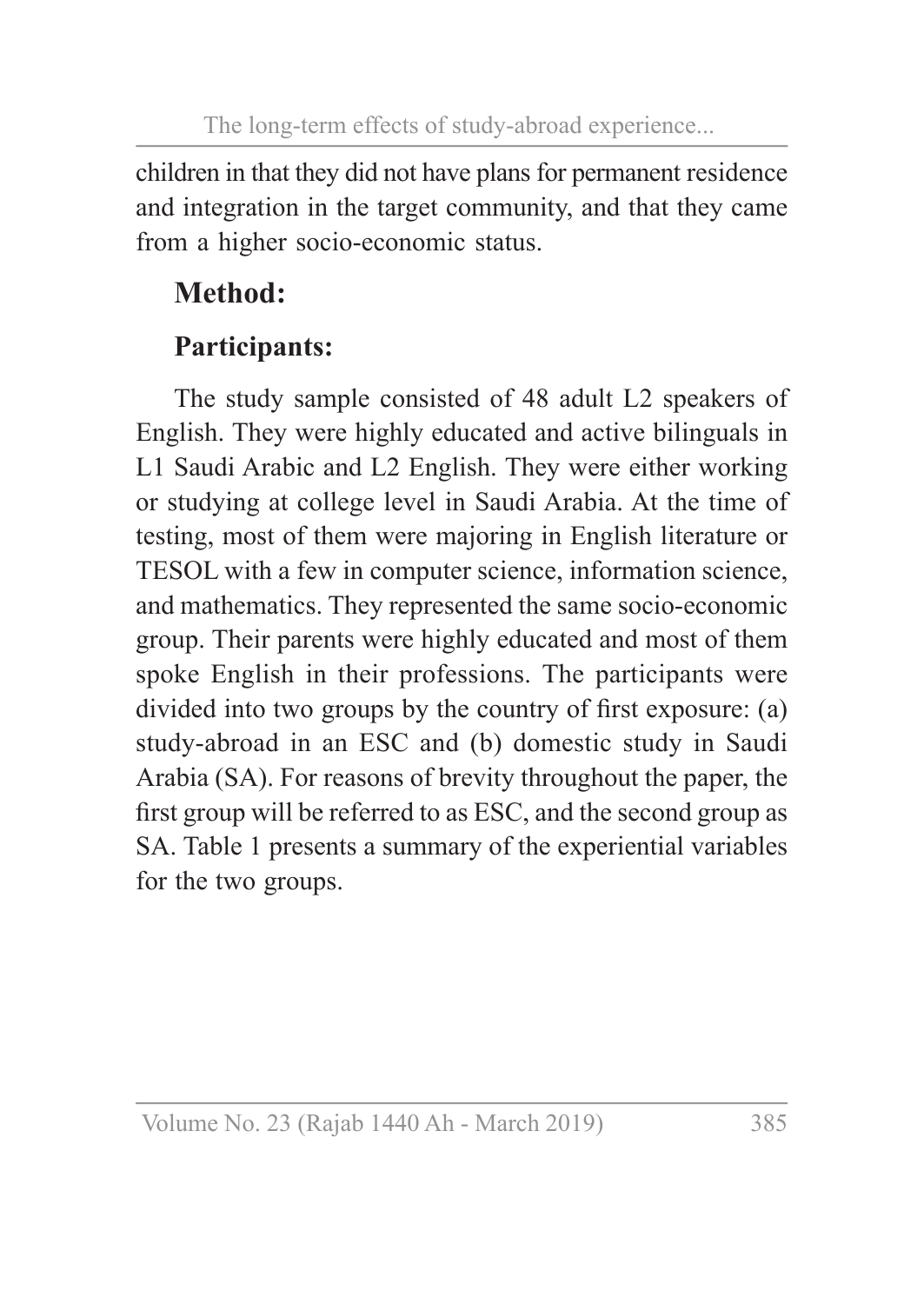| Groups by<br>country of first<br>exposure |                  | Age at<br>testing    | Age at first<br>exposure | Years of<br>exposure |
|-------------------------------------------|------------------|----------------------|--------------------------|----------------------|
|                                           | $\boldsymbol{n}$ | Mean (SD)<br>Min-Max | Mean (SD)<br>Min-Max     | Mean (SD)<br>Min-Max |
| Study-abroad in                           | 26               | 26.35(5.56)          | 4.62(2.61)               | 21.73 (6.88)         |
| an ESC                                    |                  | 19-37 years.         | $1-12$ years.            | 8-36 years.          |
| Domestic study                            | 22               | 25.23(4.15)          | 9.73(3.17)               | 15.50(5.14)          |
| in SA                                     |                  | 20-32 years.         | $4-13$ years.            | 8-26 years.          |

**Table 1.** Summary of the experiential variables of the L2 groups (*N*=48)

#### **Research instruments:**

Three dependent measures of linguistic knowledge were used: (a) the Oxford Placement Test as a general proficiency measure, (b) the Vocabulary Levels Test devised by Nation (1990) as a measure of vocabulary size, and (c) the Grammaticality Judgment Test as a measure of morphosyntactic knowledge. A description of each test of the three is given below.

# **Oxford Placement Test (OPT):**

The OPT (2001) is a test of English language L2 proficiency in reading, vocabulary, and grammar. The questions were constructed in the multiple-choice format. The test had 60 questions divided in two parts: the first part comprised 40 questions and was designed to be taken by respondents with lower levels of proficiency, and the second part had 20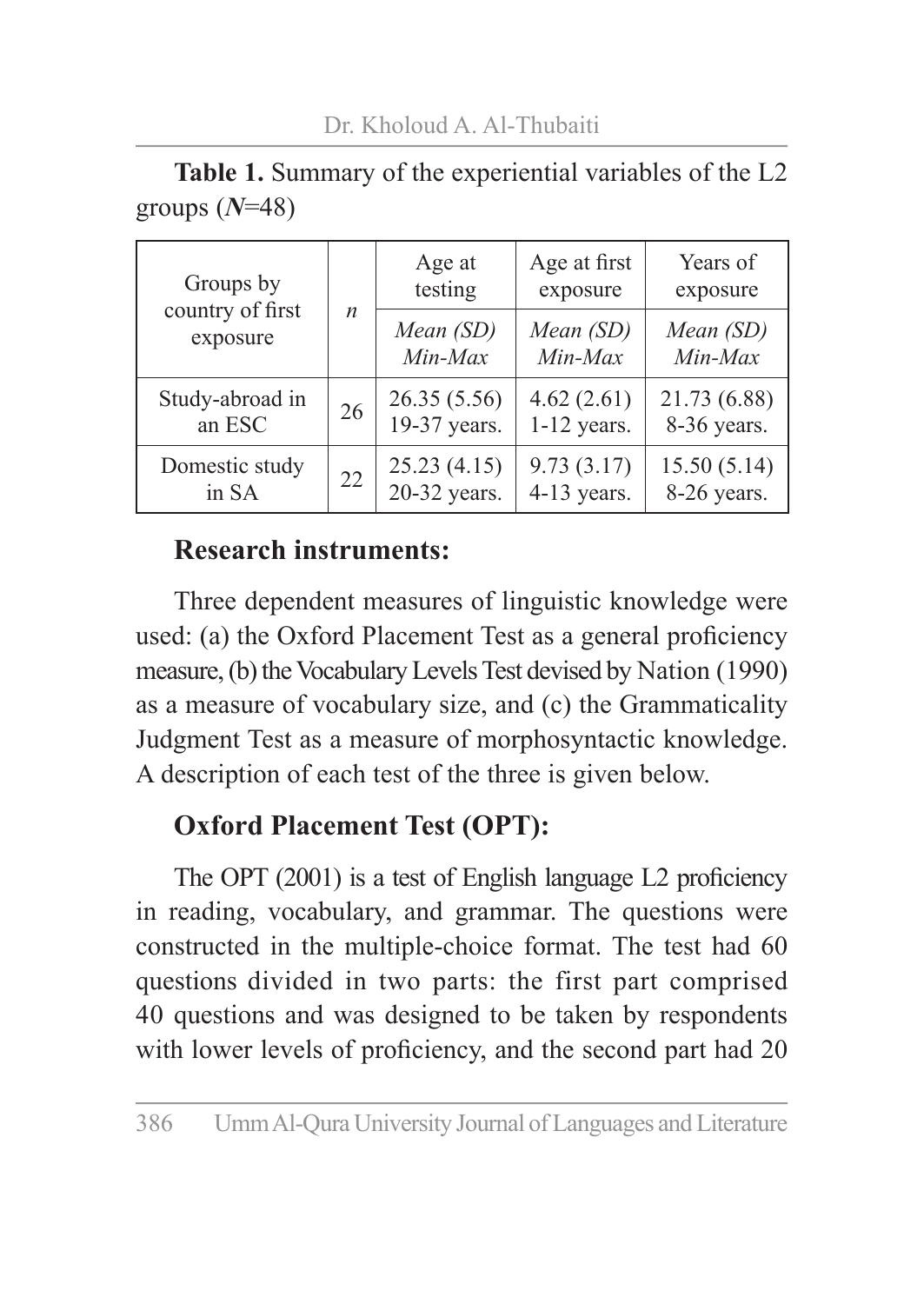questions designed for higher levels of proficiency. The questions in part 2 were incrementally harder than those in part 1. Therefore, if participants scored 36 or more in part 1, it was recommended that they should complete part 2 of the test. The test came in two versions: a computer-based test and a paper-and-pen test. The test used in the current study was the paper-and-pen version, and both parts of the test were administered. The test took an average of 30 minutes to complete. The maximum score in the OPT was 60. Examples of one type of question from part 1 and another from part 2 are given in the Appendix.

# **Vocabulary Levels Test (VLT)**(1)**:**

The VLT (Nation, 1990, 2001) is a measure of the L2ers' vocabulary size of general and academic English. The test version used consisted of five blocks, each representing one of the vocabulary levels (2000 words, 3000, 5000, 10,000, and academic level). It is assumed that each vocabulary level correlates with the ability to use English in different tasks (such as reading a newspaper column and writing an argumentative essay) (Schmitt, Schmitt, & Clapham, 2001). For example, L2ers with knowledge of the 10,000 most frequent words in English are often described as having a 'wide vocabulary' (Schmitt *et al*., 2001, p. 56) which allows them to cope with advanced uses of English. In the test, each level had six vocabulary sets, with each set consisting of six vocabulary items and three meanings

<sup>(1)</sup> I am grateful to Dr. Suhad Sonbul for providing references on the VLT and answering my questions about vocabulary testing in an effective and prompt manner.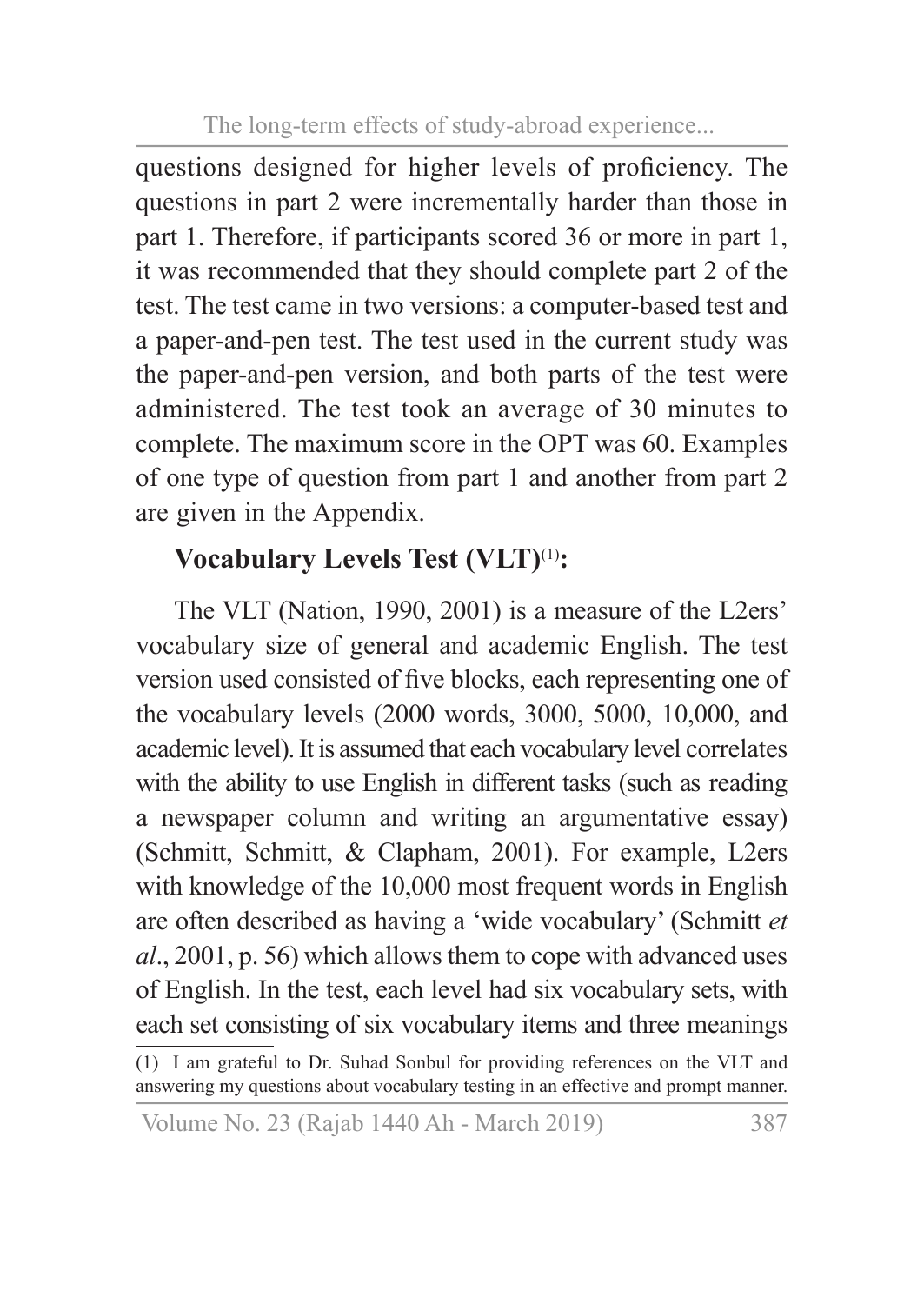(that is, three test items  $\times$  six options = eighteen test items per level). The questions were constructed in the form-recognition format (Schmitt, 2010). The participants' task was to match each of the three meanings with their corresponding vocabulary item from the set. The vocabulary items increased in difficulty as the frequency level increased. The maximum score of the VLT was 90. The test version administered was paper-and-pen, and it took an average of 35 minutes to complete. Here is an example of one set which appeared in the instructions section:

- 1. business
- 2. clock part of a house
- 3. horse animal with four legs
- 4. pencil something used for writing
- 5. shoe
- 6. wall

# **Grammaticality Judgment Test (GJT):**

A shortened version of the GJT designed by Al-Thubaiti (2010) was used. The purpose of using a GJT was to assess L2ers' morphosyntactic knowledge. The test consisted of 144 test items and twelve ungrammatical distracters. The overall test material was balanced in grammaticality with half grammatical and half ungrammatical. The ungrammatical items were included to examine violations of specific grammar-constraints in English. If the L2ers could distinguish between grammatical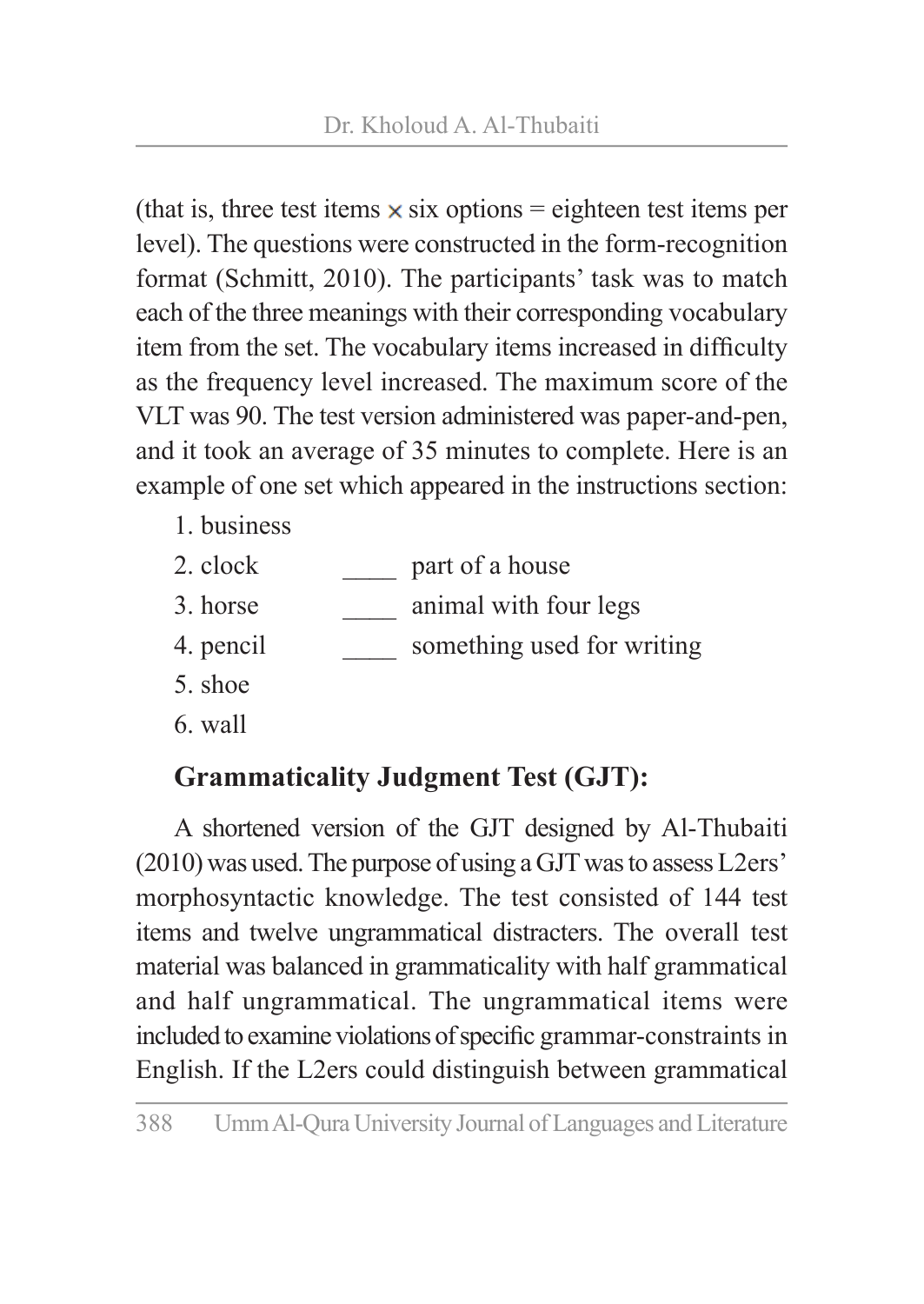and ungrammatical conditions, that was evidence of acquiring that specific morphosyntactic constraint (White, 2003).

The test material was administered on a computer under time pressure in aural and written format. On a paper answer sheet, the participants had to rate the test items on a five-point Likert scale ranging from (1) 'definitely impossible' to (5) 'definitely possible'. They were instructed to rate the test items based on their first impression in order to avoid metalinguistic analysis. They had eight seconds to mark their ratings on the answer sheet. Examples of the test items for grammaticality are given in the Appendix.

# **Background questionnaire:**

A background questionnaire was designed to gather information about the L2ers' learning experience of English in terms of their age at testing, age at first exposure, country of first exposure, and years of exposure. Age at first exposure was counted from the time they reported a significant encounter with the English language (Muñoz, 2011). Years of exposure was verified by subtracting age at first exposure from age at testing (Nishikawa, 2014).

# **Procedure of testing and data analysis:**

According to the code of ethics of data gathering, an informed consent was obtained from the participants. The testing took place individually in two sessions in a quiet office. In the first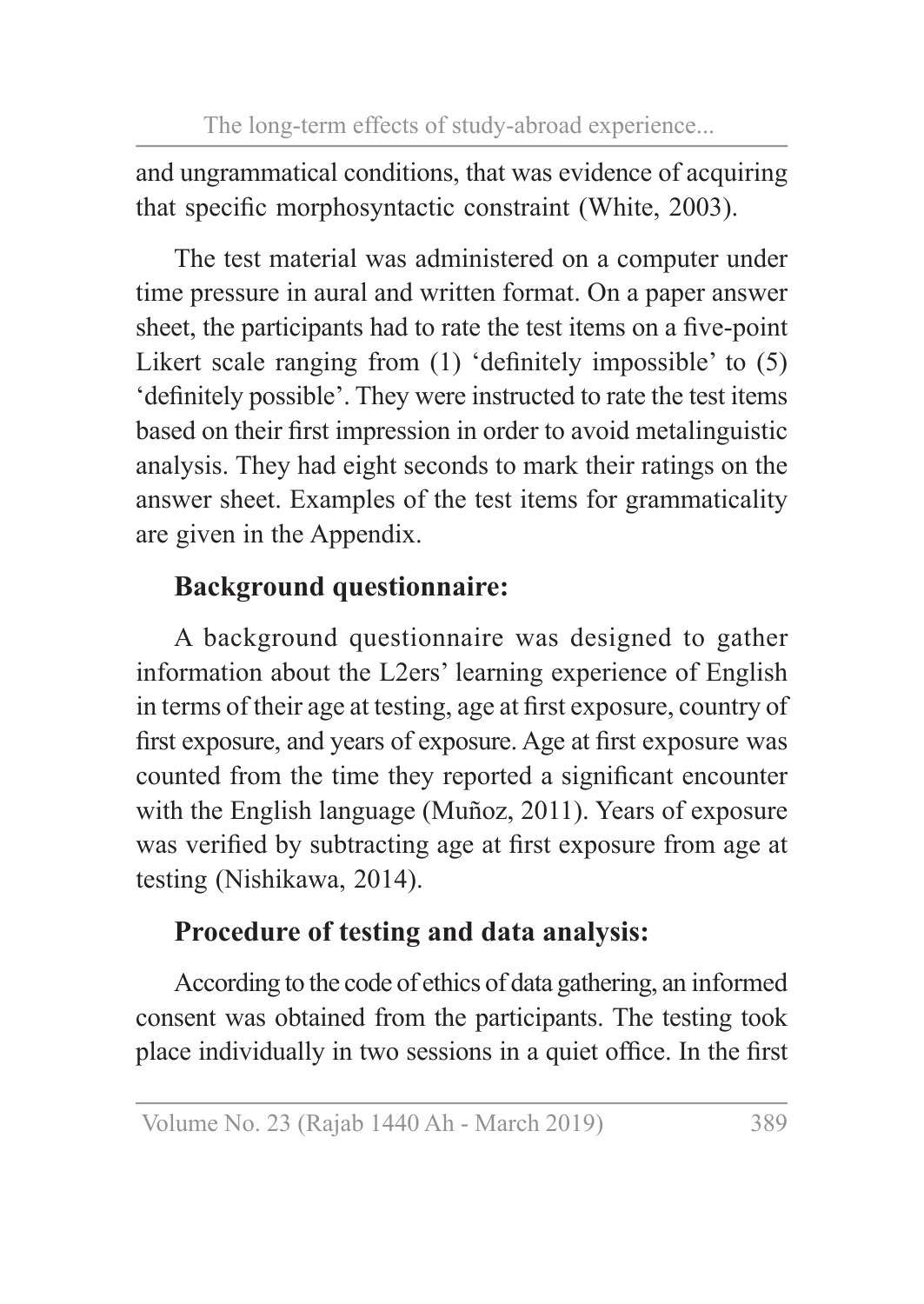session, the participants took the GJT because it was computerized and they filled out the background questionnaire. Before starting, the participants had instructions and practice on how to conduct the GJT. In the second session, they undertook the OPT and VLT, for which they also had instructions on how to conduct these tests.

Using the R version (R Core Team, 2018), two statistical analyses were conducted on the L2 data: multiple linear regression and mixed-effects modelling. According to Levshina (2015), multiple regression has the advantage of estimating the effect of each predictor individually while controlling for any potential confounding effects among the predictors, such as age at exposure and years of exposure. The lm () function was used to perform multiple regression, and the visreg package (Breheny & Burchett, 2017) was used to visualize the interactions in the regression model (Levshina, 2015). On the other hand, mixed-effects modelling was chosen for the many advantages it provides (Cunnings & Finlayson, 2015). The most important advantage is that mixed-effects can account for random variance due to variation across different items and participants in one analysis. Another advantage is that it allows modelling continuous and categorical predictors in one model. It can also be performed on the raw data without it being averaged, and thus is not affected by missing data points (For more information see Cunnings & Finlayson, 2015). To conduct linear mixed-effects modelling, the lmer ()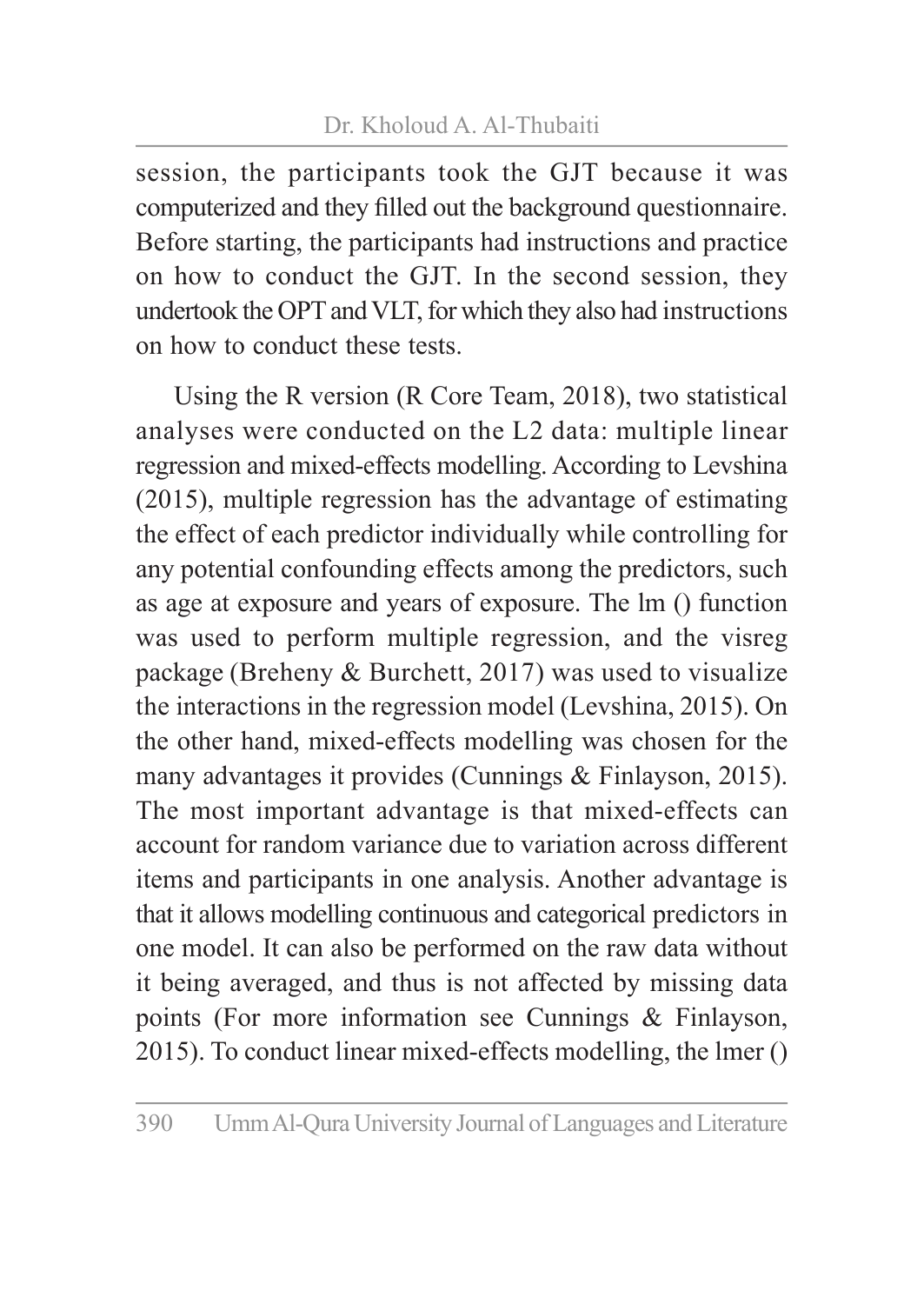function was used from lme4 package (Bates, Mächler, Bolker, & Walker, 2015).

### **Results:**

### **The effect of experiential factors on L2 task performance:**

**Table 2.** L2ers' scores by country of first exposure on the three linguistic tasks

|            | <b>ESC</b> |                |           | <b>SA</b>        |              |         |
|------------|------------|----------------|-----------|------------------|--------------|---------|
|            | n          | Mean $(SD)$    | Min-Max   | $\boldsymbol{n}$ | Mean(SD)     | Min-Max |
| <b>OPT</b> | 26         | 49 (8.24)      | $35 - 60$ | 22               | 50.18 (3.95) | 43-59   |
| <b>VLT</b> | 26         | 71.88 (16.75)  | $31 - 90$ | 22               | 77.18 (9.09) | 54-88   |
| <b>GJT</b> | 26         | 101.77 (18.82) | 68-131    | 22               | 103 (13.64)  | 74-123  |

*Note.* ESC= Study-abroad in an ESC; SA= Domestic study in Saudi Arabia; OPT= Oxford Placement Test (maximum score 60); VLT= Vocabulary Levels Test (maximum score 90); GJT=Grammaticality Judgment Test (maximum score 144).

Table 2 shows the L2ers' scores by country of first exposure on the three linguistic tasks: OPT, VLT, and GJT. For each linguistic task, a multiple regression linear model with seven parameters was constructed for testing the L2ers' scores as a function of the three experiential factors: country of first exposure (CoE), age on first exposure (AoE), and years of exposure (YoE). Three two-way interactions were also constructed in the design: the first aimed at testing whether the effect of AoE varied by CoE (CoE: AoE), the second aimed at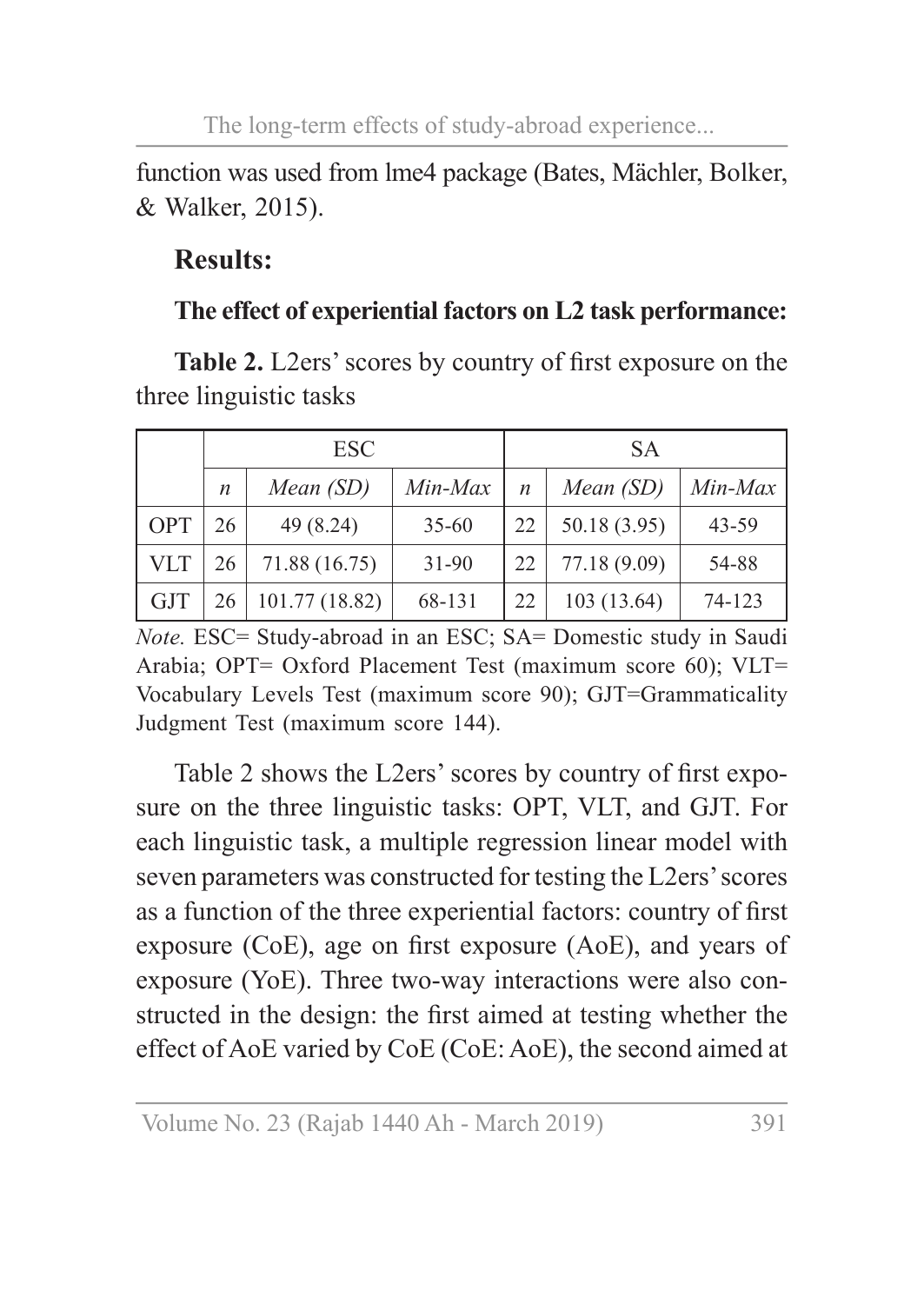testing whether the effect of YoE varied by CoE (CoE: YoE), and the third aimed at testing whether the effect of AoE varied by YoE (AoE: YoE). The categorical predictor of CoE was sum coded as  $(-.5=ESC, .5=SA)$  to obtain ANOVA main effects style (Cunnings & Finlayson, 2015). The continuous predictors of AoE and YoE were centered to minimize the collinearity between main effects and interactions in the model (Baayen, 2008). The models and their results are presented next in the following order: Table 3 for the OPT, Table 4 for the VLT, and Table 5 for the GJT.

**Table 3.** Summary of the predictors' coefficients in a multiple regression model for the OPT

|                | Estimate | Standard<br>Error | Standardized<br><b>B</b> eta | t value | $\boldsymbol{p}$ |
|----------------|----------|-------------------|------------------------------|---------|------------------|
| (Intercept)    | 49.44    | 1.13              | 0.00                         | 43.92   | < 000            |
| s CoE          | 1.42     | 2.09              | 0.11                         | 0.68    | 0.501            |
| cAoE           | 0.57     | 0.35              | 0.33                         | 1.62    | 0.112            |
| $c$ YoE        | 0.54     | 0.17              | 0.56                         | 3.21    | 0.003            |
| S.<br>CoE:cAoE | $-0.46$  | 0.69              | $-0.10$                      | $-0.67$ | 0.507            |
| s CoE:cYoE     | $-1.35$  | 0.43              | $-0.62$                      | $-3.10$ | 0.003            |
| cAoE:cYoE      | 0.07     | 0.04              | 0.28                         | 1.70    | 0.097            |

*Note.* Model:  $\text{Im}(\text{formula} = \text{OPT} \sim \text{s} \quad \text{CoE} + \text{cAoE} + \text{cYoE} + \text{s} \quad \text{CoE}: \text{cAoE}$  $+ s$  CoE:cYoE + cAoE:cYoE, data = L2data w). The categorical predictor s\_CoE was sum coded as (-.5=ESC,.5=SA), and the continuous predictors of cAoE and cYoE were centered. Shaded rows indicate a significant predictor or interaction.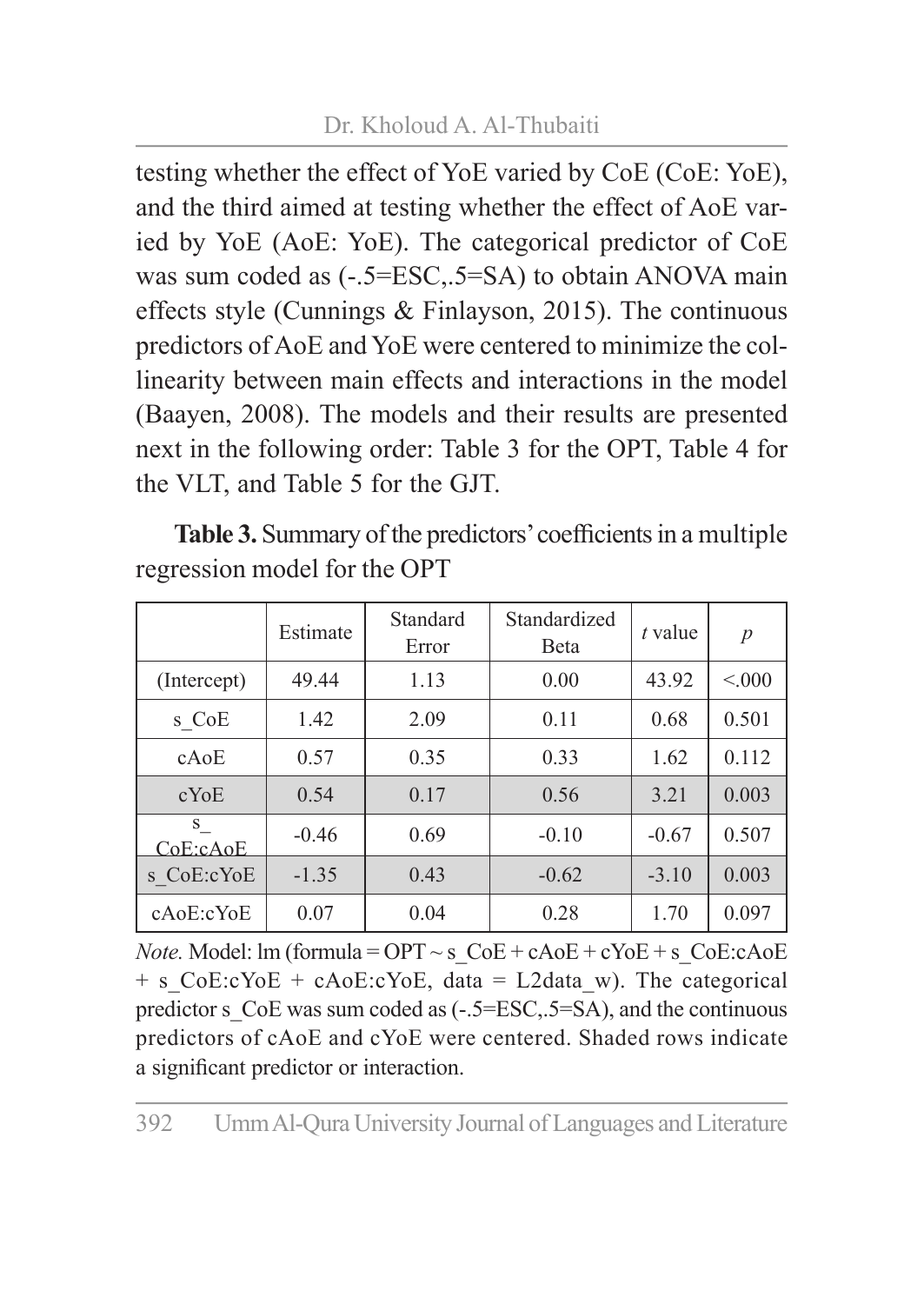For the OPT, the model was significant,  $F(6, 41) = 5.854$ ,  $p \leq 0.0001$ . As indicated by the multiple  $R^2(0.461)$ , the model accounted for 46.1% of variance in the dataset. This value is considered high. Looking at the fixed effects individually and the interactions, Table 3 shows that not all the coefficients in the model were significant. Of the three fixed predictors, YoE stood out as the significant main predictor of the L2ers' performance in the OPT. However, the main effect of YoE was qualified by a significant interaction with CoE. This is clearly shown in Figure 1. This interaction suggested that the effect of YoE was not the same for the ESC and SA groups. Unlike the SA group, the L2ers' scores of the ESC group increased with increased YoE. It is crucial to note that the effect of AoE did not vary by CoE or by YoE (*see* Figure 1).



(A) CoE:YoE (*p*=0.003)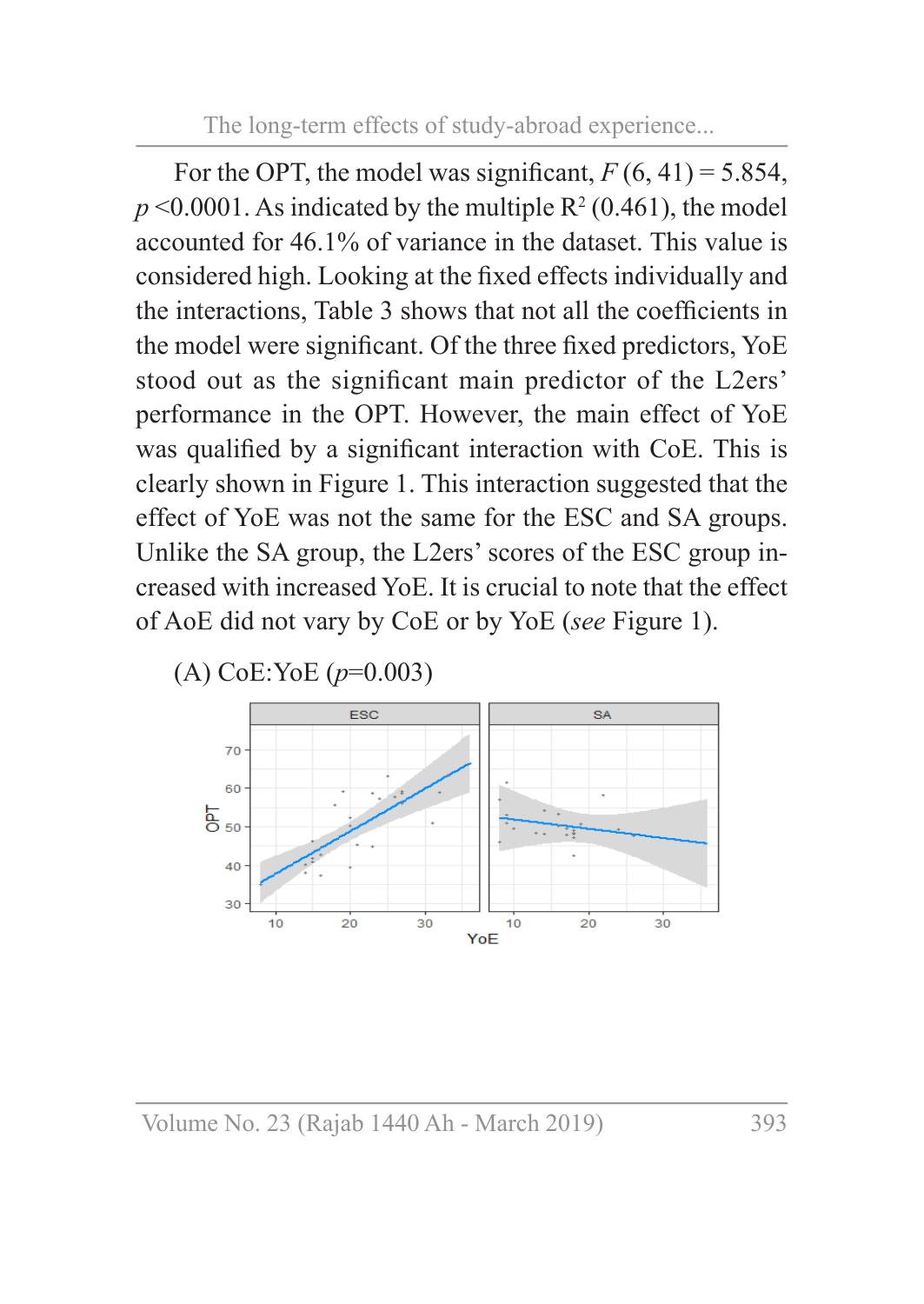

Figure 1. Interaction plots for scores on the OPT: (A) CoE:YoE, (B) CoE:AoE, and (C) AoE:YoE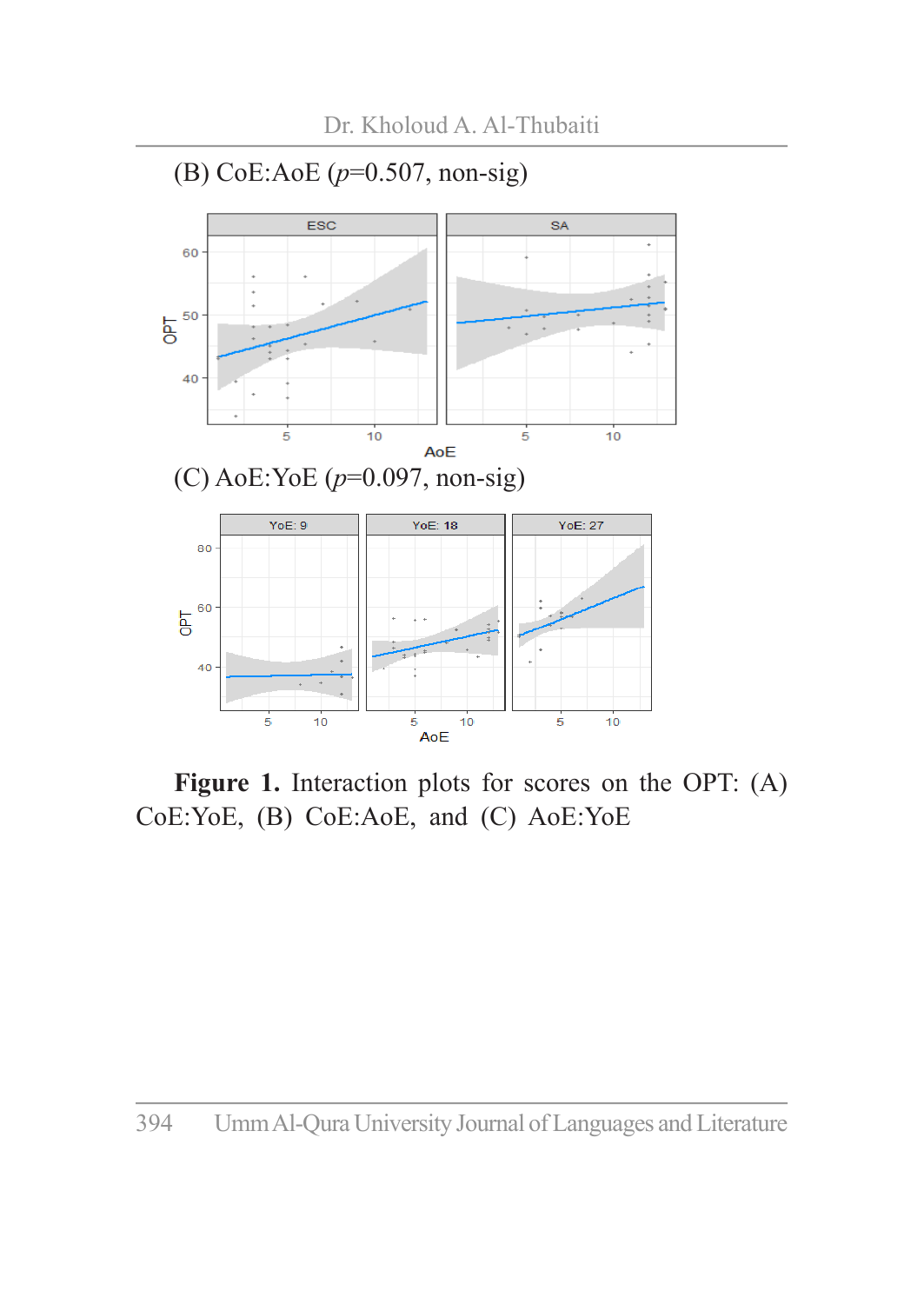|             | Estimate | Standard<br>Error | Standardized<br>Beta | t value | $\boldsymbol{p}$ |
|-------------|----------|-------------------|----------------------|---------|------------------|
| (Intercept) | 76.25    | 2.42              | 0.00                 | 31.50   | < 0.000          |
| s CoE       | 7.82     | 4.49              | 0.28                 | 1.74    | 0.089            |
| cAoE        | 0.79     | 0.76              | 0.22                 | 1.04    | 0.304            |
| $c$ YoE     | 1.10     | 0.36              | 0.54                 | 3.03    | 0.004            |
| s CoE:cAoE  | $-1.45$  | 1.48              | $-0.15$              | $-0.98$ | 0.334            |
| s CoE:cYoE  | $-2.79$  | 0.93              | $-0.61$              | $-2.99$ | 0.005            |
| cAoE:cYoE   | 0.22     | 0.09              | 0.40                 | 2.40    | 0.021            |

**Table 4.** Summary of the predictors' coefficients in a multiple regression model for the VLT

*Note.* Model:  $\text{Im}(\text{formula} = \text{VLT} \sim \text{s} \text{ } \text{CoE} + \text{cAoE} + \text{cYoE} + \text{s} \text{ } \text{CoE}:$  $cAoE + s$  CoE:cYoE + cAoE:cYoE, data= L2data w). The categorical predictor s\_CoE was sum coded as (-.5=ESC,.5=SA), and the continuous predictors of cAoE and cYoE were centered. Shaded rows indicate a significant predictor or interaction.

Turning to the VLT, the model was also significant, *F*  $(6, 41) = 5.375$ ,  $p \le 0.0001$ . As indicated by the multiple  $R<sup>2</sup>$  (0.440), the model accounted for 44.0% of variance in L2ers' performance. In terms of the effects of the predictors, Table 4 shows YoE as the only significant main predictor of the L2ers' scores on the VLT. However, this main effect was qualified by two interactions: one with CoE and the other with AoE. As shown in Figure 2, the L2ers in the ESC group, unlike the SA group, gave higher scores with increased YoE. This interaction suggested that the effect of YoE varied by CoE, and that the ESC group had an advantage over the SA group. The results

Volume No. 23 (Rajab 1440 Ah - March 2019) 395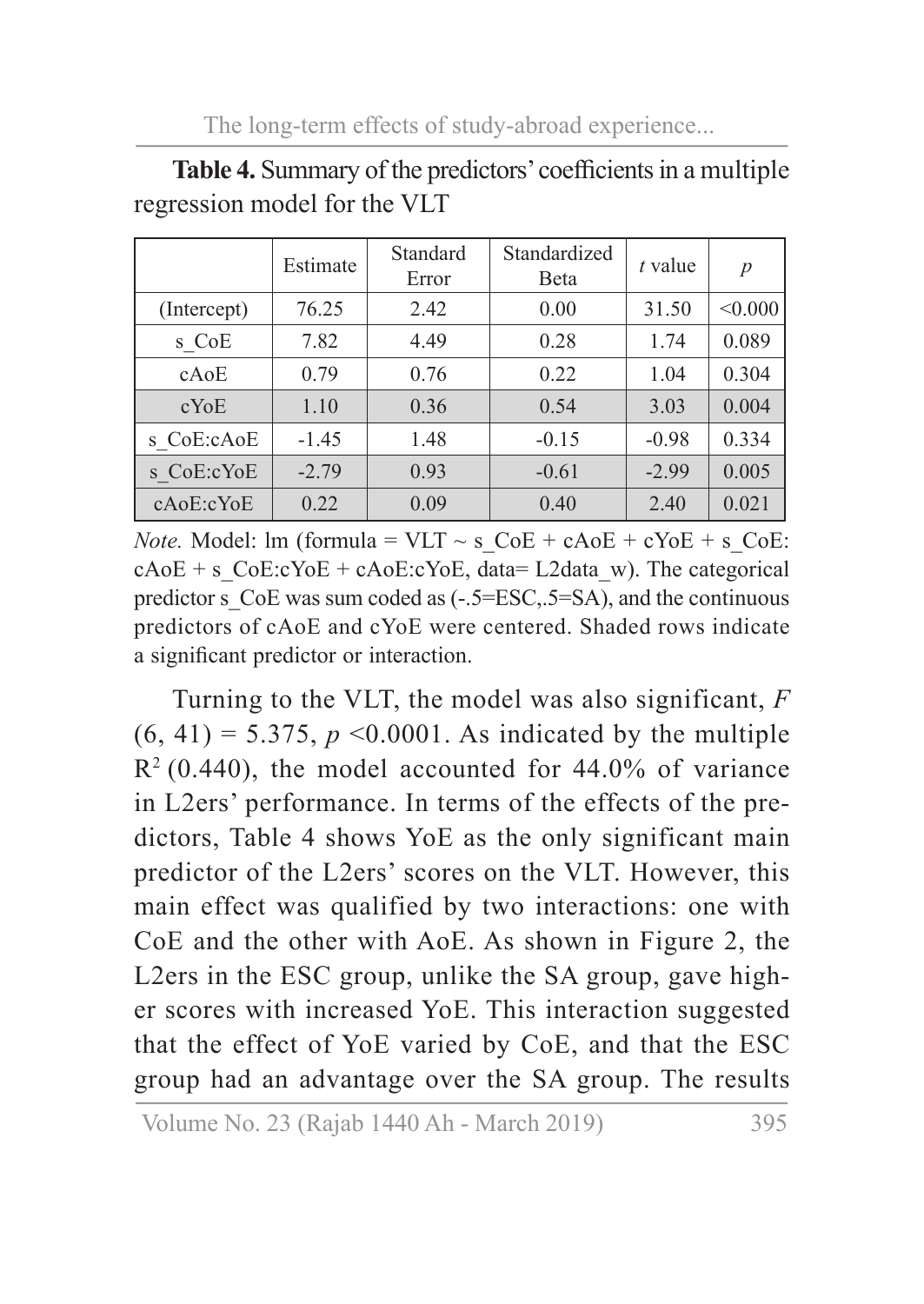also showed that there was a significant interaction effect between YoE and AoE. As clearly seen in Figure 2, the interaction here suggested that younger L2ers with more YoE scored higher than younger ones with fewer YoE. On the other hand, AoE did not show a main effect or an interaction effect with CoE (*see* Figure 2).

(A) CoE:YoE (*p*=0.005)



(B) CoE:AoE (*p*=0.334, non-sig)

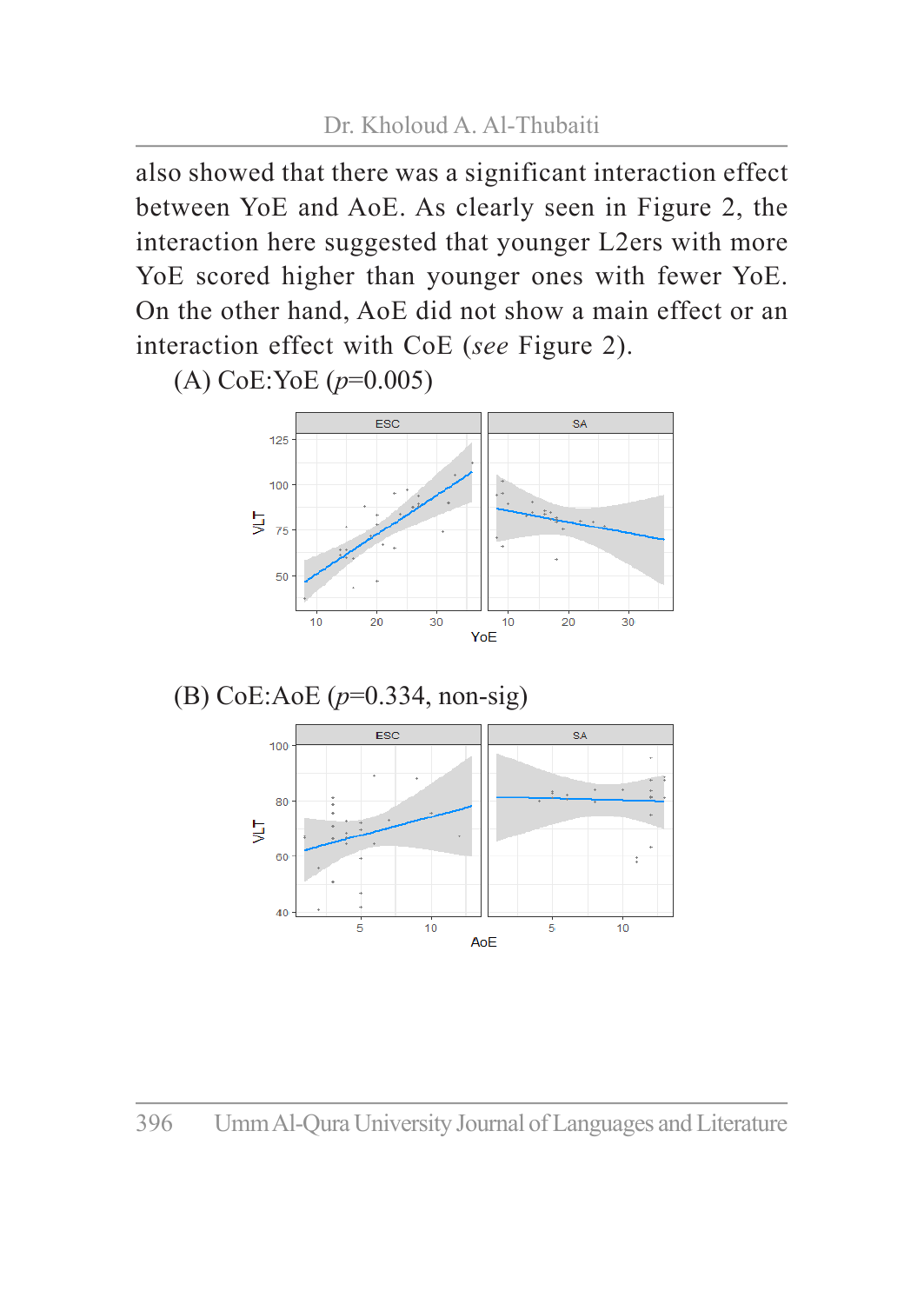



Figure 2. Interaction plots for scores on the VLT: (A) CoE:YoE, (B) CoE:AoE, and (C) AoE:YoE

**Table 5.** Summary of the predictors' coefficients in a multiple regression model for the GJT

|             | Estimate | Standard<br>Error | Standardized<br><b>B</b> eta | t value | P     |
|-------------|----------|-------------------|------------------------------|---------|-------|
| (Intercept) | 102.37   | 3.49              | 0.00                         | 29.31   | < 000 |
| s CoE       | $-1.65$  | 6.47              | $-0.05$                      | $-0.26$ | 0.799 |
| cAoE        | 1.76     | 1.09              | 0.41                         | 1.61    | 0.116 |
| $c$ YoE     | 1.03     | 0.52              | 0.43                         | 1.97    | 0.056 |
| s CoE:cAoE  | $-0.25$  | 2.14              | $-0.02$                      | $-0.12$ | 0.907 |
| s CoE:cYoE  | $-1.73$  | 1.35              | $-0.32$                      | $-1.29$ | 0.204 |
| cAoE:cYoE   | 0.14     | 0.14              | 0.21                         | 1.01    | 0.318 |

*Note.* Model:  $\text{Im}(\text{formula} = \text{GJT} \sim \text{s} \text{ } \text{CoE} + \text{cAoE} + \text{cYoE} + \text{s} \text{ } \text{CoE}:$  $cAoE + s$  CoE:cYoE +cAoE:cYoE, data = L2data w). The categorical predictor s CoE was sum coded as (-.5=ESC,.5=SA), and the continuous predictors of cAoE and cYoE were centered.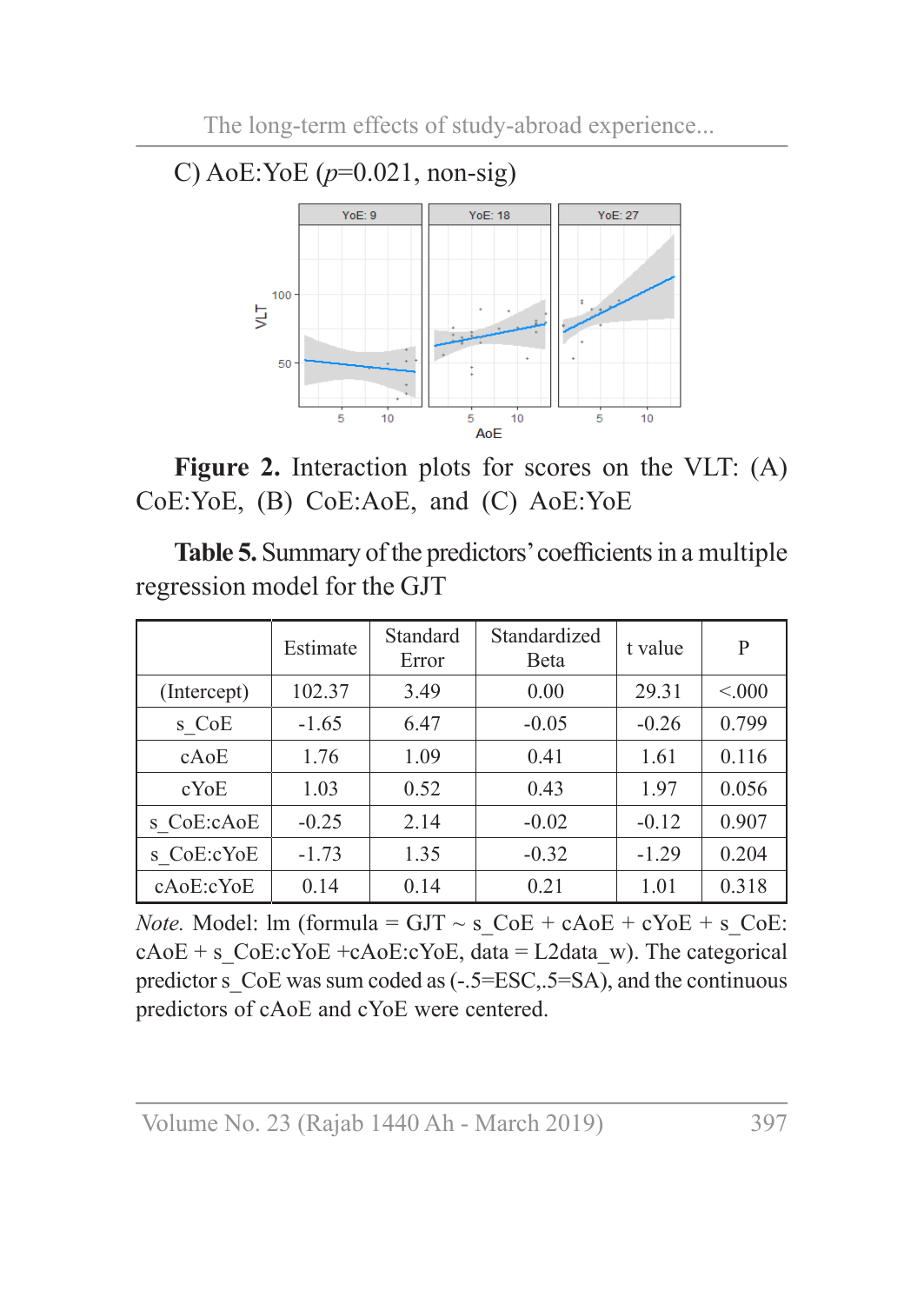On the other hand, the GJT revealed different results from the OPT and VLT. The model was non-significant,  $F(6, 41) = 1.415$ ,  $p = 0.232$ . As indicated by the multiple  $R^2(0.172)$ , the model managed to account for at most 17.2% of the variance in the dataset. The model therefore suggested that the three experiential factors altogether did not contribute substantially to the L2ers' performance. Table 5 shows no significant main effects of AoE or CoE, but a (marginally) non-significant main effect for YoE. There was also no significant interaction effect between the tested predictors (*see* Figure 3). Again, of all the predictors, it was YoE which showed a tendency effect but it was not significant  $(p=0.056)$ .



398 Umm Al-Qura University Journal of Languages and Literature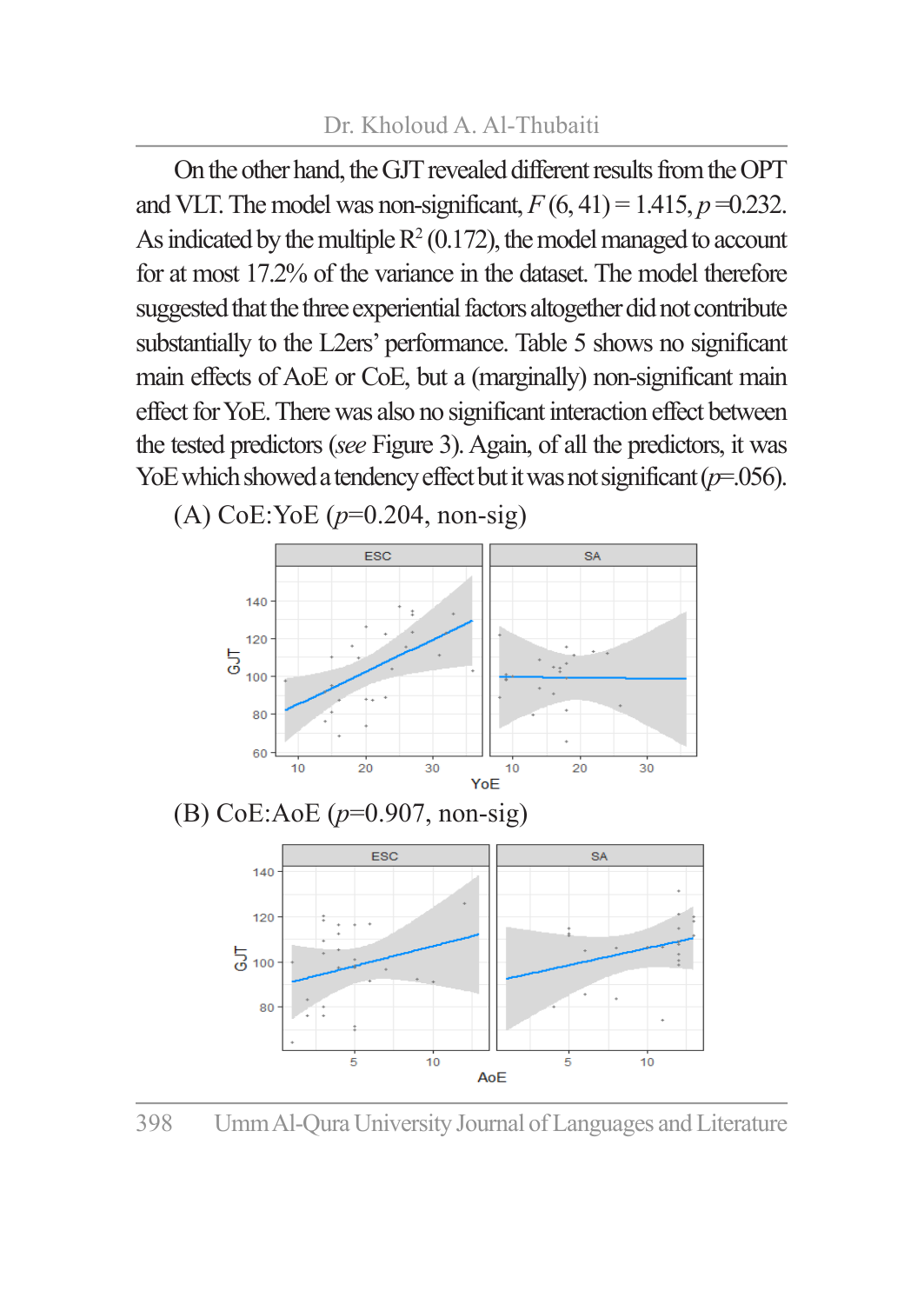

(C) AoE:YoE (*p*=0.318, non-sig)

**Figure 3.** Interaction plots for scores on the GJT: (A) CoE:YoE, (B) CoE:AoE, and (C) AoE:YoE

To summarize, a model of multiple regression with three main predictors (CoE, AoE, and YoE) and three interactions (CoE:AoE, CoE:YoE, and AoE:YoE) can account for 46.1% of variance at most on the OPT, followed by 44.0% on the VLT, and the least of 17.2% on the GJT. Unlike the OPT and the VLT, the L2ers' scores on a morphosyntactic measure such as the GJT was minimally affected by the regressed model. Of the three experiential predictors, YoE stood out as the most predicting factor of L2ers' performance, especially among the ESC group on the OPT and the VLT. The interaction between YoE and CoE was significantly attested in the L2ers' performance on the OPT and the VLT. The predictor of AoE showed no significant effect on any of the three linguistics tasks. Unexpectedly, there was no significant interaction effect between AoE with CoE on the three measures. There was an

Volume No. 23 (Rajab 1440 Ah - March 2019) 399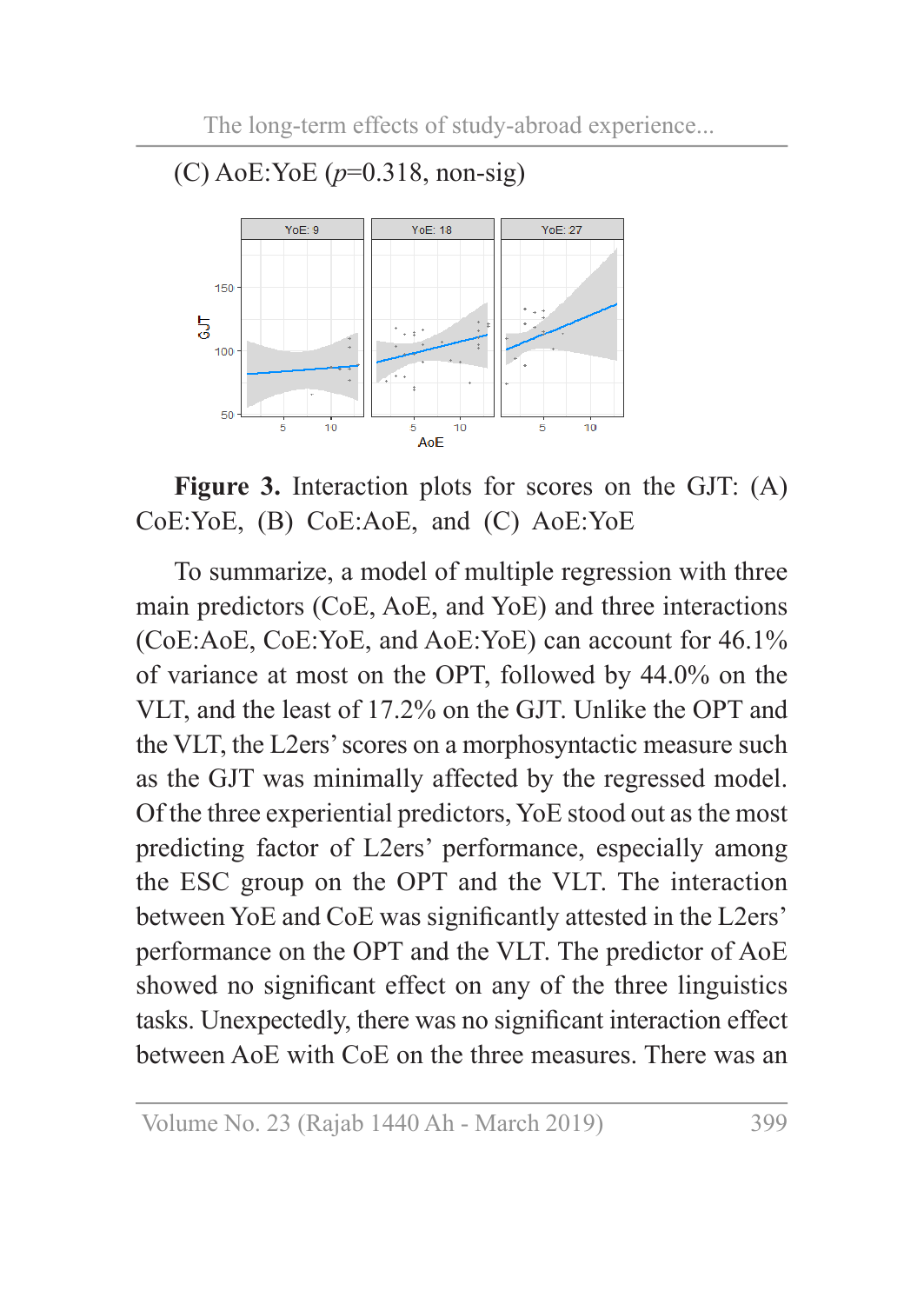interaction effect between YoE and AoE on the VLT measure but not on either the OPT or the GJT.

### **The effect of experiential factors on the L2ers' ratings of (un)grammaticality in a GJT:**

**Table 6.** Mean ratings (Z-ratings) on two grammaticality conditions by country of first exposure:

| ESC           |      |                | <b>SA</b>         |      |                |                   |
|---------------|------|----------------|-------------------|------|----------------|-------------------|
|               | n    | Mean<br>(SD)   | Z-mean<br>(SD)    | n    | Mean<br>(SD)   | Z-mean<br>(SD)    |
| Grammatical   | 2028 | 4.42<br>(1.07) | 0.5<br>(0.68)     | 1716 | 4.29<br>(1.15) | 0.42<br>(0.73)    |
| Ungrammatical | 1716 | 2.86<br>(1.65) | $-0.48$<br>(1.04) | 1452 | 2.65<br>(1.58) | $-0.62$<br>(1.00) |

*Note.* ESC= Study-abroad in an ESC; SA= Domestic study in Saudi Arabia; *n*= observations of L2ers in long-data format

Table 6 shows that L2ers from both groups gave higher mean ratings to the grammatical sentences compared with the ungrammatical ones. So, I tested whether their ability to distinguish grammaticality depended on their characteristics in terms of CoE (ESC vs SA), AoE, or YoE. A linear mixed-effects model was fitted using the technique of restricted maximum likelihood (REML). The model was performed with 6912 observations, 144 items, and 48 participants. As recommended by Schütze and Sprouse (2013), the dependent variable of mean ratings was z-transformed for the grammatical and ungrammatical items to normalize the data ratings. Fixed effects included the effects of the 'grammaticality'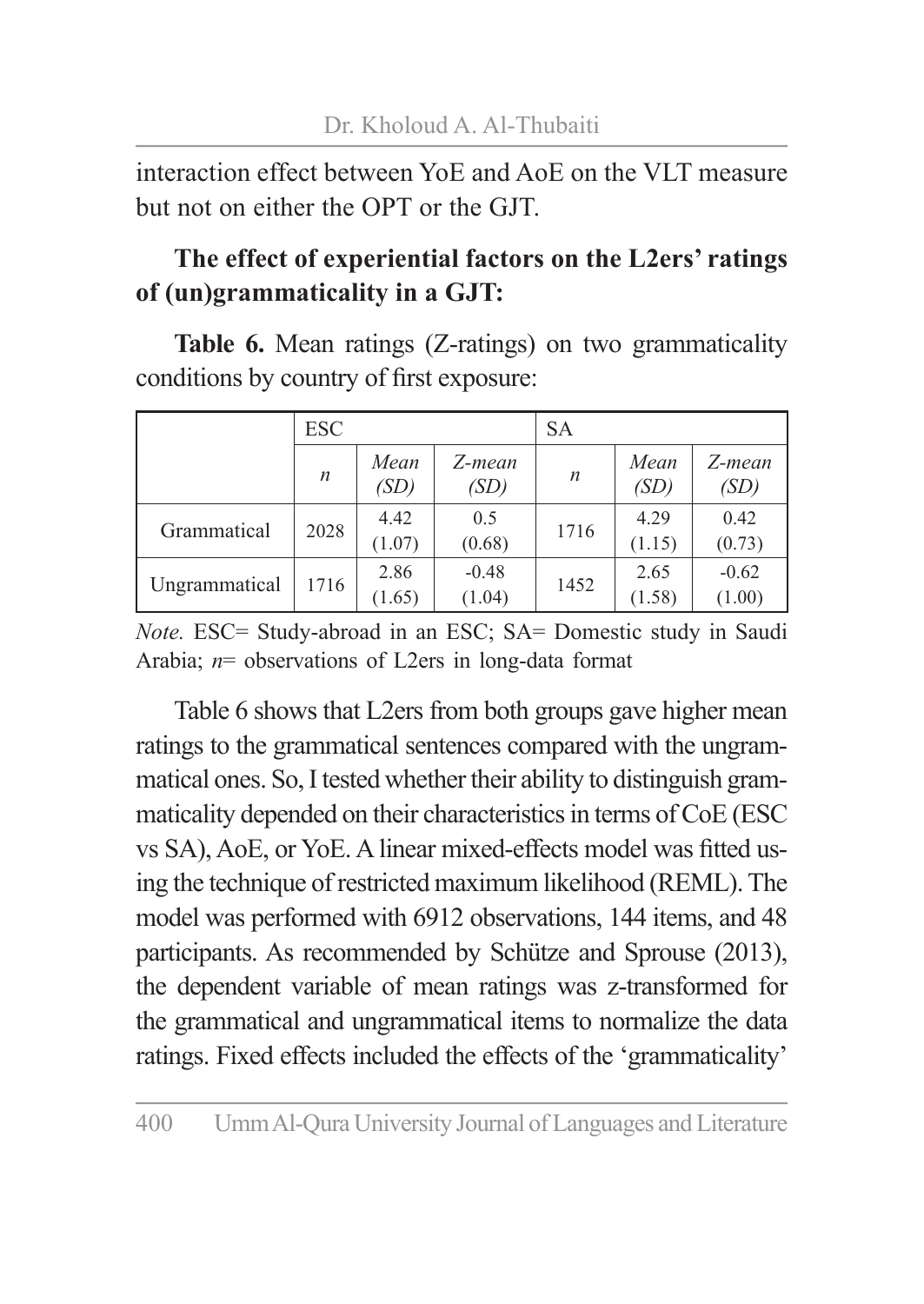condition (g=grammatical vs ug=ungrammatical) as a within-participant factor (that is, a repeated measure), and L2ers' characteristics (AoE, CoE, and YoE) as between-participant factors. The categorical fixed predictors of 'condition' and 'CoE' were sum coded to obtain ANOVA main effects style (Cunnings & Finlayson, 2015). The CoE was sum coded as (-.5=ESC,.5=SA) and the condition was sum coded as (-.5=g,.5=ug). On the other hand, the continuous fixed predictors of AoE and YoE were centered to minimize the collinearity between main effects and interactions in the model (Baayen, 2008). Four two-way interactions were built in the model as follows: three interactions were constructed to measure how the mean ratings by condition interact with each of AoE, YoE, and CoE (s\_condition:cAoE, s\_condition:cYoE, and s condition: CoE, respectively), and the fourth interaction aimed at testing how variation in AoE is affected by YoE (cAoE: cYoE). Random effects were fit using a 'maximal' random effects structure. This included random intercepts for L2ers and items to model how the overall z-ratings for each L2er and item varied randomly. Random slopes for the fixed repeated measures effect of 'condition' were modelled to vary by both L2ers and items. Statistical significance was assessed by calculating the *p* values from the *t* distribution using the following equation:  $[2 * (1-pt (abs(x))$ , Y-Z))] (Baayen, 2008, p. 248).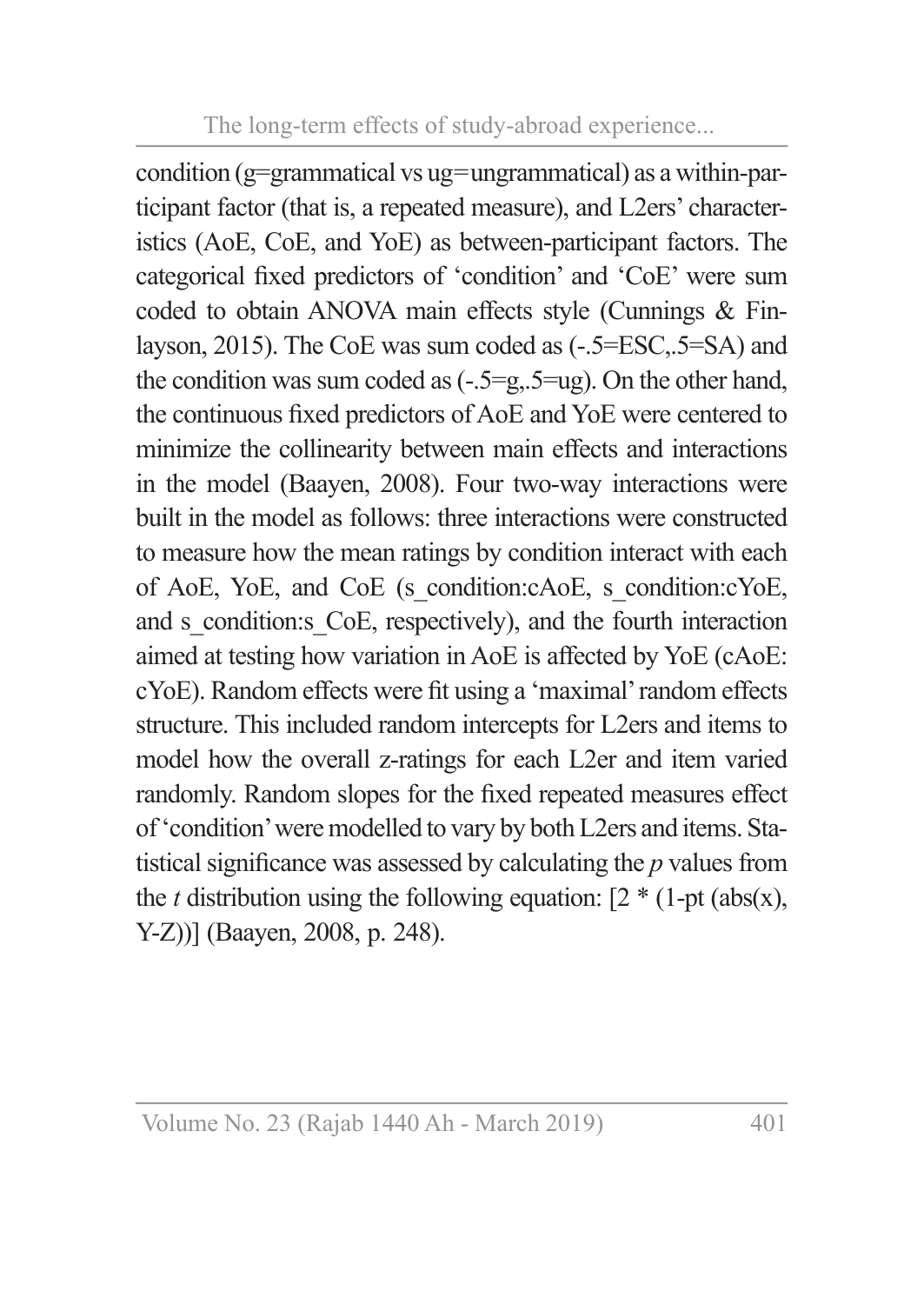|                    | Fixed effects | Random<br>effects by  |           |                  |           |           |  |
|--------------------|---------------|-----------------------|-----------|------------------|-----------|-----------|--|
| Parameters         |               |                       |           |                  |           |           |  |
|                    | Estimate      | <b>Standard Error</b> | $t$ value | $\boldsymbol{p}$ | <b>SD</b> | <b>SD</b> |  |
| Intercept          | $-0.06$       | 0.06                  | $-1.082$  | 0.279            | 0.26      | 0.30      |  |
| s condition        | $-1.01$       | 0.097                 | $-10.329$ | < 0.001          | 0.52      | 0.51      |  |
| s CoE              | $-0.20$       | 0.12                  | $-1.652$  | 0.099            |           |           |  |
| cAoE               | 0.00          | 0.02                  | $-0.122$  | 0.902            |           |           |  |
| cYoE               | $-0.02$       | 0.01                  | $-1.701$  | 0.089            |           |           |  |
| cAoE: cYoE         | $-0.00$       | 0.00                  | $-0.574$  | 0.566            |           |           |  |
| s condition: cYoE  | $-0.05$       | 0.02                  | $-2.942$  | 0.003            |           |           |  |
| s condition: s CoE | $-0.09$       | 0.20                  | $-0.451$  | 0.652            |           |           |  |
| s condition: cAoE  | $-0.05$       | 0.03                  | $-1.431$  | 0.152            |           |           |  |

**Table 7.** Mixed-effects model for L2ers' z-ratings on (un) grammatical conditions in the GJT

*Note.* Model Formula: z-ratings  $\sim$  s condition + s CoE + cAoE + cYoE +  $cAoE:cYoE+ s$  condition: $cYoE + s$  condition:s  $CoE + s$  condition: $cAoE + s$  $(1 + s \text{ condition} | L2ers) + (1 + s \text{ condition} | I tens)$ . The categorical fixed factors of condition and CoE were sum coded, as follows: s\_condition  $(-.5=g.5=ug)$ and s CoE (-.5=ESC,.5=SA). The continuous fixed factors of cAoE and cYoE were centered. Shaded rows indicate significant predictors or interactions.

The results showed that the variance of the random effects (intercepts and slopes) altogether accounted for 59.76% of the model, leaving a residual of 40.24 % as unexplained error. Specifically, the results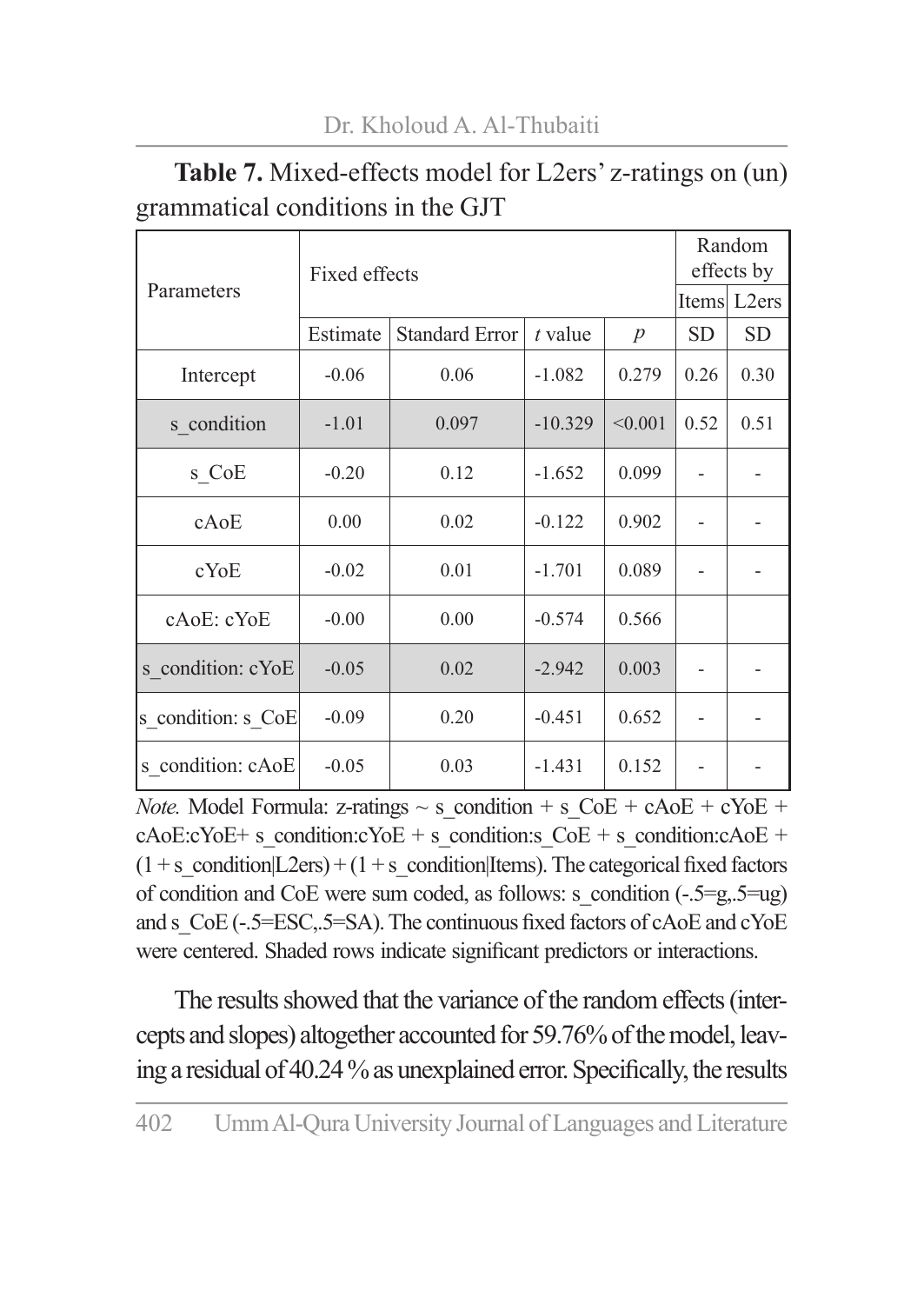indicated that among the random effects, the intercepts for L2ers and items accounted for 8.04% and 5.75% respectively, whereas the variance of the L2ers' slope for condition explained 22.72% of the model, and the items' slope for condition explained 23.26% of the model.

As shown in Table 7, the model revealed a significant main effect of condition with the negative estimate confirming that the ungrammatical sentences were rated as significantly less acceptable than the grammatical sentences. The main effect of condition was qualified by a significant interaction effect with YoE. The interaction indicated that the ratings on grammaticality condition differed by YoE. The L2ers with longer periods of exposure gave lower ratings to ungrammatical conditions, but higher ratings to grammatical conditions (*see* Figure 4). Also, the model showed that ratings on grammaticality condition were not affected by an interaction with either CoE or AoE (*see* Figure 5).



**Figure 4.** Interaction plots for the mean ratings on the GJT by condition (grammatical vs ungrammatical) depicting the interaction between CoE and YoE

Volume No. 23 (Rajab 1440 Ah - March 2019) 403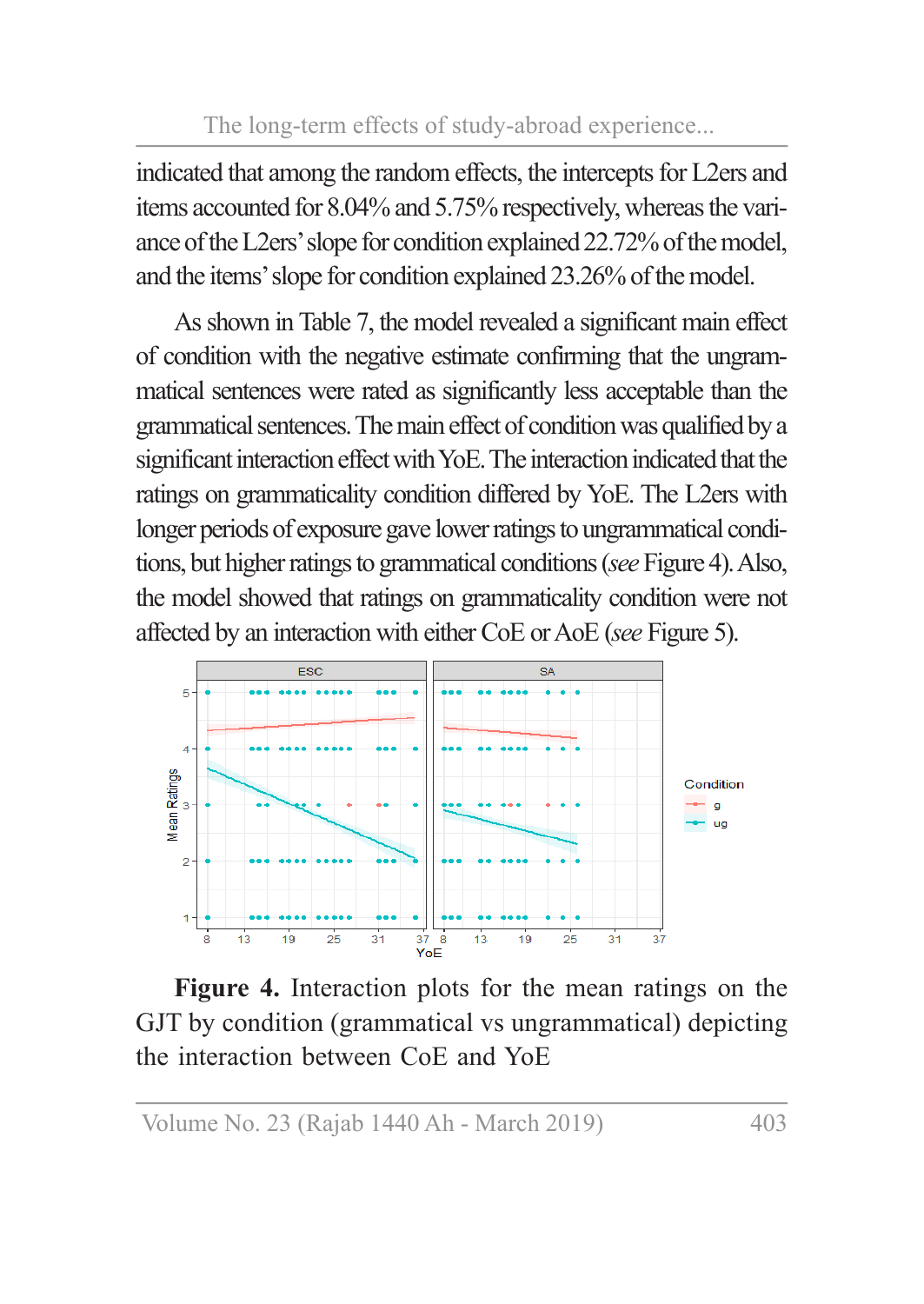

**Figure 5.** Interaction plots for the mean ratings on the GJT by condition (grammatical vs ungrammatical) depicting the interaction between CoE and AoE

To summarize, mixed-effects modelling with three main fixed predictors (CoE, YoE, and AoE) and four interaction effects (condition:AoE, condition:YoE, condition:CoE, and AoE:YoE) showed that the L2ers' morphosyntactic knowledge was most affected by condition (grammatical vs ungrammatical) interacting with YoE. The L2ers with increased YoE distinguished better between grammatical and ungrammatical conditions. They gave significantly higher ratings to grammatical conditions and lower ratings to ungrammatical ones. On the other hand, the results showed no significant effect for CoE or AoE either as main predictors or as interacting ones with condition.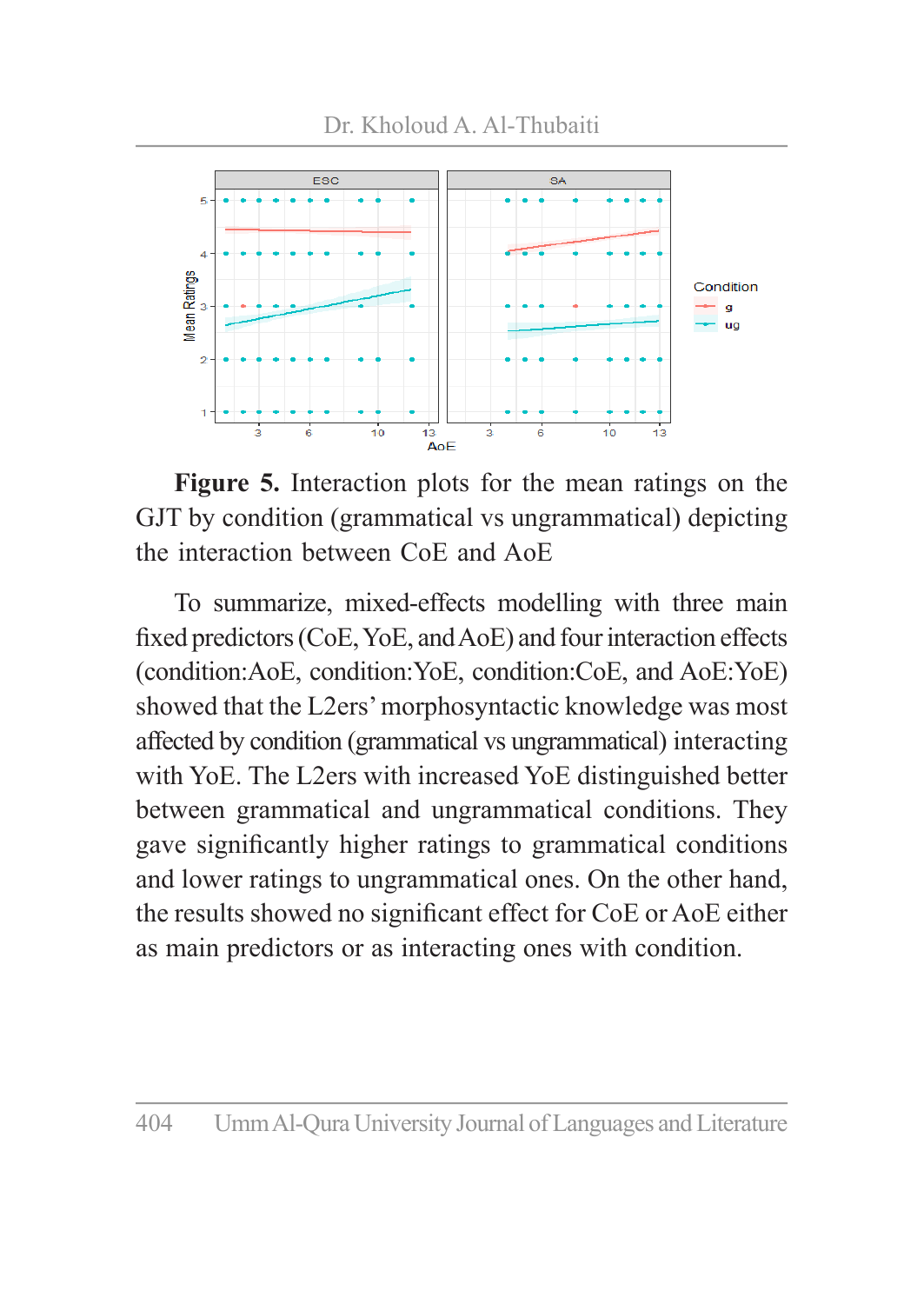# **Discussion:**

The primary goal of this study was to examine whether study-abroad experience in an ESC during childhood will show long-term linguistic advantages. To accomplish this goal, two adult L2 groups were compared: those who had study-abroad experience in an ESC and those who only had domestic L2 classroom experience in Saudi Arabia. The groups were referred to as the ESC and SA groups, respectively. Their L2 linguistic knowledge was compared on three measures: (a) the Oxford Placement Test (OPT) as a general proficiency measure, (b) the Vocabulary Levels Test (VLT) as a measure of vocabulary size, and (c) the Grammaticality Judgment Test (GJT) as a measure of morphosyntactic knowledge. Their L2 performance was assessed statistically against three experiential factors, country of first exposure (ESC vs SA), age on first exposure, and years of exposure. Two research questions were formulated: the first was designed to test which of the experiential factors could best predict task performance on the three linguistic measures and the second to assess which of the experiential factors could best predict the L2ers' ability to distinguish (un)grammaticality in a morphosyntactic test.

To answer the first question, multiple regression analyses were performed. The results showed that studying abroad during childhood in an ESC did not alone grant long-term linguistic advantages on any of the three tasks (OPT, VLT, or GJT). Rather, years of exposure was a crucial interacting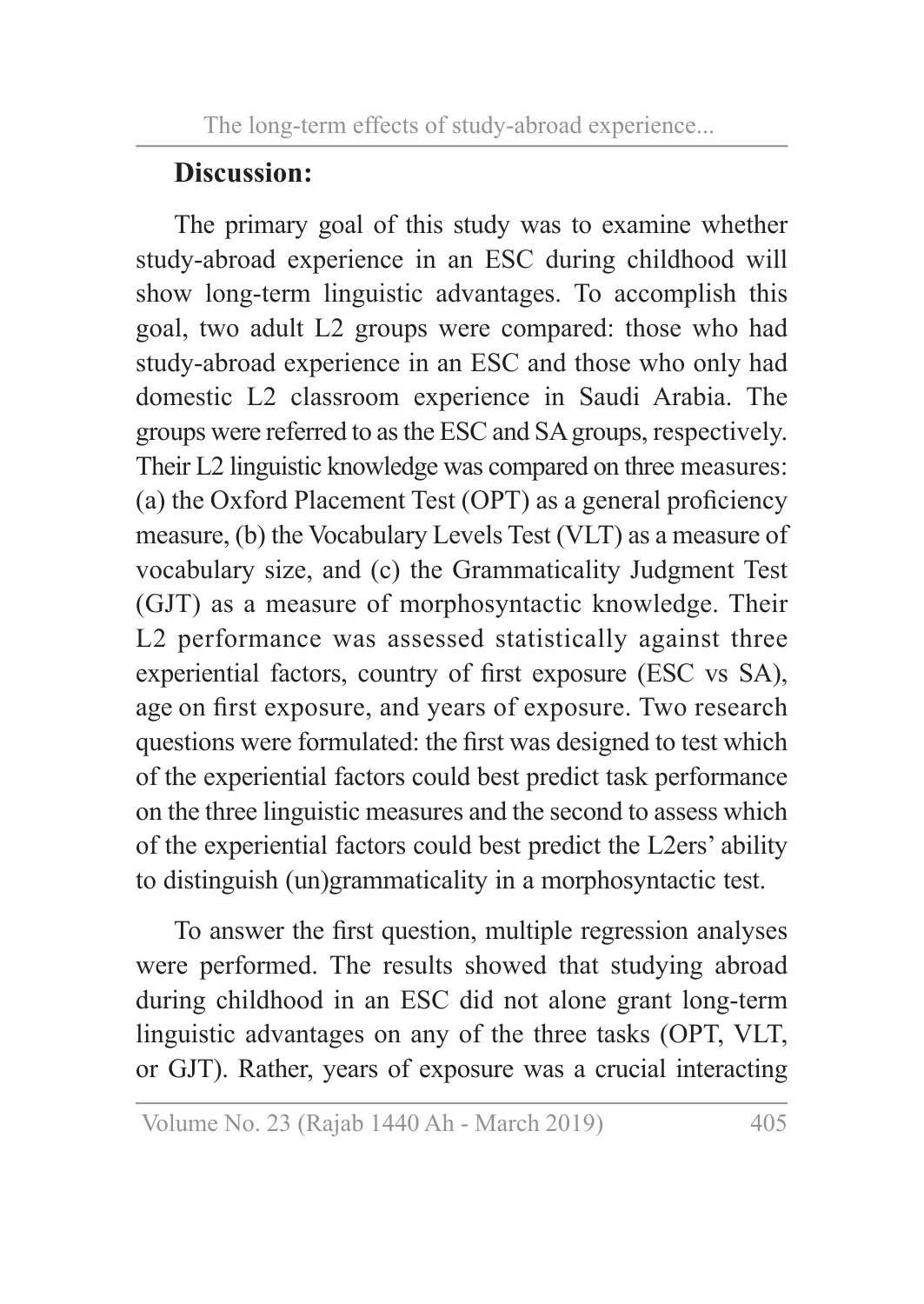### Dr. Kholoud A. Al-Thubaiti

factor with study-abroad in predicting general proficiency level and vocabulary size, but not morphosyntax. In the OPT and VLT measures, L2ers from the study-abroad group scored significantly higher with more years of exposure than those with fewer years of exposure. This effect did not emerge among the L2ers with domestic classroom experience in SA. It is interesting to note that the interaction between prior study-abroad and years of exposure was not attested across all three measures. These results concur with those of previous studies on the effect of (current) study-abroad experience, which showed advantages in favor of vocabulary growth (e.g., Collentine, 2004; Llanes, 2010) and general L2 proficiency (e.g., Segalowitz *et al*., 2004). Muñoz (2011) also found that length of stay-abroad benefitted general proficiency and vocabulary. The results on morphosyntax in previous studies are already mixed. The present findings concur more with those of DeKeyser (1991), who did not find substantial gains in the area of grammar.

To answer the second question relating to morphosyntax, mixed-effects modelling was performed with the fixed factors of country of first exposure, age on first exposure and years of exposure, and the random factors including items and L2ers. The results showed that studying abroad during childhood did not grant L2ers any long-term benefits with their morphosyntactic knowledge; the study-abroad and domestic study groups performed statistically the same. Rather, years of exposure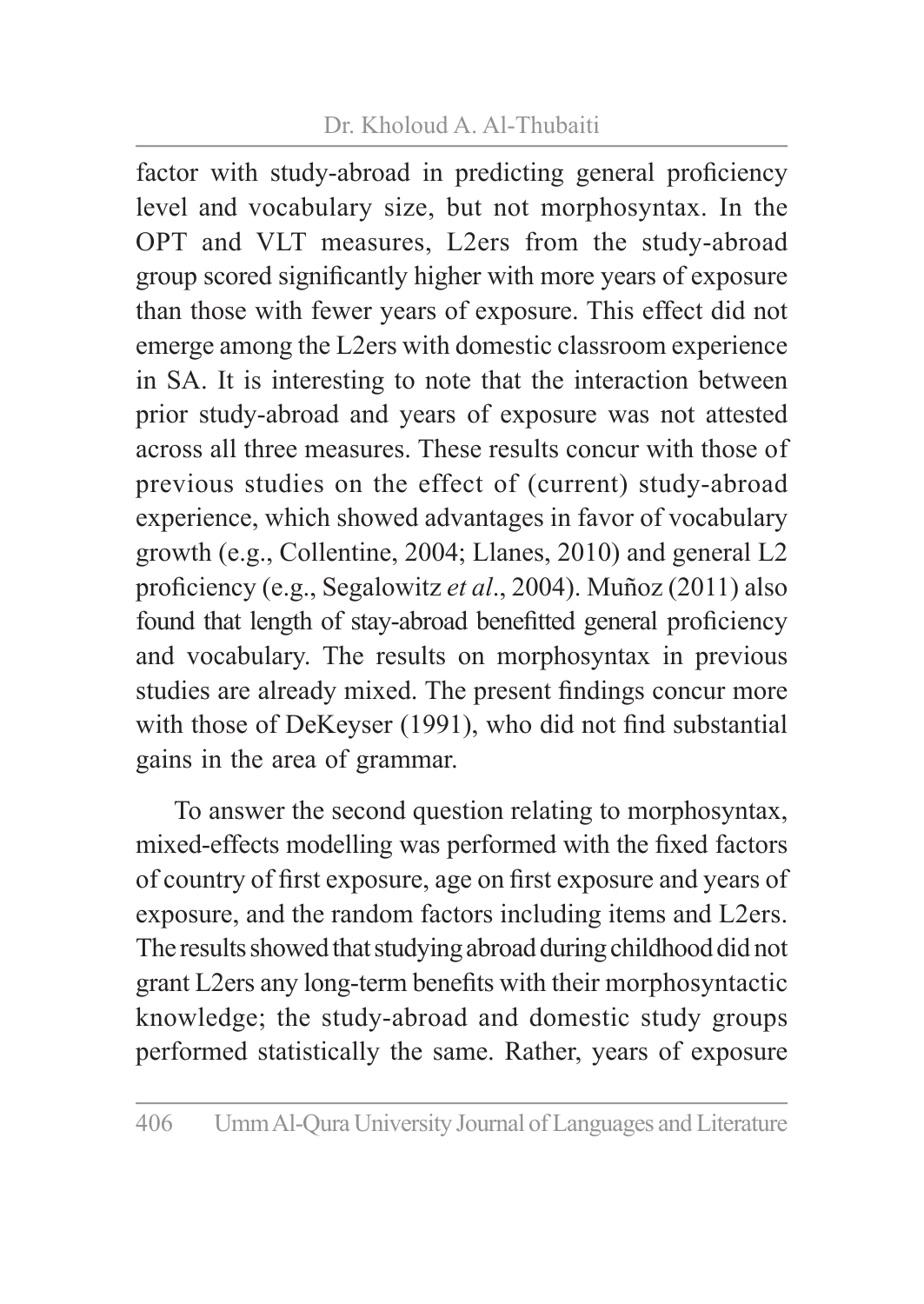emerged as the best predictor of L2 task performance. Years of exposure interacted significantly with the L2ers' ability to distinguish grammatical and ungrammatical conditions. As years of exposure increased, L2ers managed to show a sharper distinction between grammatical and ungrammatical sentences. This result suggests that the context of first exposure does not make a difference in L2ers' morphosyntactic gain.

Turning now to discuss the contribution of age at first exposure in a study-abroad context compared with a domestic L2 classroom, and the extent to which age at first exposure could potentially predict L2 performance in the long run. From the set of experiential factors assessed in this study, age at first exposure did not show any significant effect either as a main factor or even as an interacting factor with country of first exposure (ESC vs SA). This finding is unexpected given that a large number of age-related studies have shown that age at first exposure interacts with the context of exposure. Previous studies have shown that 'the younger the better' holds good in a naturalistic setting (e.g., Johnson & Newport, 1989, 1991; Patkowski, 1980), whereas 'the older the better' has been found to be true in an instructed setting (e.g., García-Mayo & Lecumberri, 2003; Muñoz, 2006b; Pfenninger & Singleton, 2017). It was therefore concluded that age is an important factor in a naturalistic setting but not in an instructed setting. However, the current study did not manage to provide any supporting evidence for such an interaction with study-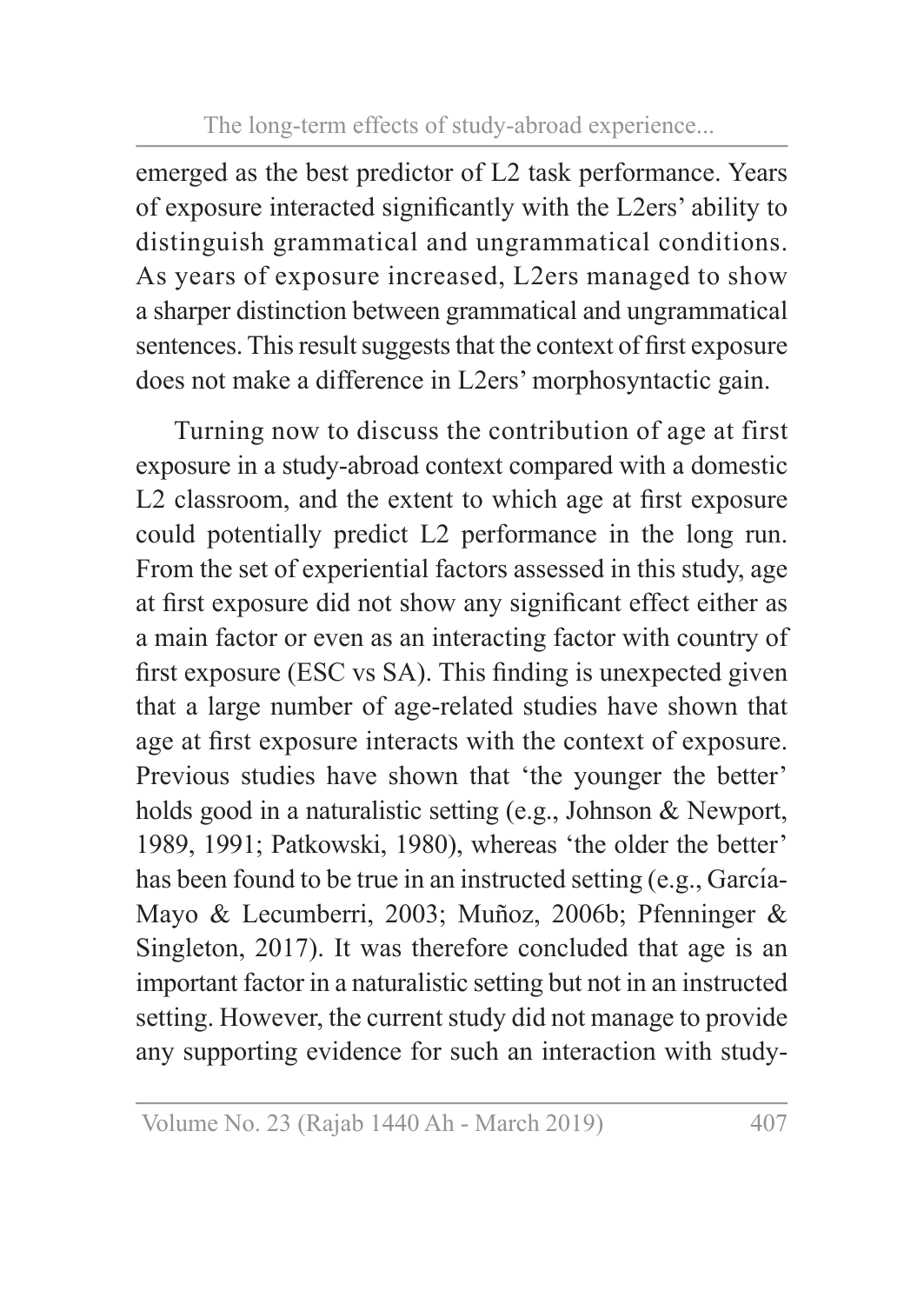#### Dr. Kholoud A. Al-Thubaiti

abroad experience. One possible explanation for this is that the study-abroad group forgot English and therefore did not show any advantages compared with the domestic study group in SA. Although this is a possibility, the fact should not be overlooked that the L2ers of the study sample were active bilinguals in L1 and L2. Therefore, the possibility to have forgotten English is not very convincing. According to their performance in the OPT, their proficiency in English fell in the range of intermediate to high. Before any conclusions can be drawn, future research should compare the short-term and long-term effects of study-abroad experience. This comparison is crucial for validating whether L2ers could have forgotten English after they had returned to their home country. Another possible explanation for the lack of age effects among the study-abroad group might be related to whether the context of exposure was current or prior. Hence, any beneficial gains from prior exposure could be lost in the long run. At the time of testing, the study-abroad group were in a foreign language setting. Therefore, the most recent input which they had was not naturalistic and intense compared with what would be expected in an ESC. The distinction between current and prior exposure here echoes a similar asymmetry in the effect of recent and prior hours of exposure found in previous research. It was found that recent hours of exposure at college level had more effect than prior hours of classroom exposure (Al-Thubaiti, 2014; Muñoz, 2011). If this explanation holds true, then study-abroad during childhood does not produce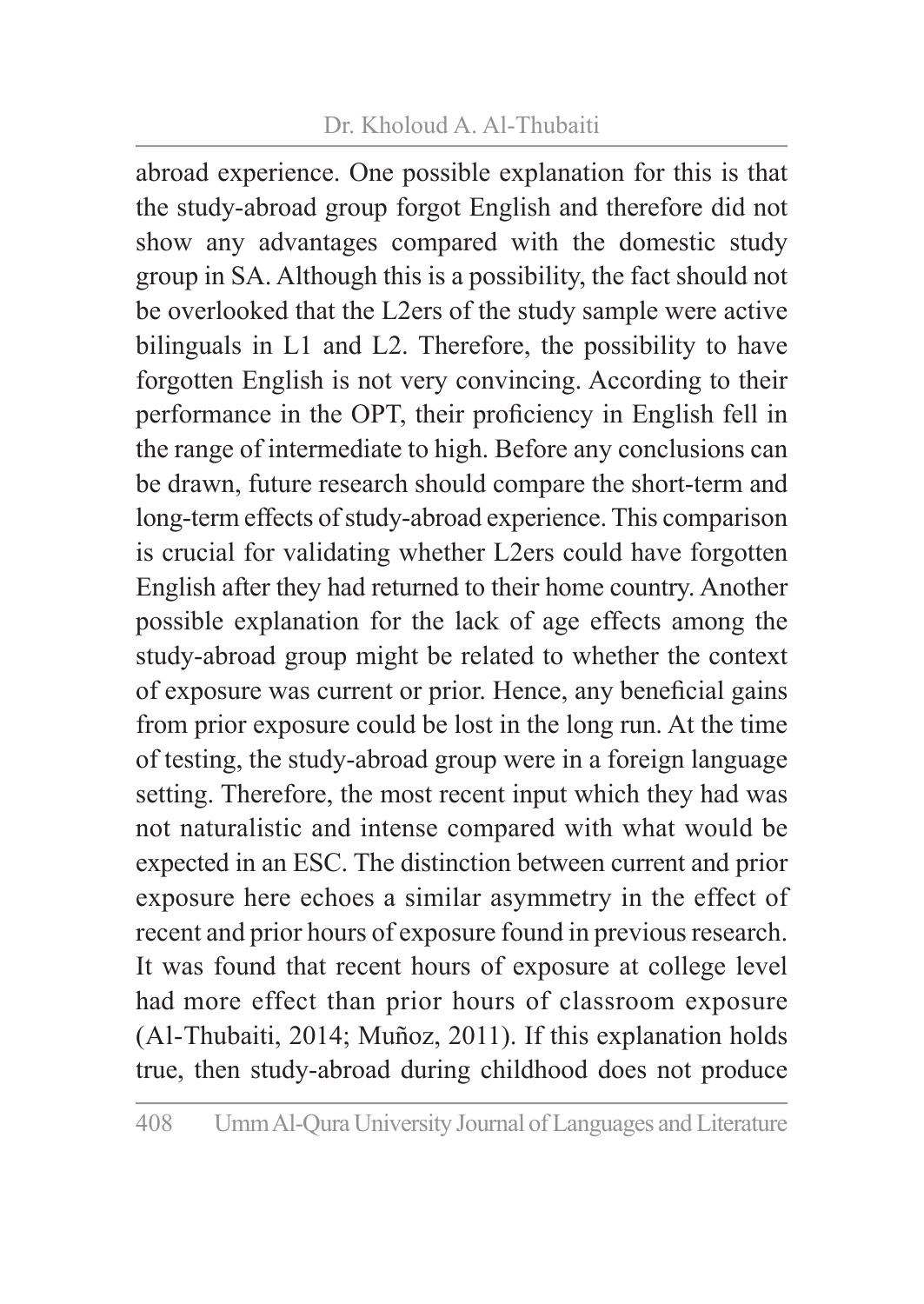long-term effects. It could also be argued that study-abroad is possibly less effective than living in a naturalistic setting. Although study-abroad experience offers an opportunity of exposure to natural language inside and outside the classroom, it still does not offer the same level of exposure as living abroad, as in the situation of immigrants. This difference requires an investigation of the L2ers' affective factors, such as attitude and motivation. These could be potential contributing factors which the current study did not consider.

Overall, the results have shown a strong interaction effect between years of exposure and prior study-abroad experience in predicting general L2 proficiency and vocabulary size, but not morphosyntactic knowledge. On the other hand, years of exposure stood out as the most powerful predictor of the L2ers' ability to distinguish grammatical from ungrammatical conditions. With a minimum of eight years of exposure, the L2ers in this study managed to show improvements in their general L2 proficiency, vocabulary size, and ability to distinguish between grammatical and ungrammatical conditions. This length of exposure is not far from what was found in previous research. According to Muñoz's (2011) review of the literature, a minimum of ten years or even longer is required to show a positive effect in the long run. On the other hand, a length of three to five years of exposure was not shown to have a significant effect on morphosyntax (see Johnson & Newport, 1989).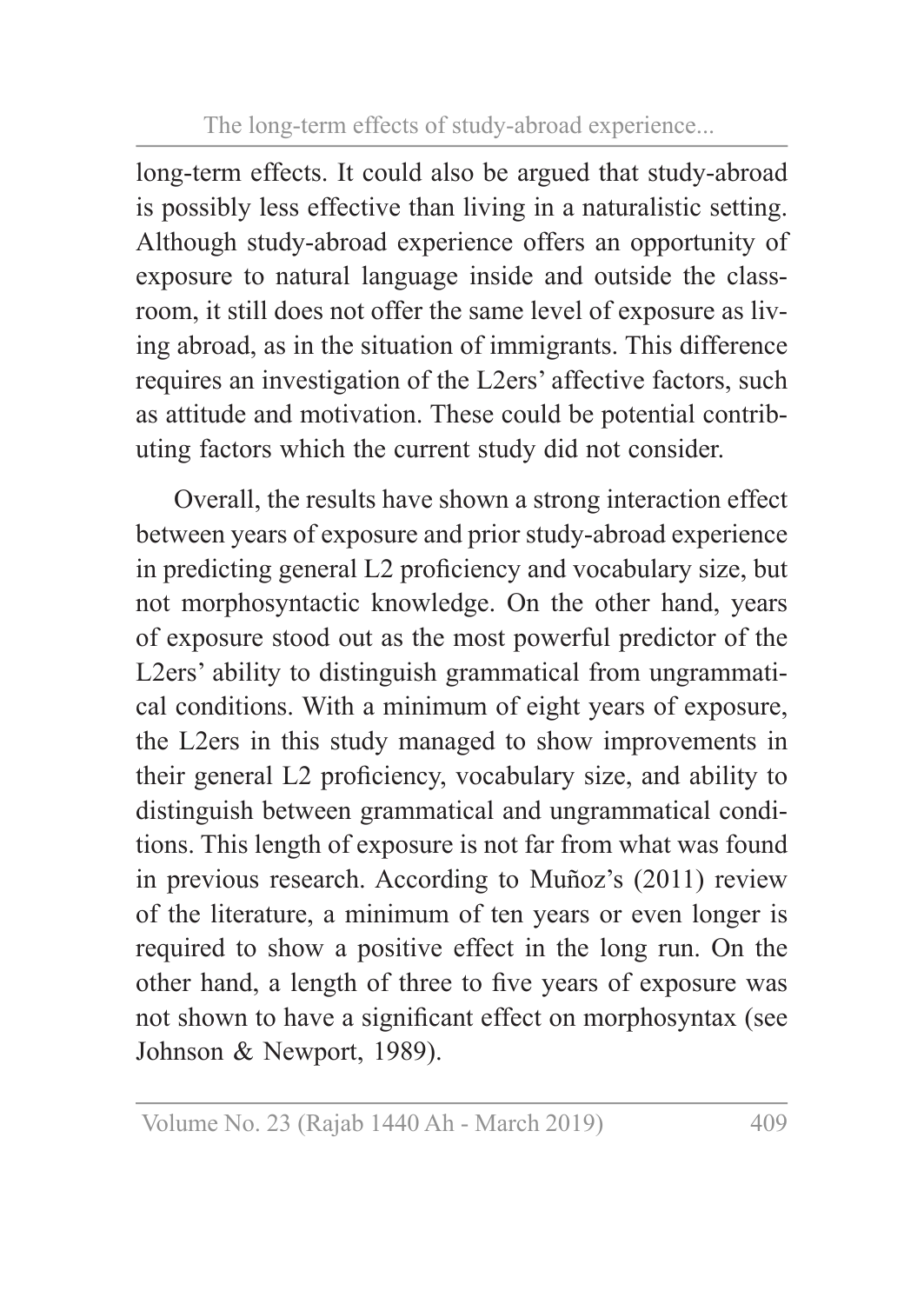# **Conclusion:**

In conclusion, this study has shown that the length of exposure to a foreign language is far more important than when or where it has been learned and that a minimum of eight years is capable of showing improvement in the long run. However, the benefits of study-abroad should not be completely overlooked because it has been shown that it positively interacts with increased years of exposure. From a practical perspective, we have seen how this interaction is reflected positively in the higher L2 proficiency and vocabulary growth of the L2ers. Further research is needed to verify the outcome of this study especially to compare the short-term and long-terms effects of study-abroad.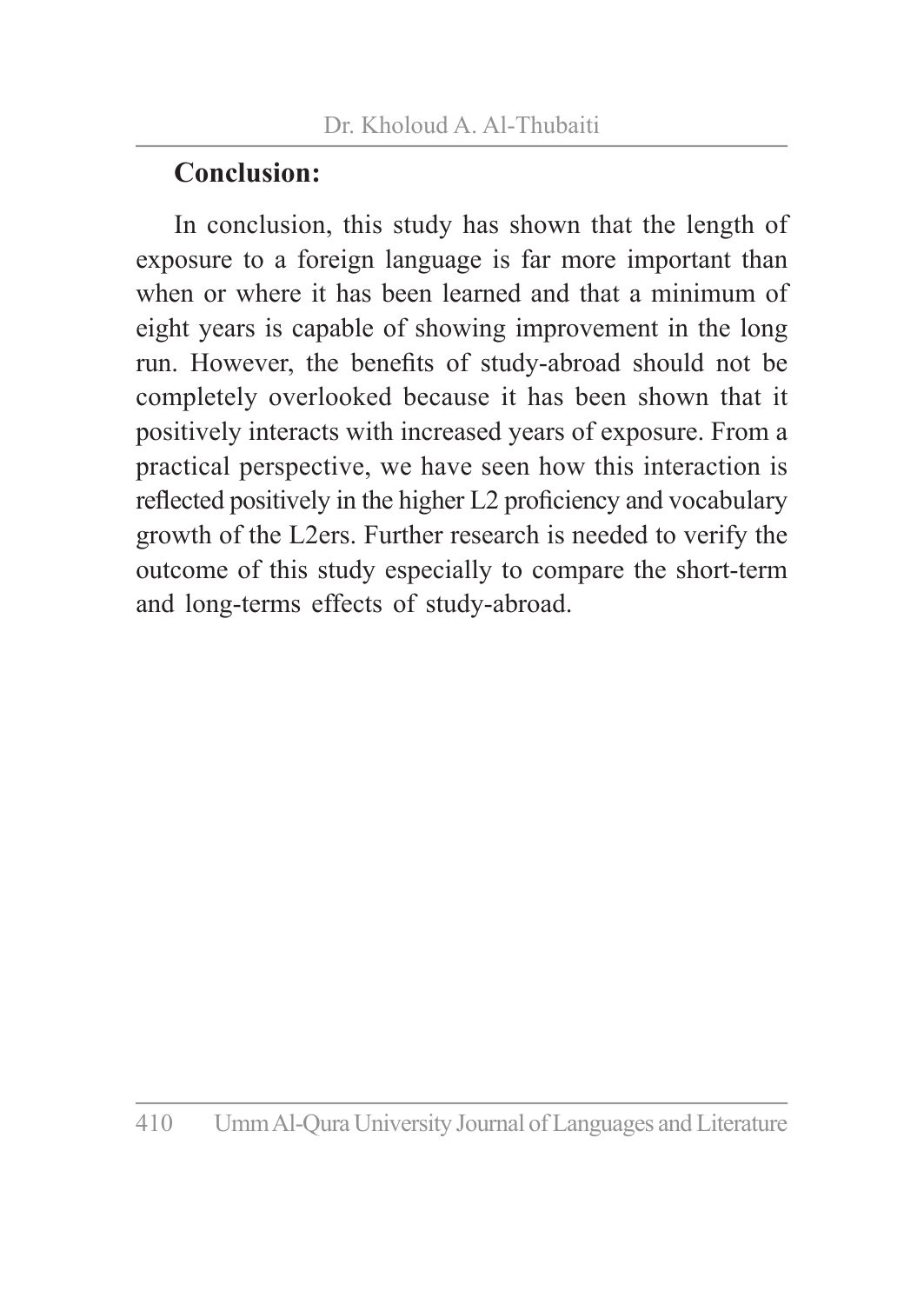# **References:**

- Al-Thubaiti, K. A. (2010). *Age effects in a minimal input setting on the acquisition of English morpho-syntactic and semantic properties by L1 speakers of Arabic.* (Unpublished PhD dissertation), Department of Language and Linguisitics, University of Essex, UK.
- Al-Thubaiti, K. A. (2014). Age of L2 learning makes no difference in instructed settings: Input matters most. In K. M. Bailey & R. M. Damerow (eds), *Teaching and Learning English in the Arabic-Speaking World* (pp. 162-177). New York: Taylor & Francis/Routledge.
- Baayen, R. H. (2008). *Analyzing linguistics data: a practical introduction to statistics*. Cambridge: Cambridge University Press.
- Bates, D., Mächler, M., Bolker, B., & Walker, S. (2015). Fitting linear mixed-effects models using lme4. *Journal of Statistical Software, 67*(1), 1-48.
- Bialystok, E., & Miller, B. (1999). The problem of age in secondlanguage acquisition: Influences from language, structure, and task. *Bilingualism: Language and Cognition, 2*(2), 127-145.
- Birdsong, D., & Molis, M. (2001). On the evidence for maturational constraints in second-language acquisition. *Journal of Memory and Language, 44*(2), 235-249.
- Breheny, P., & Burchett, W. (2017). Visualization of regression models using visreg. *The R Journal, 9*(2), 56-71.
- Collentine, J. (2004). The effects of learning contexts on morphosyntactic and lexical development. *Studies in Second Language Acquisition, 26*(2), 227-248.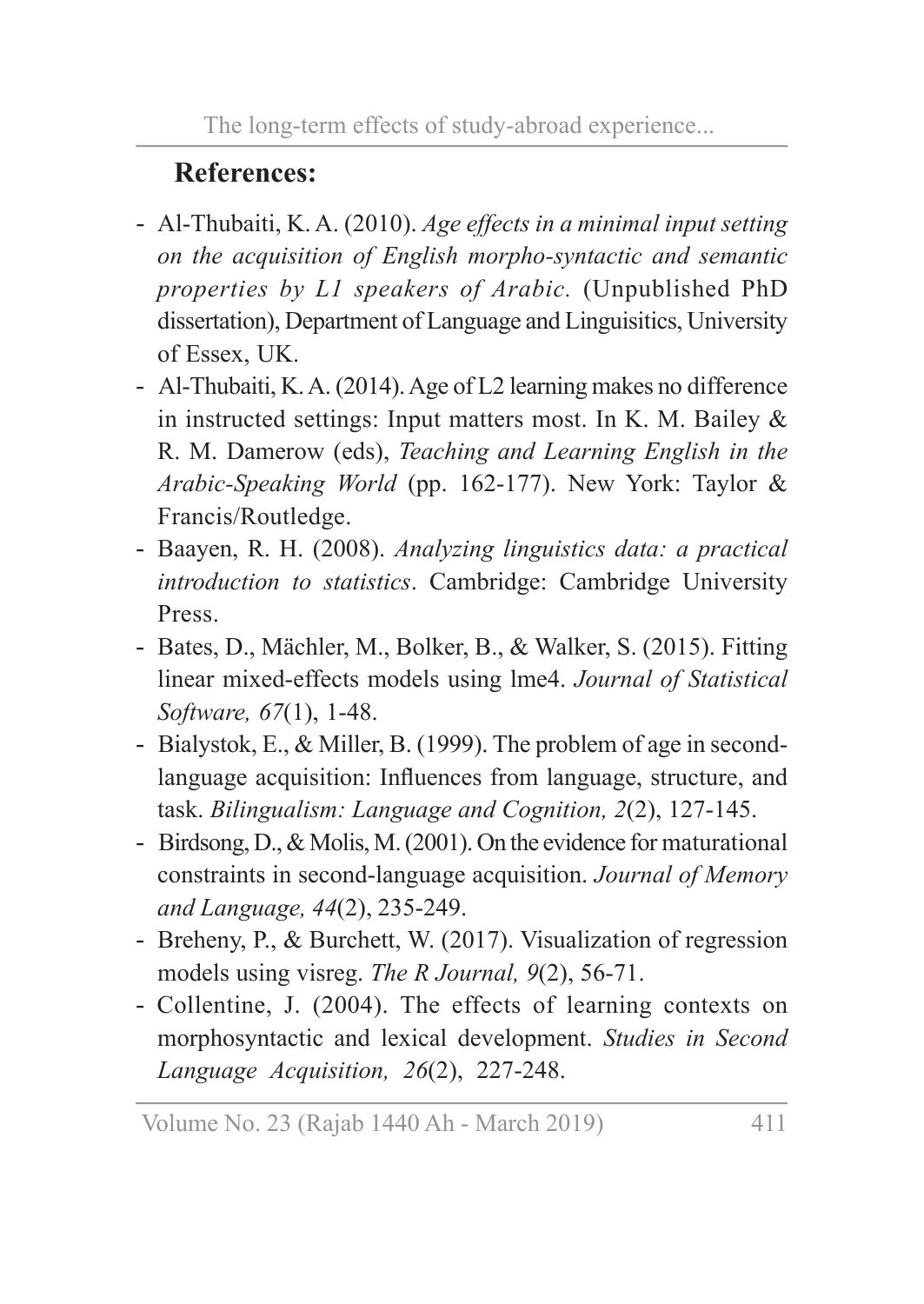- Collentine, J. (2009). Study abroad research: Findings, implications, and future directions. In M. H. Long & C. J. Doughty (eds), *The handbook of language teaching* (pp. 218– 233). Oxford: Wiley-Blackwell.
- Cunnings, I., & Finlayson, I. (2015). Mixed effects modeling and longitudinal data analysis. In L. Plonsky (ed.), *Advancing quantitative methods in second language research* (pp. 159- 181). New York: Routledge.
- DeKeyser, R. M. (1991). Foreign language development during a semester abroad. In B. Freed (ed.), *Foreign language acquisition research and the classroom* (Vol. 104119). MA: D. C. Heath: Lexington.
- DeKeyser, R. M. (2000). The robustness of critical period effects in second language acquisition. *Studies in Second Language Acquisition, 22*(4), 499-533.
- DeKeyser, R. M. (2003). Implicit and explicit learning. In C. J. Doughty & M. H. Long (eds), *The handbook of second language acquisition* (pp. 313-348). Malden, Mass.: Blackwell.
- DeKeyser, R. M. (2013). Age effects in second language learning: Stepping stones toward better understanding. *Language Learning, 63*, 52-67.
- García-Mayo, M. d. P., & Lecumberri, M. L. G. a. (eds). (2003). *Age and the acquisition of English as a foreign language*. Clevedon: Multilingual Matters
- Howard, M. (2006). The expression of number and person through verb morphology in advanced French interlanguage. *IRAL–International Review of Applied Linguistics in Language Teaching, 44*(1), 1-22.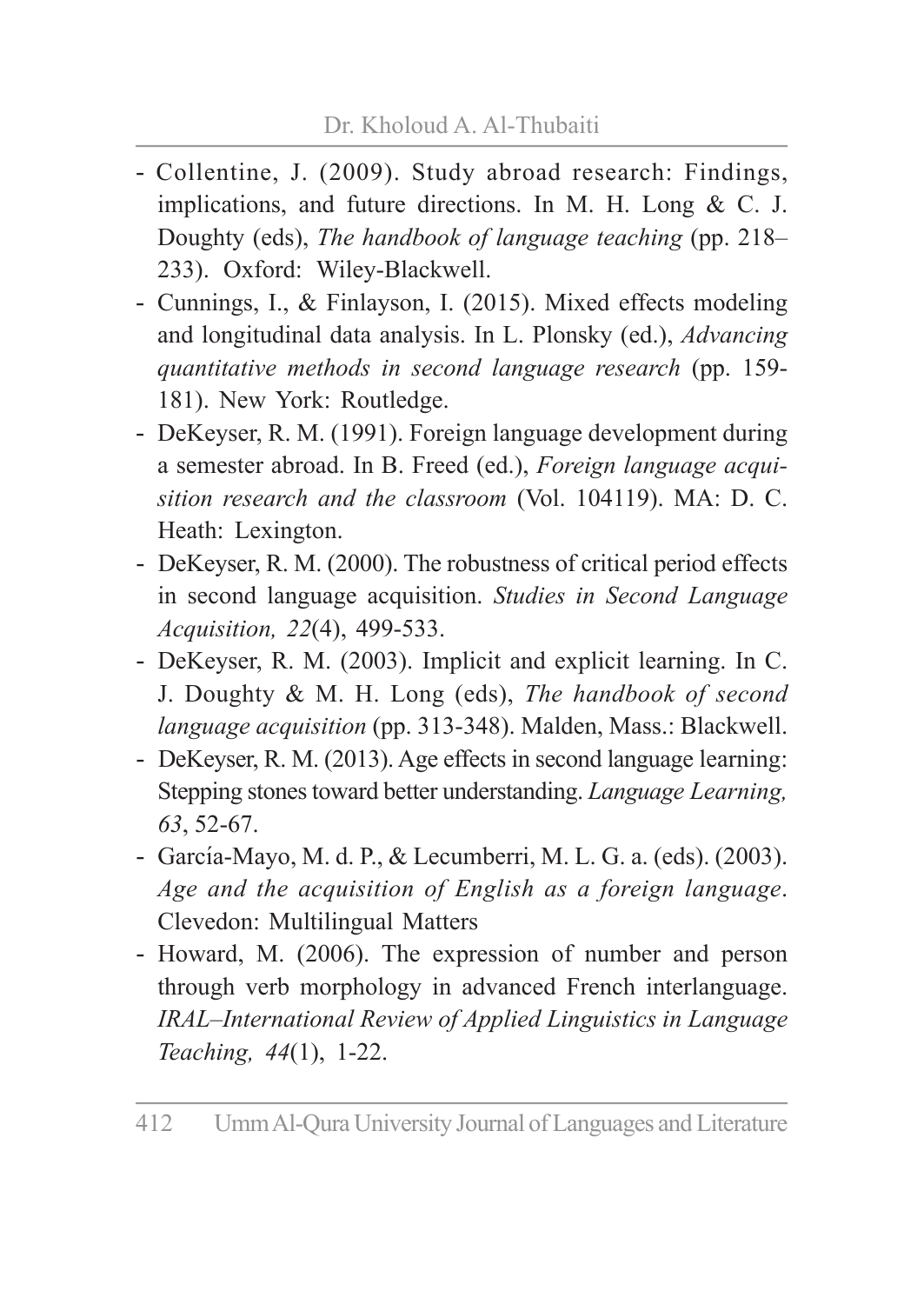- Johnson, J. S., & Newport, E. L. (1989). Critical period effects in second language learning: the influence of maturational state on the acquisition of English as a second language. *Cognitive Psychology, 21*(1), 60-99.
- Johnson, J. S., & Newport, E. L. (1991). Critical period effects on universal properties of language: the status of subjacency in the acquisition of a second language. *Cognition, 39*(3), 215-258.
- Larson-Hall, J. (2008). Weighing the benefits of studying a foreign language at a younger starting age in a minimal input situation. *Second Language Research, 24*(1), 35-63.
- Levshina, N. (2015). *How to do linguistics with R: Data exploration and statistical analysis*. Amsterdam: John Benjamins Publishing Company.
- Llanes, À. (2010). *Children and adults learning English in a study abroad context.* (Unpublished PhD dissertation), University of Barcelona.
- Llanes, À. (2011). The many faces of study abroad: an update on the research on L2 gains emerged during a study abroad experience. *International Journal of Multilingualism, 8*(3), 189-215.
- Llanes, À., & Muñoz, C. (2009). A short stay abroad: Does it make a difference? *System, 37*(3), 353-365.
- Llanes, À., & Muñoz, C. (2013). Age effects in a study abroad context: Children and adults studying abroad and at home. *Language Learning, 63*(1), 63-90.
- Muñoz, C. (2006a). The effects of age on foreign language learning: The BAF project. In C. Muñoz (ed.), *Age and the rate of foreign language learning* (pp. 1-40). Clevedon: Multilingual Matters.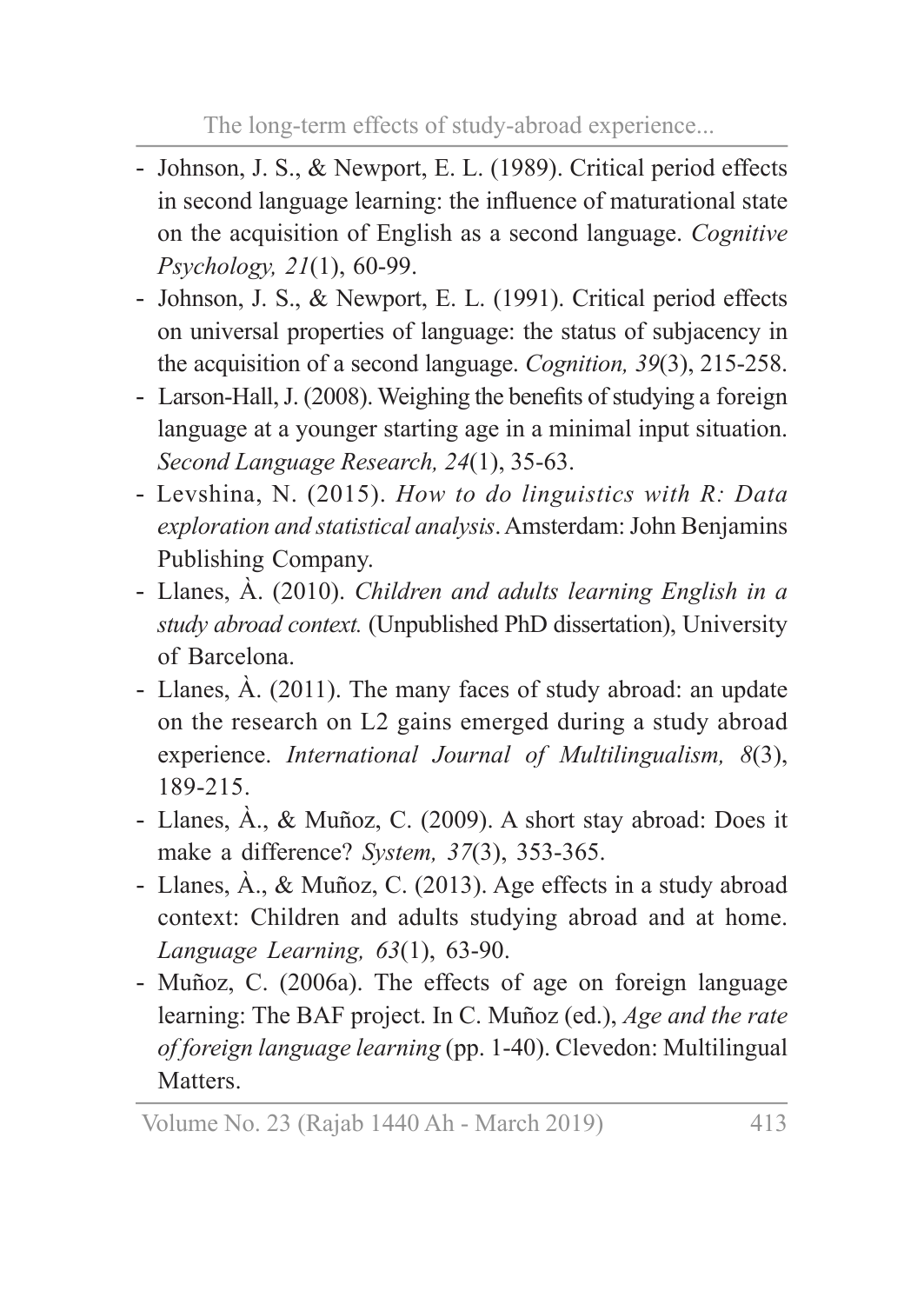- Muñoz, C. (2008). Symmetries and asymmetries of age effects in naturalistic and instructed L2 Learning. *Applied Linguistics, 29*(4), 578-596.
- Muñoz, C. (2011). Input and long-term effects of starting age in foreign language learning. *IRAL-International Review of Applied Linguistics in Language Teaching, 49*(2), 113-133.
- Muñoz, C. (ed.) (2006b). *Age and the rate of foreign language learning*. Clevedon: Multilingual Matters.
- Muñoz, C., & Singleton, D. (2011). A critical review of agerelated research on L2 ultimate attainment. *Language Teaching, 44*(01), 1-35.
- Nation, I. S. P. (1990). *Teaching and learning vocabulary*. Boston, MA: Heinle and Heinle.
- Nation, I. S. P. (2001). *Learning vocabulary in another language*. Cambridge: Cambridge University Press.
- Nishikawa, T. (2014). Nonnativeness in near-native child L2 starters of Japanese: Age and the acquisition of relative clauses. *Applied Linguistics, 35*(4), 504-529.
- Oxford University Press, University of Cambridge, & Association of Language Testers in Europe. (2001). *Quick placement test: Paper and pen test*. Oxford: Oxford University Press.
- Patkowski, M. (1980). The sensitive period for the acquisition of syntax in a second language. *Language Learning, 30*(2), 449-472.
- Pfenninger, S. E. (2014). The misunderstood variable: Age effects as a function of type of instruction. *Studies in Second Language Learning and Teaching, 4*(3), 529-556.
- Pfenninger, S. E., & Singleton, D. (2017). *Beyond age effects in instructional L2 learning: Revisiting the age factor*. Bristol: Multilingual Matters.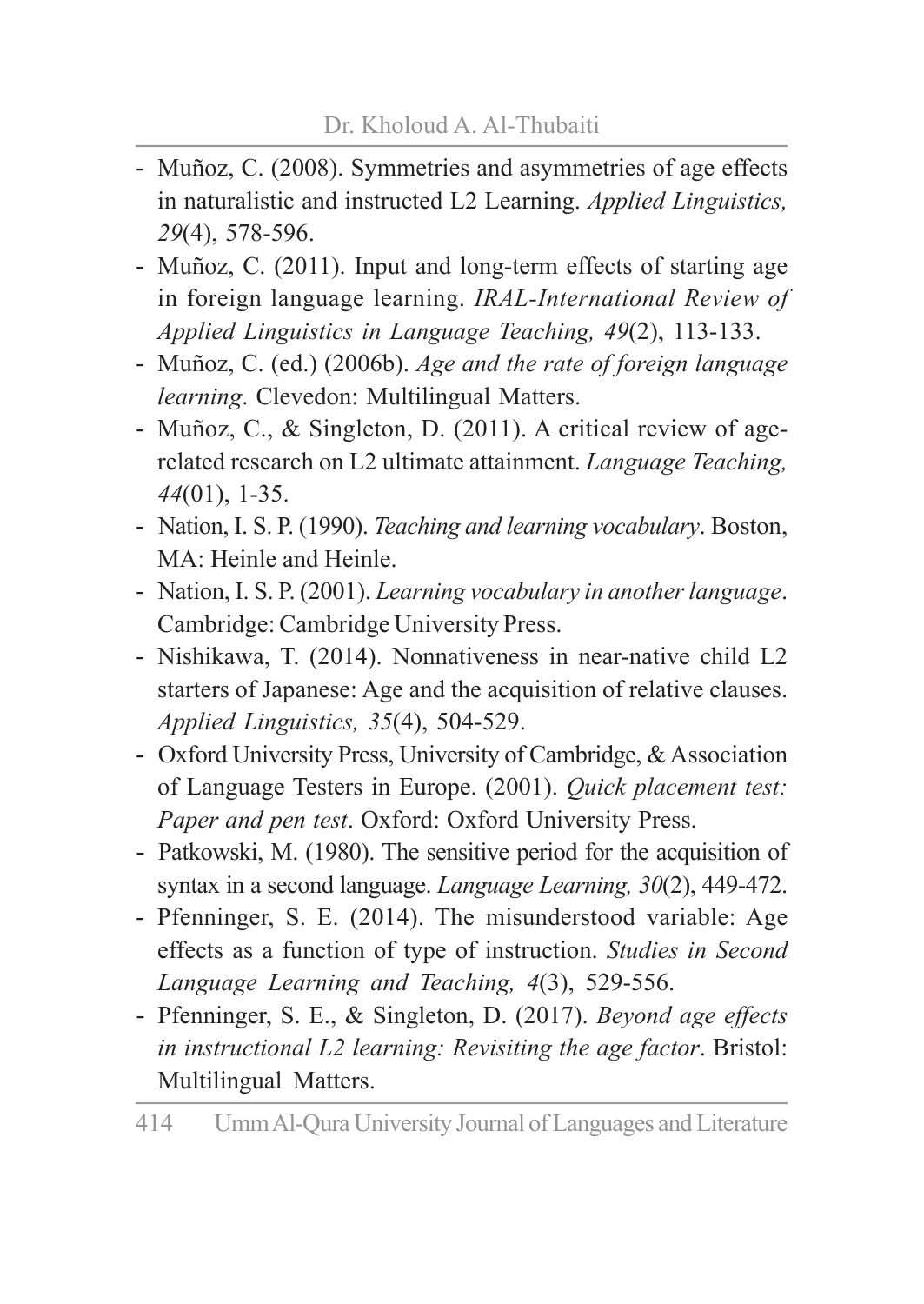- R Core Team. (2018). *R: A Language and Environment for Statistical Computing*. Vienna, Austria: R Foundation for Statistical Computing. Retrieved from: https://www.R-project.org/
- Schmitt, N. (2010). *Researching vocabulary: A vocabulary research manual*. UK: Palgrave Macillan.
- Schmitt, N., Schmitt, D., & Clapham, C. (2001). Developing and exploring the behaviour of two new versions of the Vocabulary Levels Test. *Language testing, 18*(1), 55-88.
- Schütze, C., & Sprouse, J. (2013). Judgment data. In R. Podesva & D. Sharma (eds), *Research methods in linguistics* (pp. 27-50). Cambridge: Cambridge University Press.
- Segalowitz, N., Freed, B., Collentine, J., Lafford, B., Lazar, N., & Díaz-Campos, M. (2004). A comparison of Spanish second language acquisition in two different learning contexts: Study abroad and the domestic classroom. *Frontiers: The interdisciplinary journal of study abroad, 10*, 1-18.
- Segalowitz, N., & Freed, B. F. (2004). Context, contact, and cognition in oral fluency acquisition: Learning Spanish in at home and study abroad contexts. *Studies in Second Language Acquisition, 26*(2), 173-199.
- White, L. (2003). *Second language acquisition and universal grammar*. Cambridge: Cambridge University Press.
- Yeni-Komshian, G. H., Flege, J. E., & Liu, S. (2000). Pronunciation proficiency in the first and second languages of Korean–English bilinguals. *Bilingualism: Language and Cognition, 3*(02), 131-149.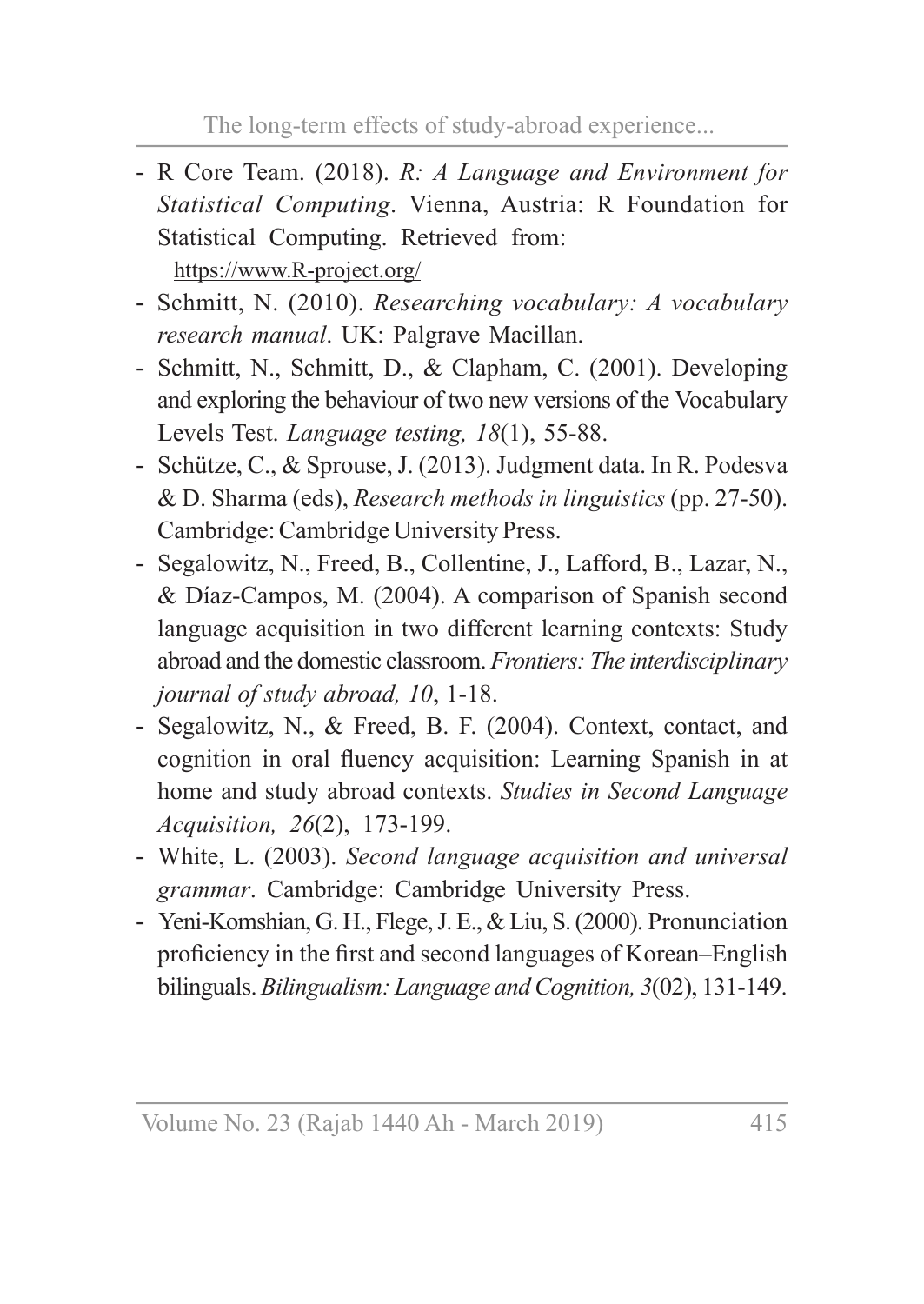# **Appendix:**

Here are two examples of questions which appeared in the OPT.

**Part 1:** In this section you must choose the word which best fits each space in the text below. For questions **6** to **10**, mark one letter **A**, **B** or **C** on your Answer Sheet.

#### **Scotland**

Scotland is the north part of the island of Great Britain. The Atlantic Ocean is on the west and the North Sea on the east. Some people **(6)** …………… Scotland speak a different language called Gaelic. There are **(7)** ………… five million people in Scotland, and Edinburgh is **(8)** ………… most famous city.

Scotland has many mountains; the highest one is called 'Ben Nevis'. In the south of Scotland, there are a lot of sheep. A long time ago, there **(9)** …………. many forests, but now there are only a **(10)** …………….

|    | A on              | <b>B</b> in      | $C$ at  |
|----|-------------------|------------------|---------|
|    | A about           | <b>B</b> between | C among |
|    | A his             | <b>B</b> your    | $C$ its |
| 9  | $\overline{A}$ is | <b>B</b> were    | $C$ was |
| 10 | A few             | <b>B</b> little  | $C$ lot |

Scotland is only a small country, but it is quite beautiful.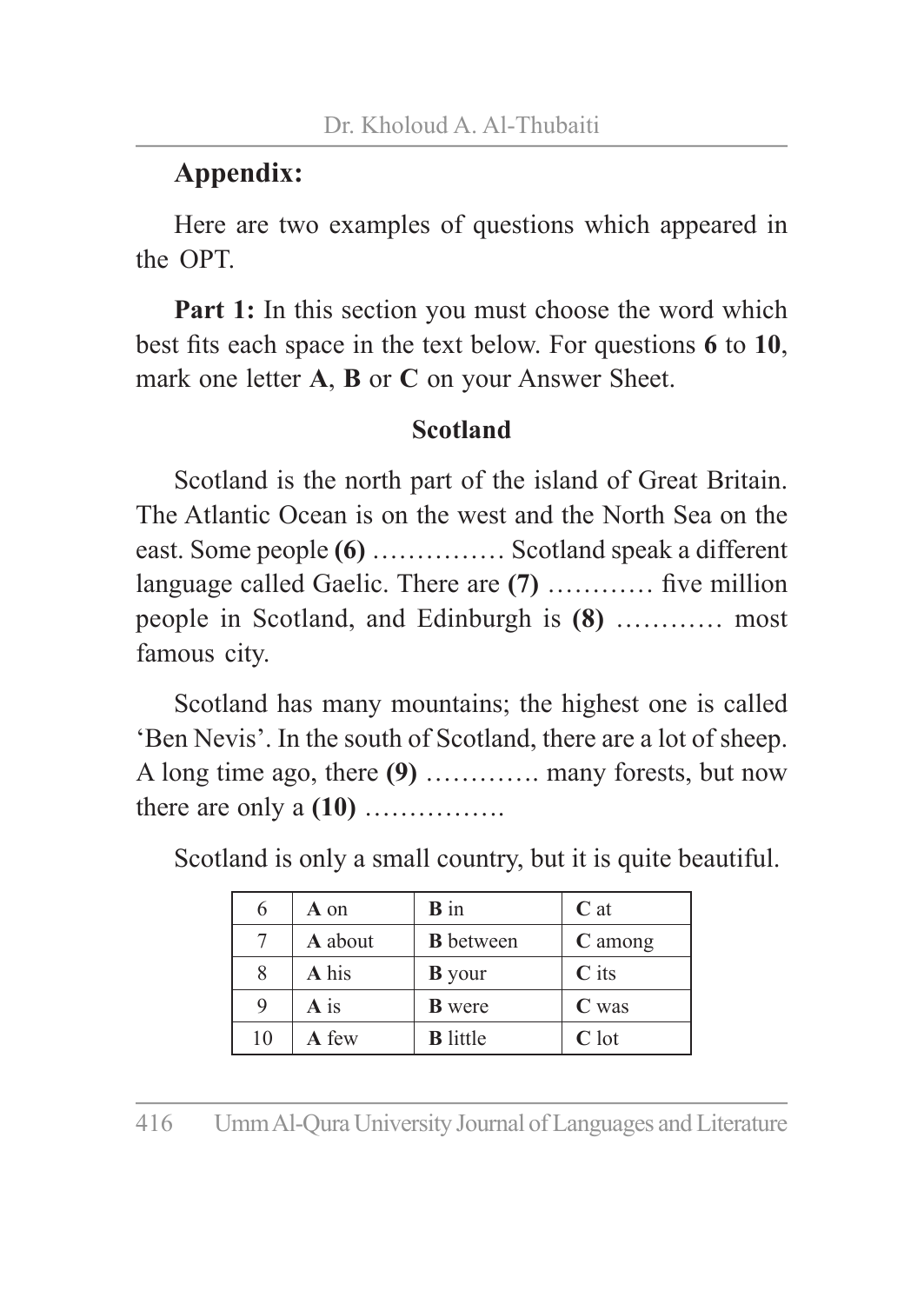**Part 2:** In this section you must choose the word which best fits each space in the text below. For questions **41** to **50**, mark one letter **A**, **B**, **C** or **D** on your Answer Sheet.

# **The tallest buildings – SKYSCRAPERS**

Nowadays, skyscrapers can be found in most major cities of the world. A building which was many **(41)**…………. high was first called a skyscraper in the United States at the end of the 19th century, and New York has perhaps the **(42)**………… skyscraper of them all, the Empire State Building. The **(43)**……………. beneath the streets of New York is rock, **(44)** ................. enough to take the heaviest load without sinking and is therefore well-suited to bearing the **(45)**…………. of tall buildings.

| 41 | A stages     | <b>B</b> steps     | C storeys    | <b>D</b> levels   |
|----|--------------|--------------------|--------------|-------------------|
| 42 | A first-rate | <b>B</b> top-class | C well-built | D best-known      |
| 43 | A dirt       | <b>B</b> field     | $C$ ground   | D soil            |
| 44 | A hard       | <b>B</b> stiff     | C forceful   | <b>D</b> powerful |
| 45 | A weight     | <b>B</b> height    | $C$ size     | <b>D</b> scale    |

Here are examples of the grammatical and ungrammatical test items which appeared in the GJT